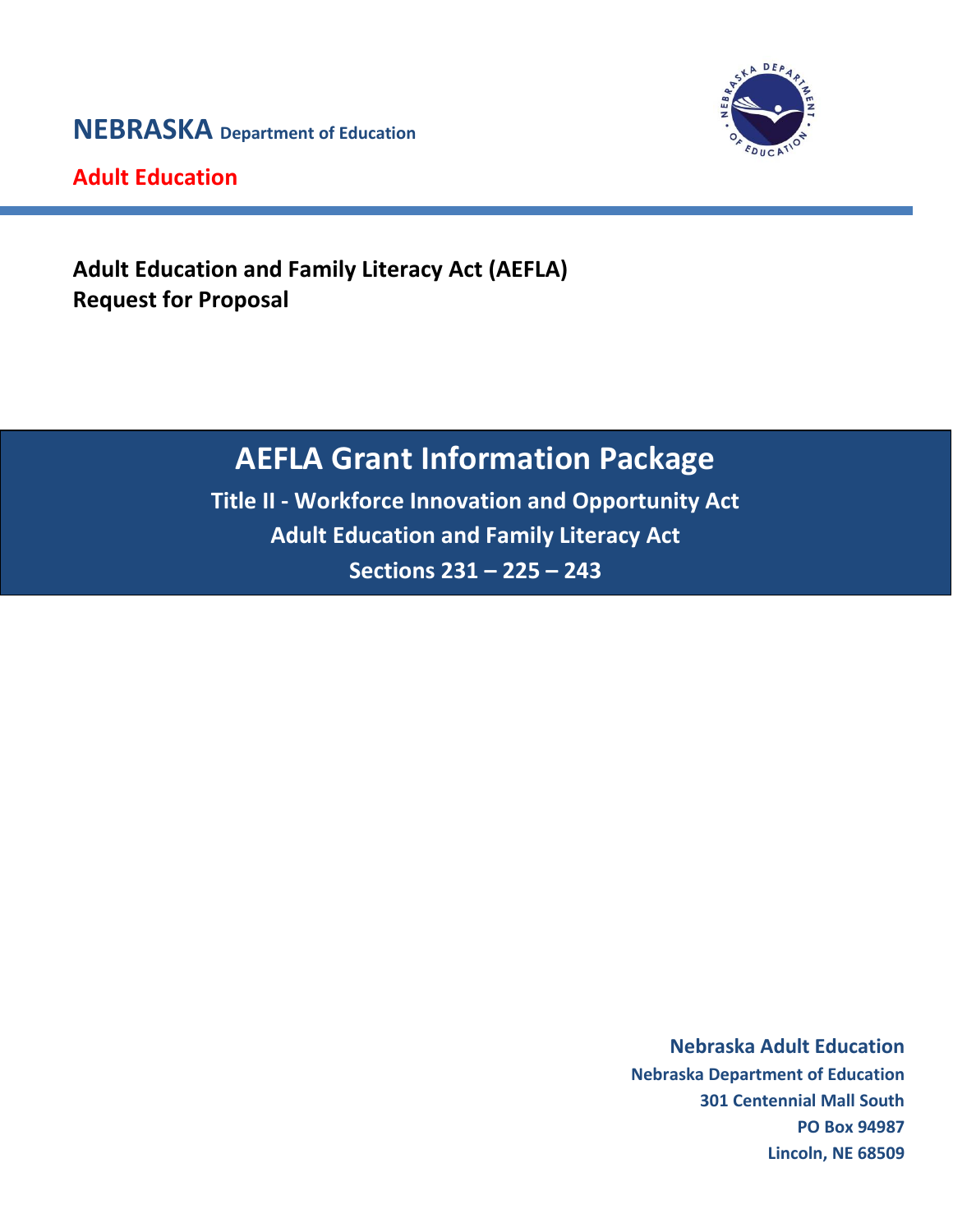# **Nebraska Adult Education**

**Tate Lauer** State Director 402-471-4807 [tate.lauer@nebraska.gov](mailto:tate.lauer@nebraska.gov)

**Carla Stucky-Shuck** Program Consultant 402-471-4806 carla.stuckyshuck@nebraska.gov

# **Marisol Birth**

Program Specialist 402-471-4826 [marisol.birth@nebraska.gov](mailto:marisol.birth@nebraska.gov)

**Jan Drbal** Office Assistant 402-471-4830 [jan.drbal@nebraska.gov](mailto:jan.drbal@nebraska.gov)



# **Matthew L. Blomstedt Commissioner**

# **Nebraska Department of Education**

301 Centennial Mall South Lincoln, Nebraska 68509 402-471-2295

#### **Mission**

To lead and support the preparation of all Nebraskans for learning, earning, and living.

#### **Vision**

Partnering for the best education for all . . . for life.

#### **Values**

Equity of access and opportunity Honesty, integrity, and trust Quality programs and services Visionary and participatory leadership A positive, can-do attitude Accountability for results Respect for individuals and individual differences Equity of opportunities and outcomes Excellence through continuous improvement

#### **Workforce Innovation and Opportunity Act**

The Workforce Innovation and Opportunity Act (WIOA), signed into law on July 22, 2014, is the first legislative reform of the public workforce system in 15 years. WIOA presents an extraordinary opportunity to improve job and career options for our nation's workers and jobseekers through an integrated, job-driven public workforce system that links diverse talent to businesses. It supports the development of strong, vibrant regional economies where businesses thrive and people want to live and work*. [The Workforce](https://doleta.gov/wioa/Docs/WIOA_OneStop_FactSheet.pdf) [Innovation and Opportunity Act](https://doleta.gov/wioa/Docs/WIOA_OneStop_FactSheet.pdf)*.

As a representative, local program provider under WIOA, the **Adult Education and Literacy program administered by the Department of Education (ED) under Title II** will work to develop and strengthen partnerships with the other Core Partners, which include: Adult, Dislocated Worker and Youth formula programs administered by the Department of Labor (DOL) under Title I; the Wagner-Peyser Act employment services program administered by DOL under Title III; and the programs under Title I of the Vocational Rehabilitation Act administered by ED under Title IV.

**It is the policy of the Nebraska Department of Education not to discriminate on the basis of sex, disability, race, color, religion, marital status, age or national origin in its educational programs, admission policies, employment, or other agency programs.**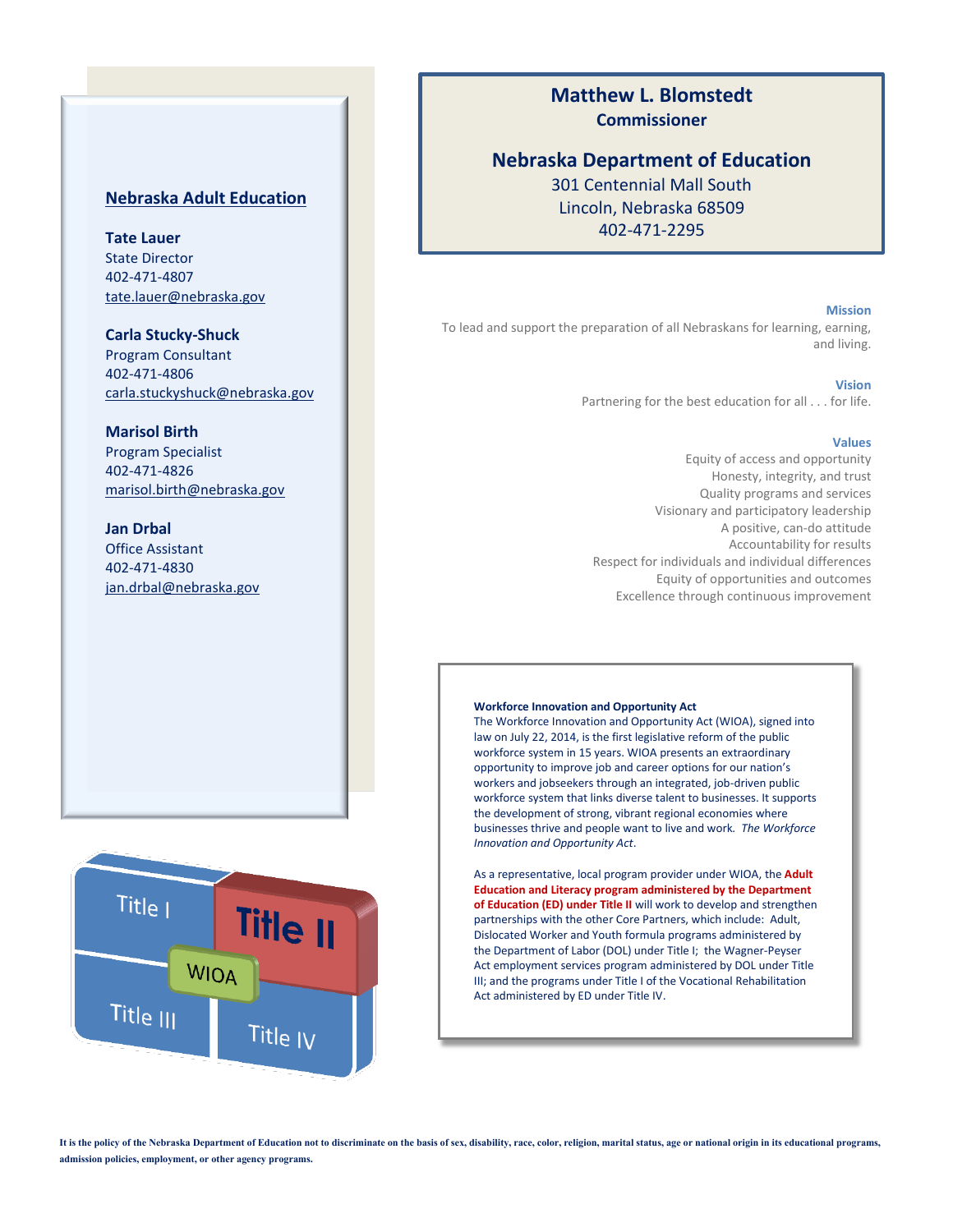# **Table of Contents**

#### **Regulations:**

Workforce Innovation and Opportunity Act 2014 https://www.gpo.gov/fdsys/pkg/PLAW-113publ128/pdf/PLAW-113publ128.pdf<br>34 CFR § 400 https://www.ecfr.gov/cgi-bin/ECFR?page=browse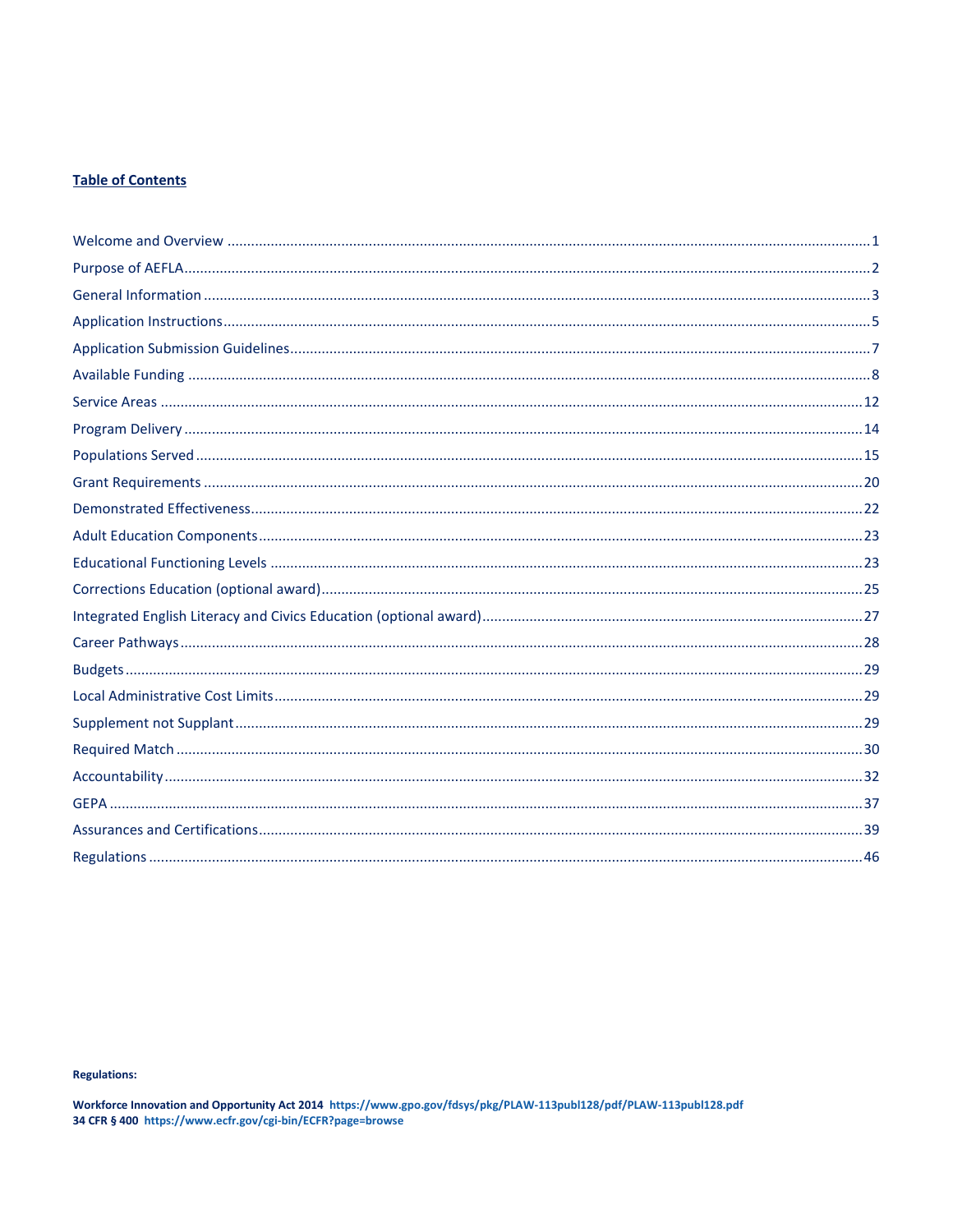#### **WELCOME**

As the State Eligible Agency (SEA) for Adult Education and Family Literacy Act (AEFLA) funding, Title II of the Workforce Innovation and Opportunity Act (WIOA), Nebraska Adult Education is pleased to offer this Request for Proposal Information Package for the 2019 Program Year, beginning July 1, 2018 through June 30, 2019.

#### **OVERVIEW**

#### **Workforce Innovation and Opportunity Act**

The Workforce Innovation and Opportunity Act (WIOA), signed into law on July 22, 2014, is the first legislative reform of the public workforce system in 15 years. WIOA presents an extraordinary opportunity to improve job and career options for our nation's workers and jobseekers through an integrated, job-driven public workforce system that links diverse talent to businesses. It supports the development of strong, vibrant regional economies where businesses thrive and people want to live and work*.* 

WIOA retains the nationwide system of one-stop centers, which directly provide an array of employment services and connect customers to work-related training and education. WIOA furthers a high quality one-stop center system by continuing to align investments in workforce, education, and economic development. The new law places greater emphasis on one-stops achieving results for jobseekers, workers, and businesses. WIOA reinforces the partnerships and strategies necessary for one-stops to provide job seekers and workers with high-quality career services, education and training, and supportive services they need to get good jobs and stay employed, and to help businesses find skilled workers and access other supports, including education and training for their current workforce.

WIOA authorizes the one-stop career center (also known as American Job Center) service delivery system and six core programs. The core programs are:

- WIOA Title I (Adult, Dislocated Worker and Youth formula programs) administered by Department of Labor (DOL);
- Adult Education and Literacy Act programs administered by the Department of Education (DoED);
- Wagner-Peyser Act employment services administered by DOL; and
- Rehabilitation Act Title I programs administered by DoED. Source[: https://www.doleta.gov/wioa/Docs/WIOA\\_GovernLeadership\\_FactSheet.pdf](https://www.doleta.gov/wioa/Docs/WIOA_GovernLeadership_FactSheet.pdf)

As a representative, local program provider under WIOA, the **Adult Education and Literacy program administered by the Department of Education (ED) under Title II as a WIOA Core Partner** will work to develop and strengthen partnerships with the other Core Partners, which include: Adult, Dislocated Worker and Youth formula programs administered by the Department of Labor (DOL) under Title I; the Wagner-Peyser Act employment services program administered by DOL under Title III; and the programs under Title I of the Vocational Rehabilitation Act administered by ED under Title IV.

#### **Adult Education and Family Literacy Act of 1998**

The Adult Education and Family Literacy Act (AEFLA), title II of the Workforce Innovation and Opportunity Act (WIOA, Pub. L. 113-128), is the principal source of federal funding for States for adult education programs. The Office of Career, Technical, and Adult Education's (OCTAE) Division of Adult Education and Literacy (DAEL) administers AEFLA. The purpose of AEFLA's basic state grant program is to assist adults in: becoming literate; obtaining the knowledge and skills necessary for employment and self-sufficiency; obtaining the necessary education and skills to become full partners in the educational development of their children; and completing secondary education or its equivalent. The annual congressional appropriation for the AEFLA State Grant program for fiscal year 2016 was approximately \$582 million, including funds for Integrated English literacy and Civics Education programs. The statute requires States to allocate no less than 82.5 percent of their allotments to local agencies, through a competitive grant or contract process.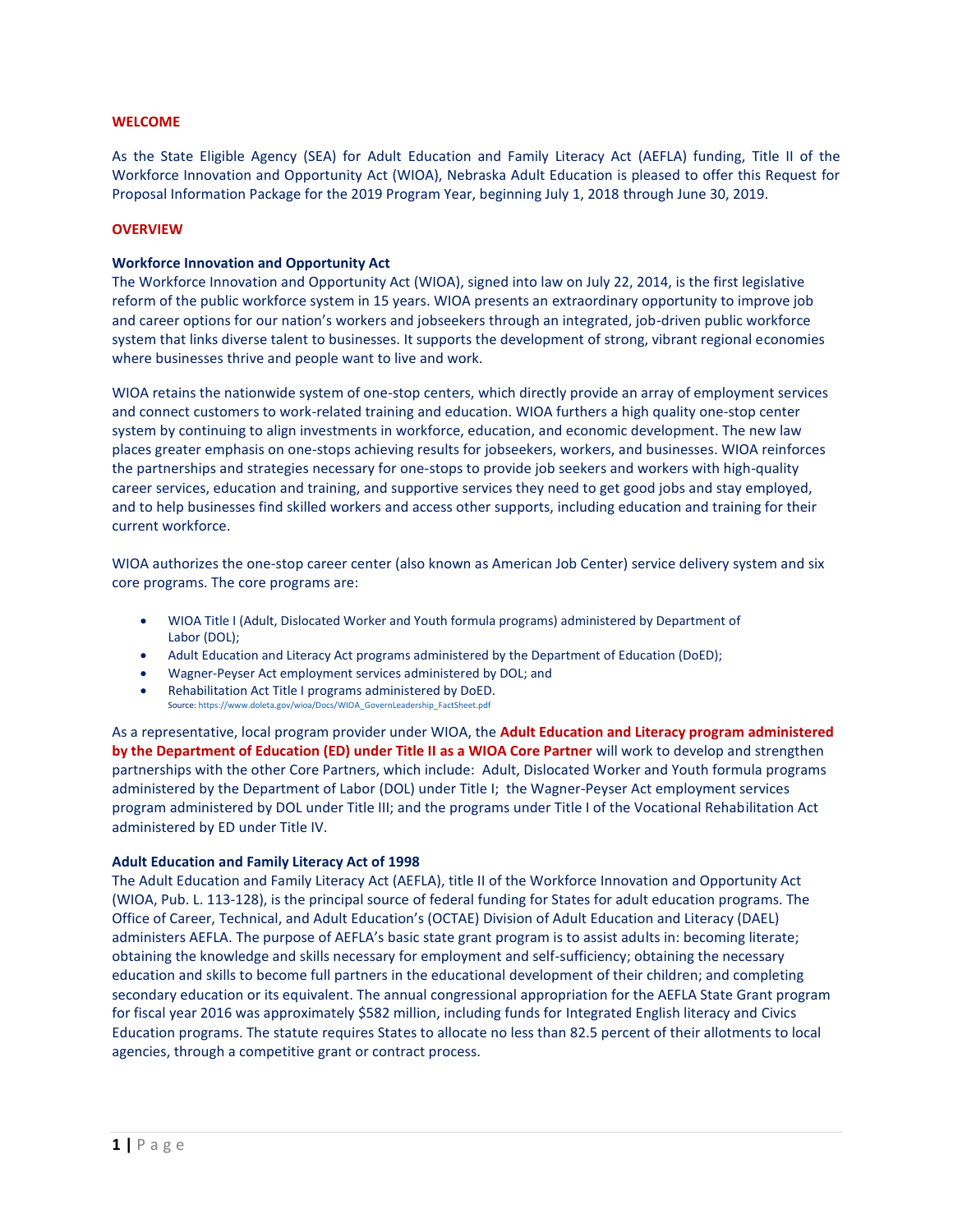# **Purpose of AEFLA (34 CFR §463.1)**

The purpose of the Adult Education and Family Literacy Act (AEFLA) is to create a partnership among the Federal Government, States, and localities to provide, on a voluntary basis, adult education and literacy activities, in order to—

(a) Assist adults to become literate and obtain the knowledge and skills necessary for employment and economic self-sufficiency;

(b) Assist adults who are parents or family members to obtain the education and skills that—

(1) Are necessary to becoming full partners in the educational development of their children; and

(2) Lead to sustainable improvements in the economic opportunities for their family;

(c) Assist adults in attaining a secondary school diploma or its recognized equivalent and in the transition to postsecondary education and training, through career pathways; and

(d) Assist immigrants and other individuals who are English language learners in—

(1) Improving their—

(i) Reading, writing, speaking, and comprehension skills in English; and

(ii) Mathematics skills; and

(2) Acquiring an understanding of the American system of Government, individual freedom, and the responsibilities of citizenship.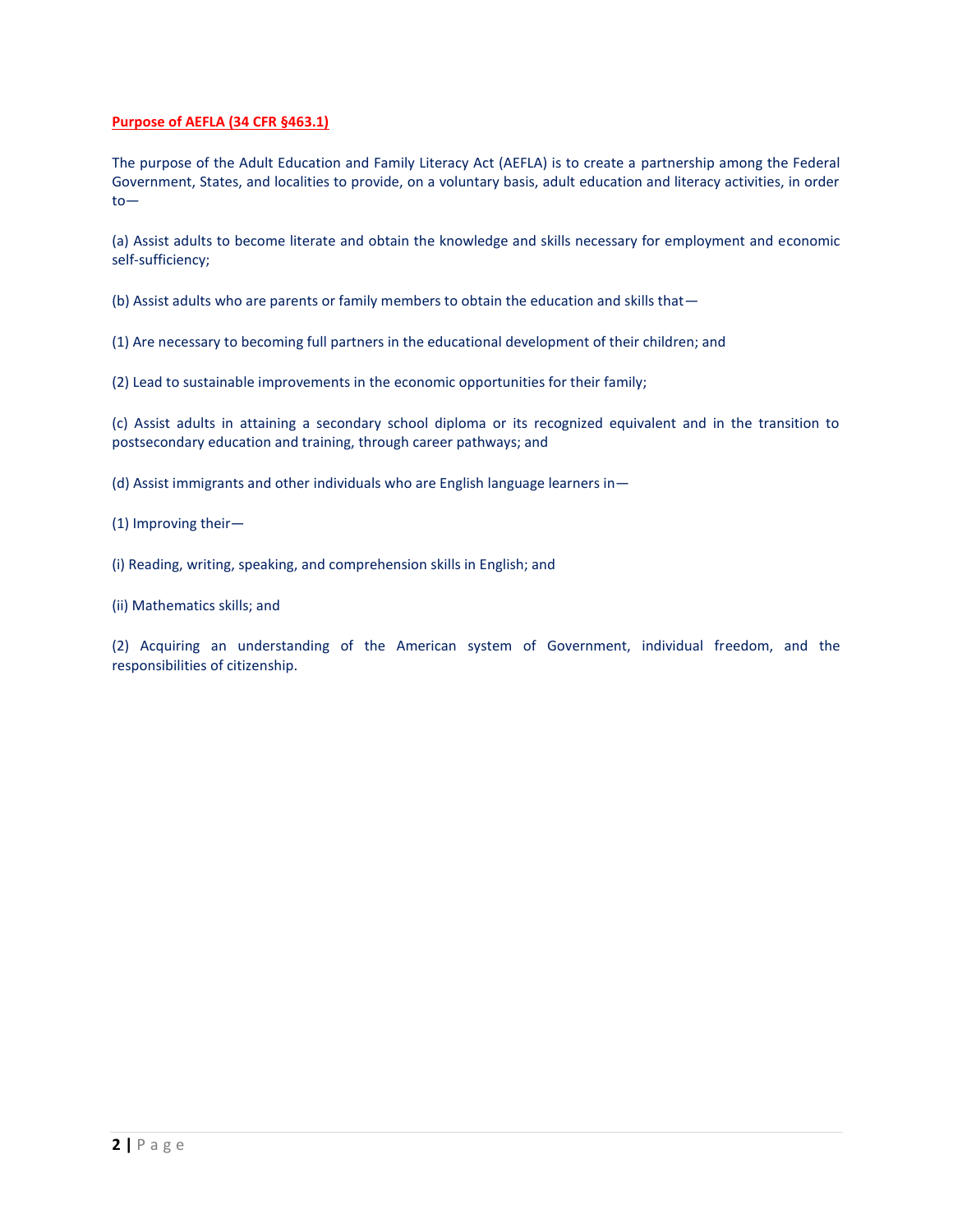# **GENERAL INFORMATION**

The information provided within this Request for Proposal information package is intended to assist eligible applicants in preparing the grant application in accordance with the Adult Education and Family Literacy Act (AEFLA), Title II of the Workforce Innovation and Opportunity Act (WIOA). All applicants hereby acknowledge and understand that this Information Package is intended to provide the applicant with information only. It is the sole responsibility of the applicant to obtain, understand and interpret the required law, federal regulations and information to submit a qualifying application based on the required eligibility elements.

## **Nebraska Adult Education assures each applicant of this AEFLA RFP that:**

1. All eligible providers have direct and equitable access to apply for and compete for grants under this title. 34 CFR §463.20(c)(1).

2. The same application process will be used for all eligible providers in the State. 34 CFR §463.20(c)(2).

3. Applications under this title will be submitted to the local workforce area boards to determine whether they are consistent with the approved local plan. 34 CFR §463.21(b)(1)

4. Nebraska Adult Education will consider the results of the review by the local board in determining the extent to which the application addresses the required considerations in 34 CFR §463.21(c)

Nebraska Adult Education shall award multiyear grants on a competitive basis to eligible providers within the State of Nebraska to enable the eligible providers to develop, implement and improve adult education and literacy activities within the State. Nebraska Adult Education shall require that each eligible provider receiving a grant use the grant to establish or operate programs that provide adult education and literacy activities, including programs that provide activities concurrently. Section 231 of WIOA and 34 CFR §463.20(a)(b)

The Nebraska Department of Education, Adult Education Section as the State Eligible Agency (SEA) retains the right to modify or withdraw this Request for Proposal at any time. To the best of the Nebraska Department of Education, Adult Education section's knowledge, the information contained in this information package is accurate. Receipt of this information packet does not replace the AEFLA RFP Application that must be submitted to Nebraska Adult Education on or before the due date.

Funding for Title II Section 231 General Adult Education, Section 225 Corrections Education and Section 243 Integrated English Language and Civics Education is available through this grant application process. All applicants must complete the AEFLA RFP Application to be considered and each applicant will identify the funding sources for which the application is being made. Budget pages are included with the AEFLA RFP Application and must be submitted with the application for consideration.

This AEFLA Request for Proposals (RFP) is open to all eligible applicants who are organizations of demonstrated effectiveness. (34 CFR §463.23). These organizations may include, but are not limited to:

- (a) a local educational agency
- (b) a community-based organization or faith-based organization
- (c) a volunteer literacy organization
- (d) an institution of higher education
- (e) a public or private nonprofit agency
- (f) a library
- (g) a public housing authority

(h) a nonprofit institution that is not described in any of paragraphs (a) through (g) of this section and has the ability to provide adult education and literacy activities to eligible individuals

(i) a consortium or coalition of the agencies, organizations, institutions, libraries or authorities described in any of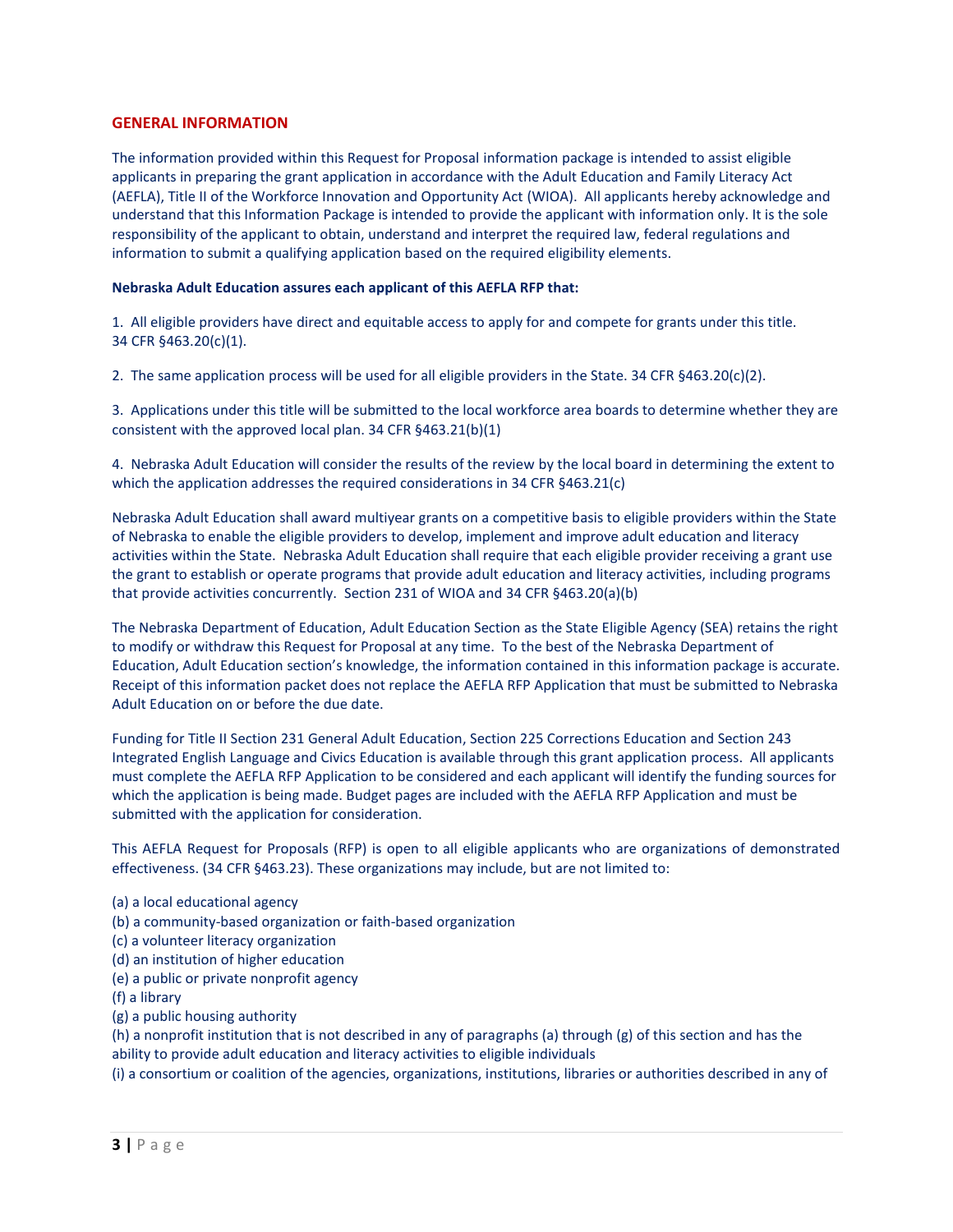paragraphs (a) through (h) of this section, and

(j) a partnership between an employer and an entity described in any of paragraphs (a) through (i) of this section

# **Demonstrated Effectiveness (§463.24)**

(a) For the purposes of this section, an eligible provider must demonstrate past effectiveness by providing performance data on its record of improving the skills of eligible individuals, particularly eligible individuals who have low levels of literacy, in the content domains of reading, writing, mathematics, English language acquisition, and other subject areas relevant to the services contained in the State's application for funds. An eligible provider must also provide information regarding its outcomes for participants related to employment, attainment of secondary school diploma or its recognized equivalent, and transition to postsecondary education and training.

(b) There are two ways in which an eligible provider may meet the requirements in paragraph (a) of this section:

- (1) An eligible provider that has been funded under title II of the Act must provide performance data required under section 116 to demonstrate past effectiveness.
- (2) An eligible provider that has not been previously funded under title II of the Act must provide performance data to demonstrate its past effectiveness in serving basic skills deficient eligible individuals, including evidence of its success in achieving outcomes listed in paragraph (a) of this section.

Applications will be considered eligible for funding consideration based on the data submitted to prove demonstrated effectiveness.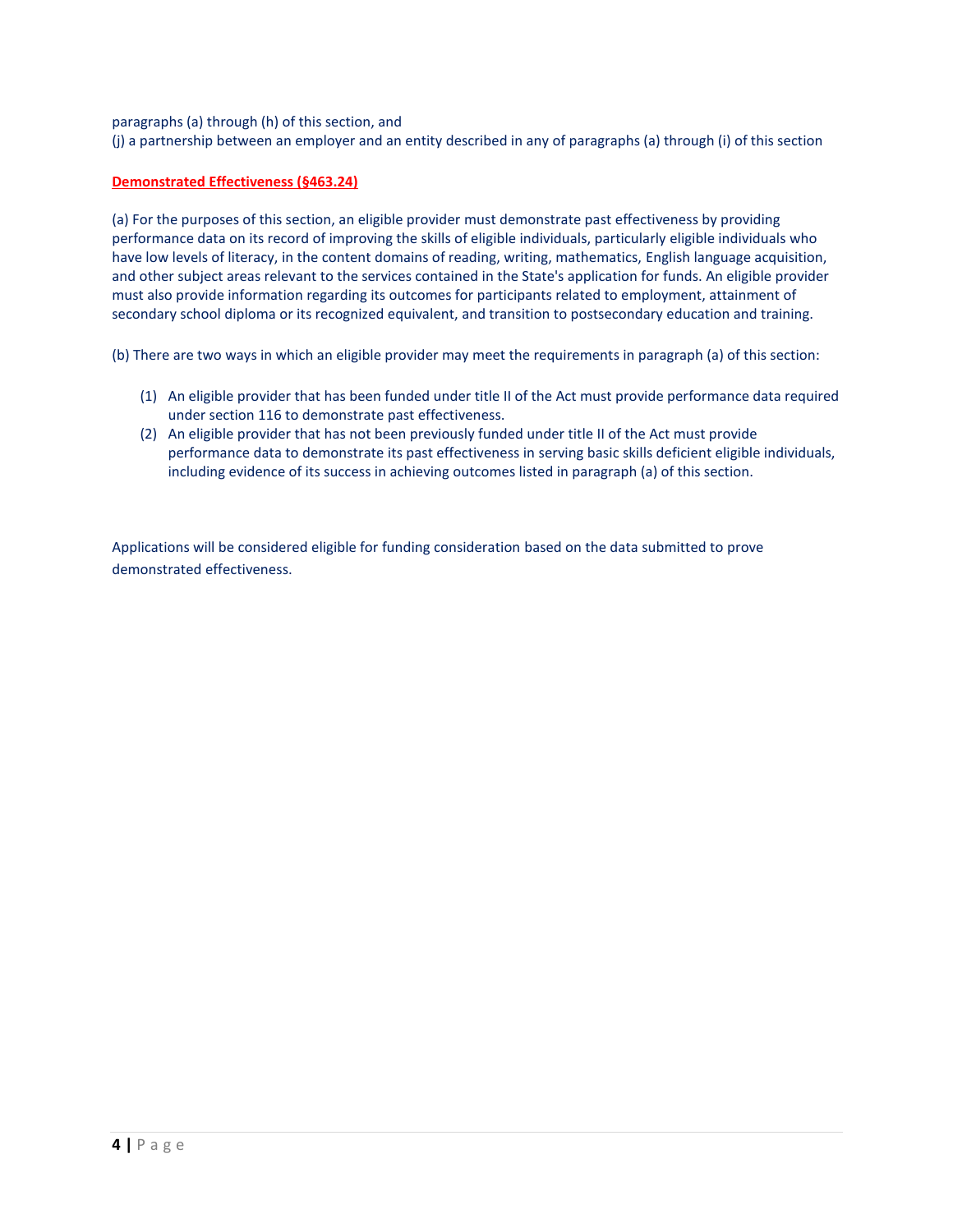# **APPLICATION INSTRUCTIONS**

# **Intent to Apply**

Prior to the release of the AEFLA RFP Application, Intent to Apply notices may be submitted in writing. Please email**: [tate.lauer@nebraska.gov](mailto:tate.lauer@nebraska.gov)** to request the AEFLA RFP Application. Please put **AEFLA Intent to Apply** in the subject line of your email.

AEFLA RFP Applications will be emailed beginning February 21, 2018.

# **Application Period**

AEFLA RFP Applications will be released on **February 21, 2018** to applicants who submitted an "Intent to Apply" notice to the Nebraska Adult Education State Director. Beginning February 21, the Intent to Apply period will end, however the "Application Period" will remain open for two weeks from **February 21 – March 7, 2018**. After March 7 the application will no longer be available.

Applicants may request the AEFLA RFP Application by contacting **[tate.lauer@nebraska.gov](mailto:tate.lauer@nebraska.gov)** anytime during the Application Period. Please put **AEFLA RFP Application Request** in the subject line of your email. Applications will include the required narrative documents as well as the budget workbook.

## **Timeline**

**Nebraska Adult Education will adhere to the following timeline for awarding AEFLA grants:**

| <b>February 2, 2018</b>  | Announcement of AEFLA Funding                                                                      |
|--------------------------|----------------------------------------------------------------------------------------------------|
| <b>February 16, 2018</b> | Pre-Bidders Conference - State Office Building, Lincoln, Nebraska                                  |
| <b>February 21, 2018</b> | Release of RFP Application - Eligible applicants must request in writing                           |
|                          | Release of AEFLA Grant Information Package                                                         |
| March 7, 2018            | Last day to request RFP Application in writing                                                     |
|                          | Last day to submit a general inquiry for clarification                                             |
| <b>April 5, 2018</b>     | Due date for AEFLA grant applications                                                              |
| <b>April 2018</b>        | Review and Scoring of AEFLA grant applications by selected review panel                            |
|                          | AEFLA grant applications will also be reviewed by local workforce for alignment with<br>local plan |
|                          | <b>Final Award Determinations</b>                                                                  |
| <b>June 2018</b>         | <b>Announcement of Awards</b>                                                                      |
|                          | Approval of Grant Awards by Nebraska Board of Education                                            |
| <b>July 1, 2018</b>      | Program Year 2019 Start Date                                                                       |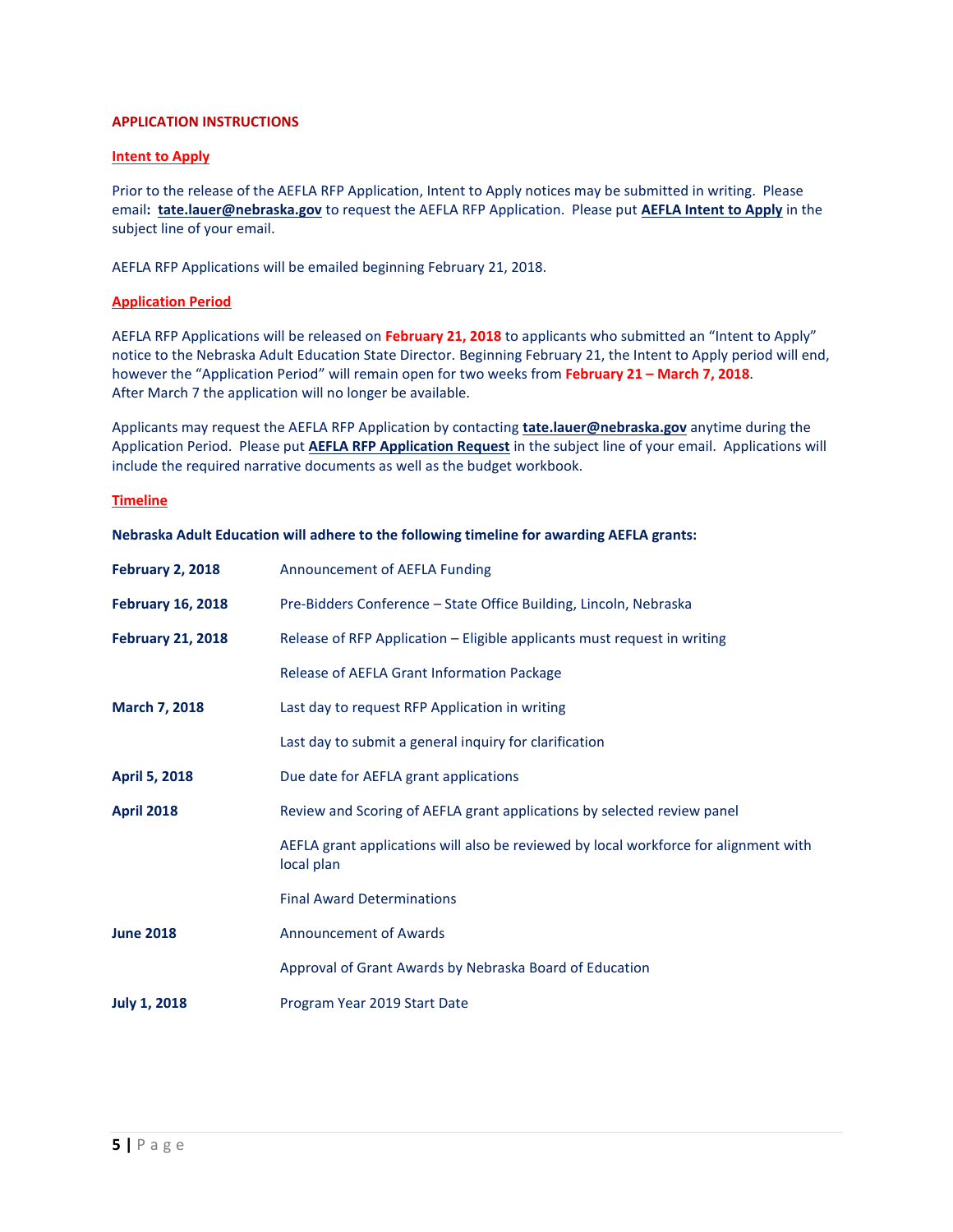# **Pre-Bidders Conference**

A pre-bidders conference will be held on Friday, **February 16, 2018** at 2:00 p.m. CST at the Nebraska State Office Building, Lower Level Conference Room A, 301 Centennial Mall South, Lincoln, Nebraska 68509. The conference will be held from 2:00 – 3:30 p.m. CST. Attendees will be encouraged to ask questions related to the AEFLA grant completion. Nebraska Adult Education staff will be present to provide an informational guidance session and to answer questions.

Remote access to the conference will be available through conference call for those not able to attend in person. Callers will use the following instructions to complete their call:

Dial the Conference Access Number: 1-888-820-1398 Enter the Attendee Code: 5531930# The conference will not start until the moderator joins. Attendee Quick Commands: \*0 Operator Assistance – \*6 Mute/Un-Mute Own Line

The purpose of the Pre-Bidders Conference will be to provide information and technical assistance to potential applicants. Pertinent questions received during the conference and during the period of inquiry will be posted on the Nebraska Adult Education website along with the appropriate response. If questions require research and evaluation prior to responding, final responses will also be posted under FAQ on the website. Applicants can access the AEFLA FAQ at: <https://www.education.ne.gov/aded/>

Remote access will be available

# **Inquiries**

Inquiries from eligible applicants in need of clarification on content requirements contained in the grant and general questions may contact the State Director in writing at:

Tate Lauer Adult Education State Director [tate.lauer@nebraska.gov](mailto:tate.lauer@nebraska.gov) 

Pertinent inquires and questions submitted in writing along with responses will be included in the FAQ tab of the Nebraska Adult Education website at: <https://www.education.ne.gov/aded/>

Inquires will be accepted until **March 7, 2018**. After this date, questions received will not be added for public view on the website and may not receive a written response.

# **Grant Period**

Per 34 CFR §463.20(a), Nebraska Adult Education will issue multi-year grants on a competitive basis. Initial funding covers PY19, July 1, 2018 – June 30, 2019. Following the first one-year grant, Nebraska Adult Education will issue grant renewals though a Continuation of Services grant application process. Each local program must present satisfactory performance to be considered eligible for continued funding through years 2 and 3 and must demonstrate compliance with Nebraska Adult Education policies as well as all federal mandated policies and documentation requests. Nebraska Adult Education will reserve the right to consider continued funding based on the grant recipients' ability to successfully implement the terms of the grant and meet performance expectations. Continuation of grants to local program providers will also depend on availability of Federal and State funding.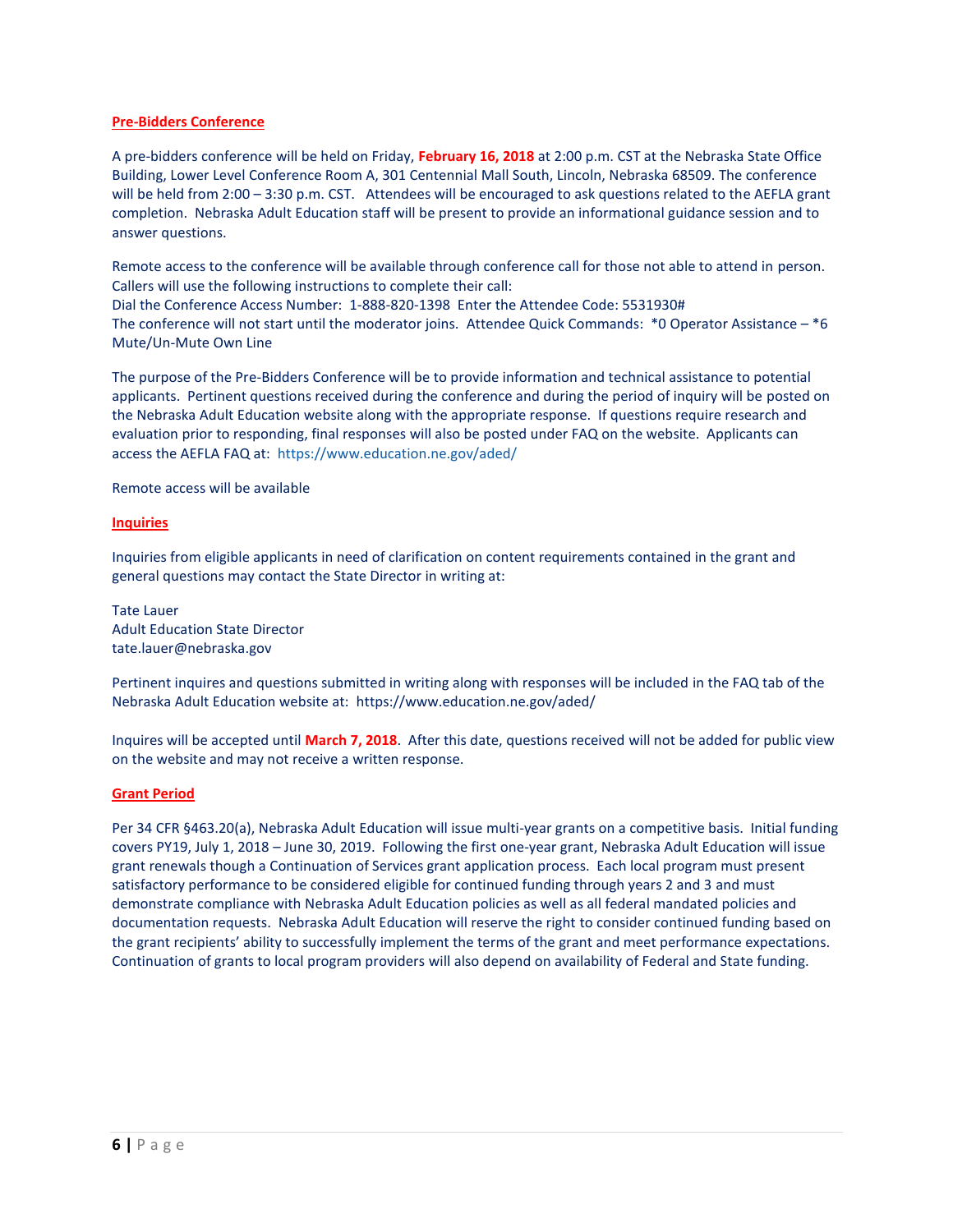# **Application Submission Guidelines**

The AEFLA RFP Application and Budget Workbook are required for each applicant. These documents must be requested in writing. The AEFLA RFP Application is a Word format document. The Budget Workbook is an Excel format document.

All questions contained in the AEFLA RFP Application document are *italicized* to aid in identification.

**Do not enter your responses in italics.** Typed responses in italics may result in a lowered score.

**All questions require a response.** If a question is not applicable to your program, respond with N/A.

**All text box fields require a response**. If the text box field requests information that is not applicable to your program, respond with **N/A**. **Do not leave any field blank**. Black text box fields will result in a lowered score.

# **Format and Submission**

Pages for the narrative sections must be formatted to include:

Typed Calibri 10 point font Normal Margins Double Spaced Single Sided Pages

Answers must not be italicized Do not change the order of the grant application Handwritten applications will not be accepted.

#### **Each applicant must submit:**

- Two (2) original, signed copies of the grant application. Signatures must be in blue ink.
- One (1) PDF of the full application emailed
- Budget workbook (Excel file) emailed

#### **Submit to:**

**Tate Lauer, State Director: [tate.lauer@nebraska.gov](mailto:tate.lauer@nebraska.gov)**

## **A Request for Proposals Checklist is included with the application.**

## **Deadline for Submission**

All AEFLA RFP Applications are due at the Nebraska Department of Education on or before **April 5, 2018 5:00 pm CST** regardless of postmark date.

- Late applications will not be accepted.
- Deadline extensions will not be granted for this RFP process.
- Receipt of PDF Application and Excel Budget Workbook by email will be considered a submitted application
- Two, original, signed copies of applications must be received within 3 business days of the final deadline.

Failure to comply with the deadline requirements may result in the elimination of your application from the review process.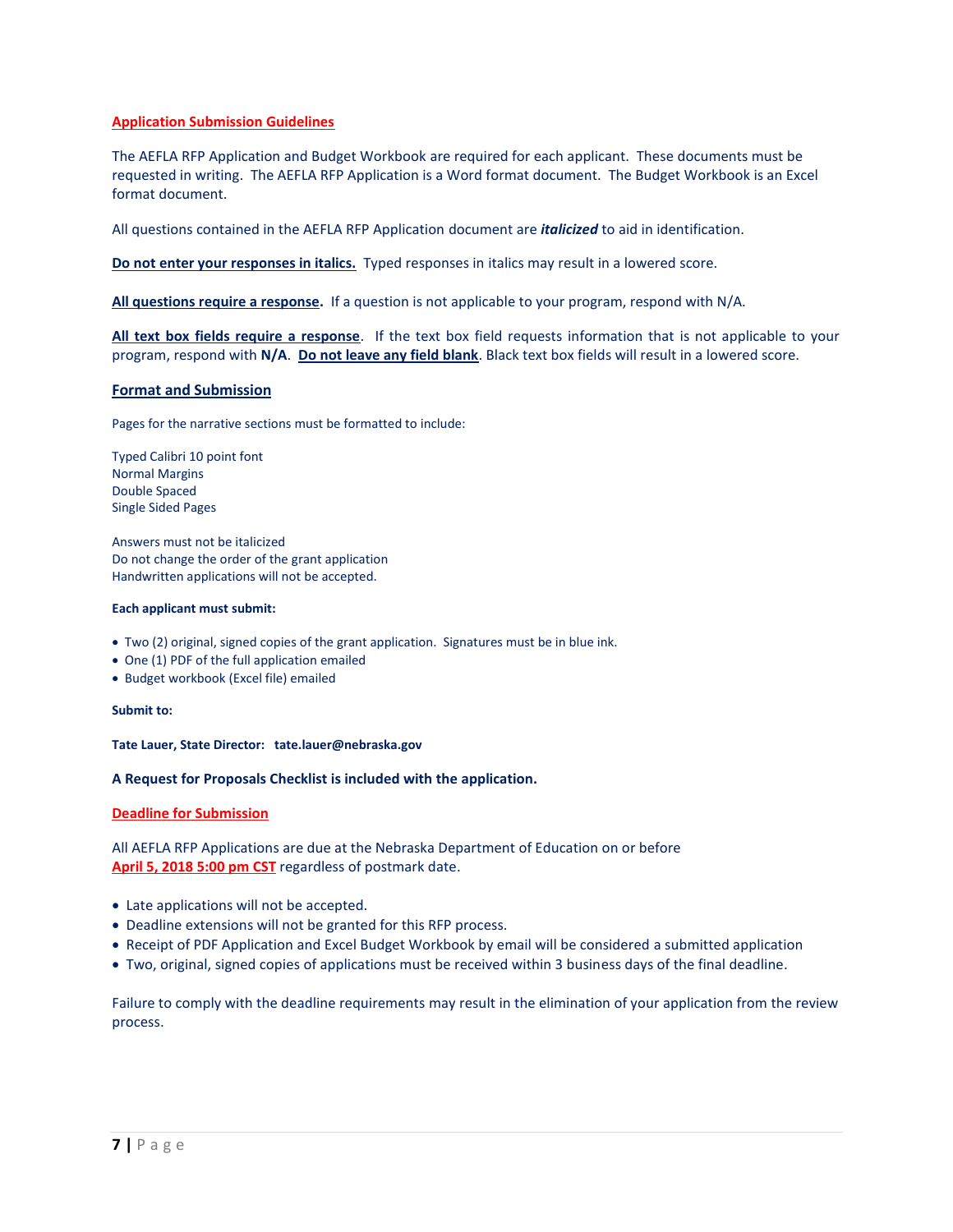# **Available Funding**

For Program year 2019 (PY19 July 1, 2018 – June 30, 2019), Nebraska Adult Education estimates that \$2M will be available for instructional grants under this request for proposals. Total award amounts will be contingent on the amount of the Federal Grant Award to Nebraska Department of Education as the State Eligible Agency for Program Year 2019.

# **Section 231: General Adult Education**

Section 231 funding is available for any program soliciting funding for Adult Education programs sponsored by Nebraska Department of Education to enable the provider to develop, implement and improve adult education and literacy activities within the State.

The term "adult education and literacy activities" means programs, activities and services that include:

- 1. adult education
- 2. literacy
- 3. workplace adult education and literacy activities
- 4. family literacy activities
- 5. English language acquisition activities
- 6. integrated English literacy and civics education
- 7. workforce preparation activities
- 8. integrated education and training activities

The term "English language acquisition program" means a program of instruction-

1. that is designed to help eligible individuals who are English language learners achieve competence in

- reading, writing, speaking and comprehension of the English language
- 2. that leads to the attainment of a secondary school diploma or its recognized equivalent
- 3. that leads to transition to postsecondary education and training
- 4. that leads to employment

Projected Federal Award Amount: Approximately \$1.6M

# **Section 225: Corrections Education**

Section 225 funding is available to carry-out corrections education and education for other institutionalized individuals. Applicants must also complete the questions in Section 231. Funds under Section 225 shall be used for the cost of educational programs for criminal offenders in correctional institutions including academic programs for:

- 1. adult education and literacy activities;
- 2. special education, as determined by the eligible agency;
- 3. secondary school credit;
- 4. integrated education and training;
- 5. career pathways;
- 6. concurrent enrollment;
- 7. peer tutoring; and
- 8. transition to re-entry initiatives and other post-release services with the goal of reducing recidivism.

Priority of funding must be given for individuals who are likely to leave the correctional institution within 5 years of participation in the program.

Projected Federal Award Amount: Approximately \$182,000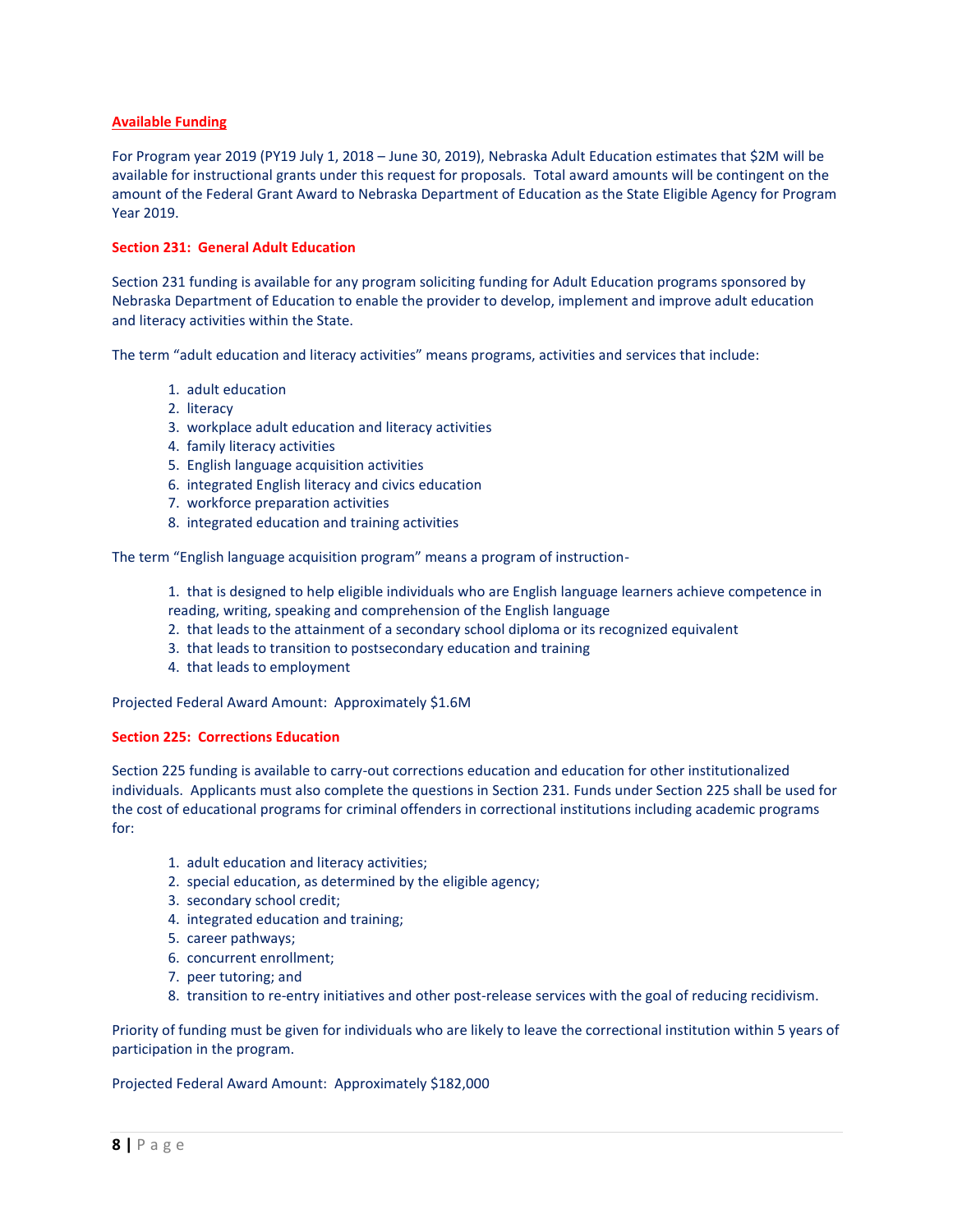#### **Section 243: Integrated English Literacy and Civics Education (IELCE)**

Section 243 funding is available to carry out services specific to English literacy and civics education, in combination with integrated education and training activities. Applicants must also complete the questions in Section 231. Funds under Section 243 shall be used to:

1. Prepare adults who are English language learners for, and place such adults in, unsubsidized employment in in-demand industries and occupations that lead to economic self-sufficiency; and

2. Integrate with the local workforce development system and its functions to carry out the activities of the program

The IELCE program refers to the use of funds provided under Section 243 of WIOA for education services for English language learners who are adults, including professionals with degrees and credentials in their native countries.

Activities under IELCE include:

- 1. instruction in literacy and English language acquisition
- 2. instruction on the rights and responsibilities of citizenship and civic participation
- 3. workforce training

Projected Federal Award Amount: Approximately \$272,000

#### **Grant Awards**

Applicants under this title will be notified of the acceptance or rejection of the submitted grant proposal approximately six weeks after submission. Grant applications selected for funding will be included in the final grant review process. Only those applications that provide adequate data to show demonstrated effectiveness will be scored and considered for funding.

Nebraska Adult Education reserves the right to issue grant awards without discussion with the applicant. Each eligible applicant should submit proposals that best represent their program and ability to provide services under this title. Nebraska Adult Education also reserves the right to issue grant awards and fund any application in full or in part, to request additional information to assist in the review process, to reject applications submitted or to re-issue the announcement if it is deemed in the best interest of the State of Nebraska. Announcement of the RFP does not guarantee a grant award will be made. Nebraska Adult Education reserves the right to adjust the dates for this announcement for any reason deemed appropriate.

All grant awards are subject to the availability of State and Federal funding. Grant awards are not final until the issuance of a Grant Award Notice from the Nebraska Department of Education. Award of grant awards to eligible applicants will be based on one or more of the following:

- Amount of Federal Grant Award to SEA
- Amount of available funding to each service area
- Amount of proposed budget requests for each service area
- Scoring and recommendations from local workforce areas §463.21
- Scores and recommendations from compliance review committee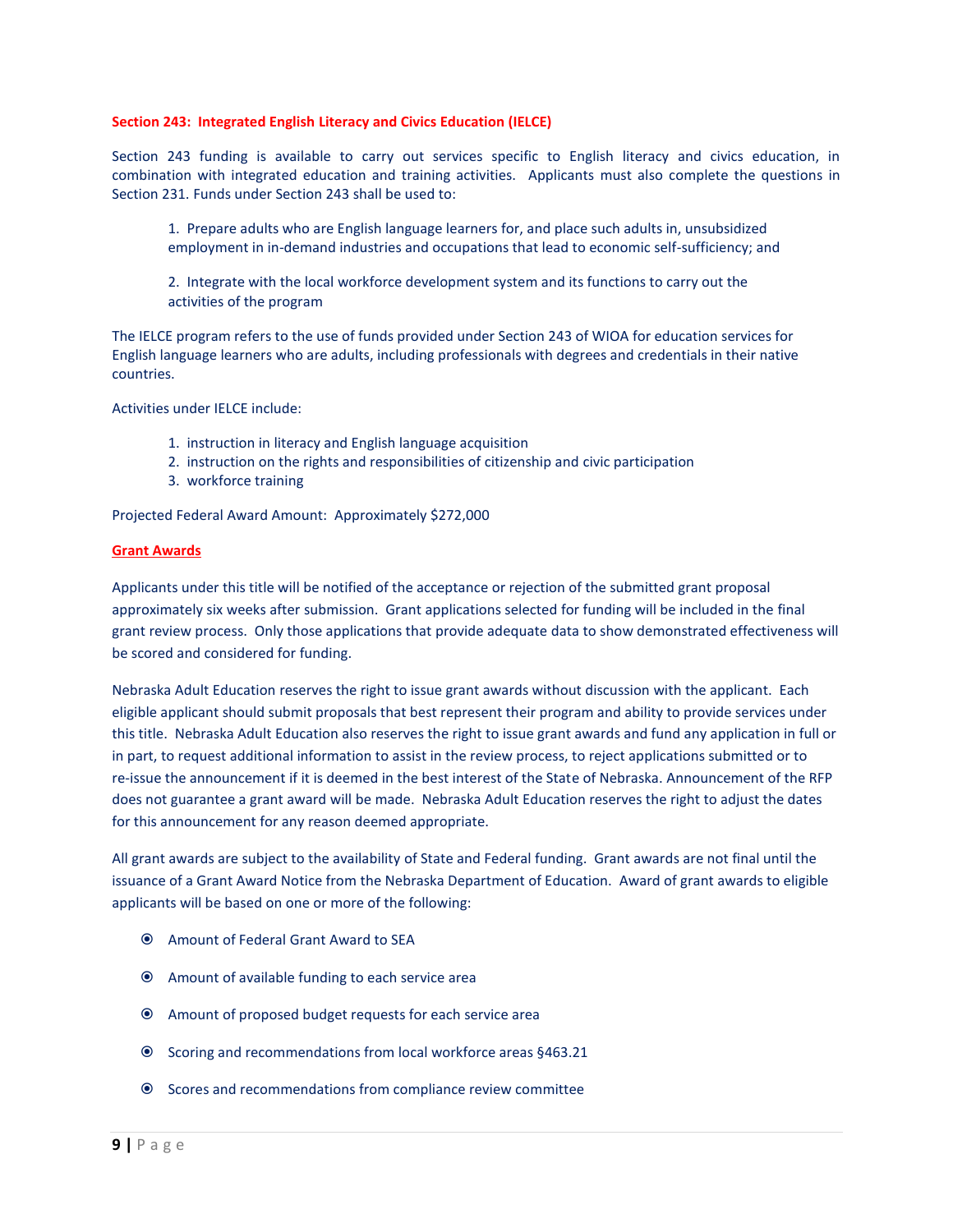- Alignment of proposed activities with need for service in identified service area
- Evaluation of cost of service
- Cost per student analysis
- Approval of grant award by the Nebraska State Board of Education

# **Claims for Reimbursement**

Payment of Grant funds are allocated on a reimbursement basis. All grantees shall submit quarterly claims for reimbursement per the prescribed schedule to Nebraska Department of Education, Adult Education. Claims must include a complete and accurate itemized report of expenditures for each category number and for each funding source and include all required claims documentation and forms issued by Nebraska Adult Education.

Nebraska Adult Education does not allow for the use of pass-through funding to sub-grantees. Local program providers (applicants) are solely responsible for the terms and conditions of the grant award and must fully execute the grant as the designated grantee.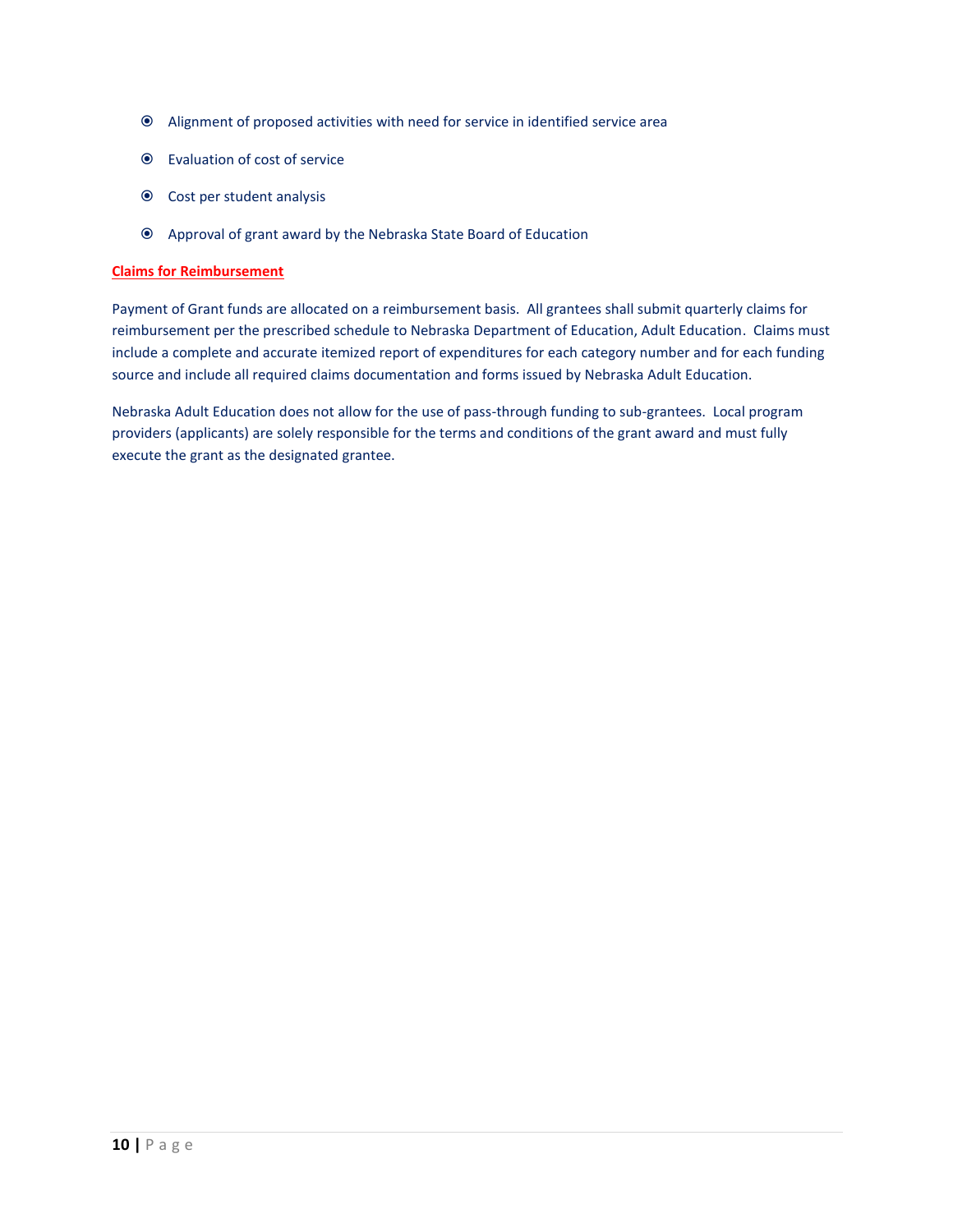# **Application Review and Final Determination**

All grant applications received by Nebraska Adult Education will be evaluated for eligibility (§463.23) through an initial screening process to include the following:

- application received by due date (State Requirement)
- demonstrated effectiveness of applicant (Federal Requirement §463.24)
- required budget pages (State Requirement)
- required signatures (State Requirement)

Once the initial evaluation is completed, applications determined to be eligible for funding consideration will move to the following teams:

## **Local Plan Alignment**

As described in 34 CFR §463.21 Nebraska Adult Education will provide portions of the grant applications to each of Nebraska's three local workforce boards to review for alignment with the local workforce plan. Nebraska Adult Education will then, upon receipt of recommendations from each local area, consider the results of the review by the local board in determining the extent to which the application addresses the required considerations in §463.20

## **Compliance Review**

All eligible grant applications will be read by a compliance review team and scored using a point system rubric. Total points awarded to each applicant will determine the funding level for each applicant based on predetermined funding ranges. Final awards are subject to the availability of Federal and State funds, and approval by the Nebraska State Board of Education.

## **Scoring Rubric**

The scoring rubric for all grant submissions is based on a point system with each scored question rated on content, clarity and supporting information and documentation.

If applications are considered ineligible for funding consideration, applicants will be notified in writing.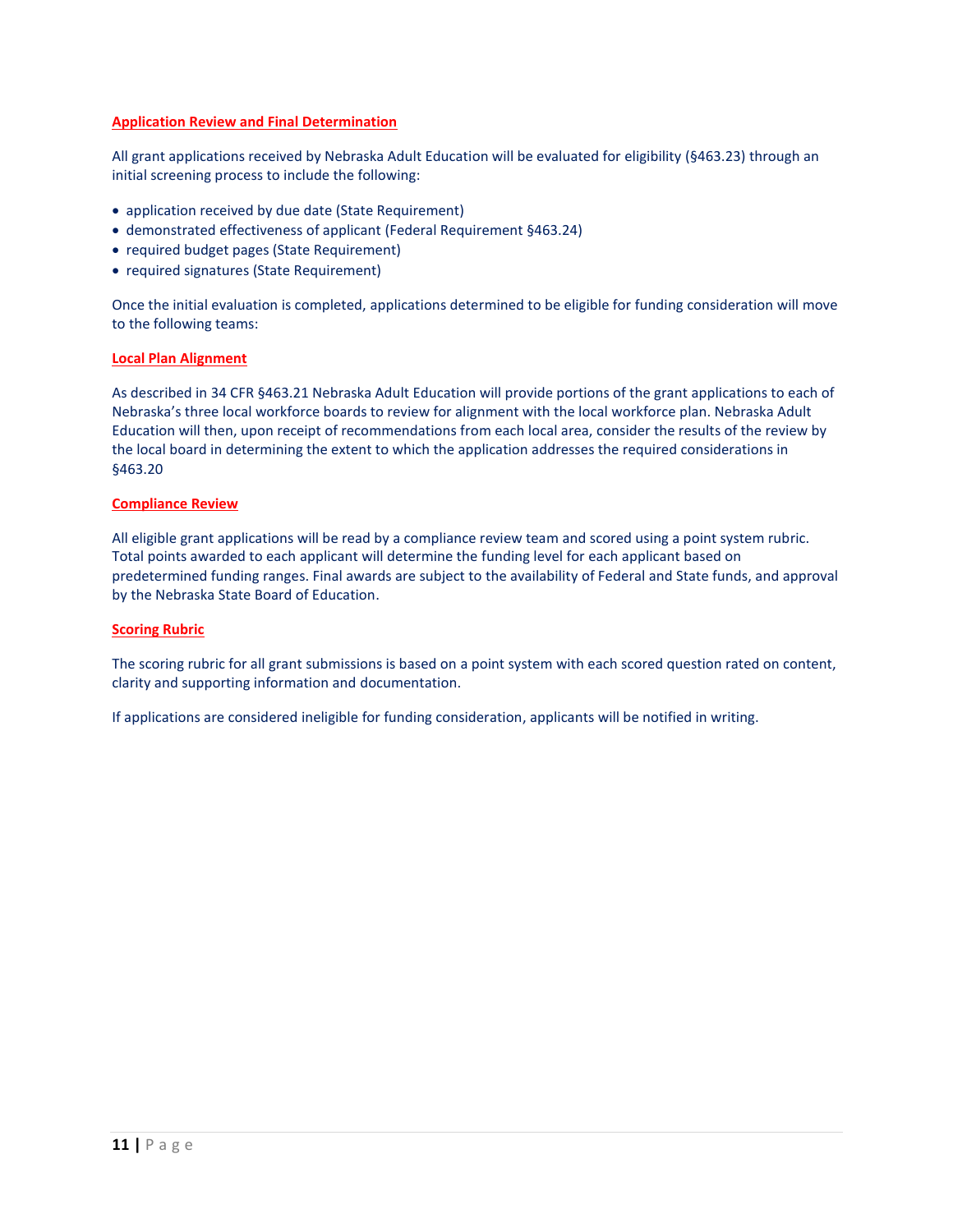# **Service Areas**

Nebraska Adult Education operates in all counties across the State of Nebraska and has identified six distinct, geographic service delivery areas. See map for service area boundaries.

Applicants will identify by service area and by county or counties the specific service area included in the grant application.

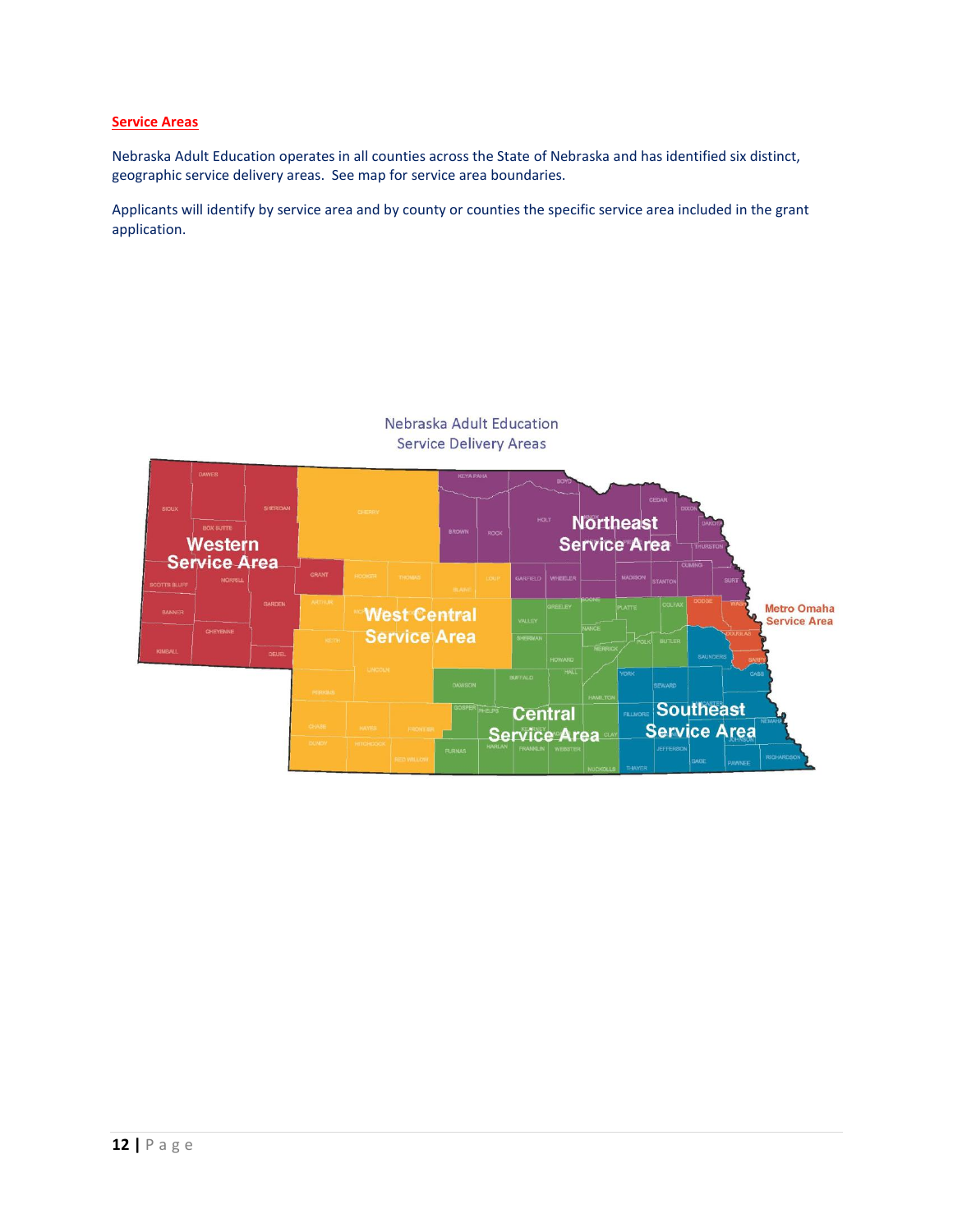## **Central Service Area**

Dawson, Gosper, Furnas, Phelps, Harlan, Valley, Sherman, Buffalo, Kearney, Franklin, Greeley, Howard, Hall, Adams, Webster, Boone, Nance, Merrick, Hamilton, Clay, Nuckolls, Platte, Polk, Colfax and Butler

# **Metro Omaha Service Area**

Dodge, Washington, Douglas and Sarpy

# **Northeast Service Area**

Keya Paha, Brown, Rock, Boyd, Holt, Garfield, Wheeler, Knox, Antelope, Boone, Pierce, Madison, Cedar, Wayne Stanton, Dixon, Dakota, Thurston, Cuming and Burt

# **Southeast Service Area**

York, Fillmore, Thayer, Seward, Saline, Jefferson, Lancaster, Gage, Saunders, Cass, Otoe, Johnson, Pawnee, Nemaha and Richardson

# **West Central Service Area**

Cherry, Hooker, Arthur, Keith, Perkins, Chase, Dundy, McPherson, Lincoln, Hayes, Hitchcock, Frontier, Red Willow, Thomas, Logan, Blaine, Loup, Custer

## **Western Service Area**

Sioux, Scotts Bluff, Banner, Kimball, Dawes, Box Butte, Morrill, Cheyenne, Sheridan, Garden, Deuel, Grant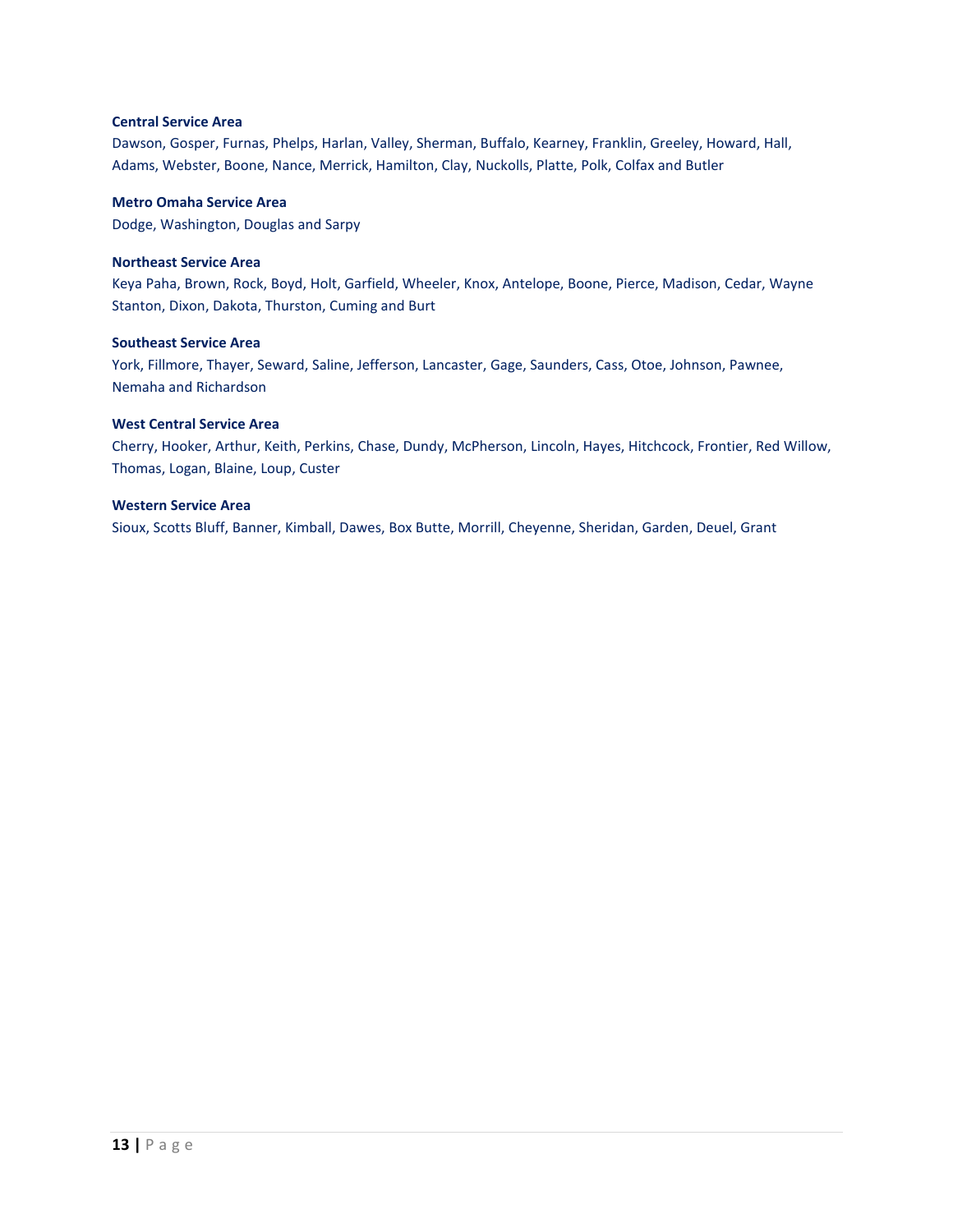# **PROGRAM DELIVERY**

## **Purpose 34 CFR §463.1**

In accordance with 34 CFR Part 463.1, the purpose of the Adult Education and Family Literacy Act (AEFLA) is to create a partnership among Federal Government, States, and localities to provide, on a voluntary basis, adult education and literacy activities, in order to-

(a) Assist adults to become literate and obtain the knowledge and skills necessary for employment and economic self-sufficiency;

(b) Assist adults who are parents or family members to obtain the education and skills that—

(1) Are necessary to becoming full partners in the educational development of their children; and

(2) Lead to sustainable improvements in the economic opportunities for their family;

(c) Assist adults in attaining a secondary school diploma or its recognized equivalent and in the transition to postsecondary education and training, through career pathways; and

- (d) Assist immigrants and other individuals who are English language learners in—
- (1) Improving their—

.

(i) Reading, writing, speaking, and comprehension skills in English; and

(ii) Mathematics skills; and

(2) Acquiring an understanding of the American system of Government, individual freedom, and the responsibilities of citizenship.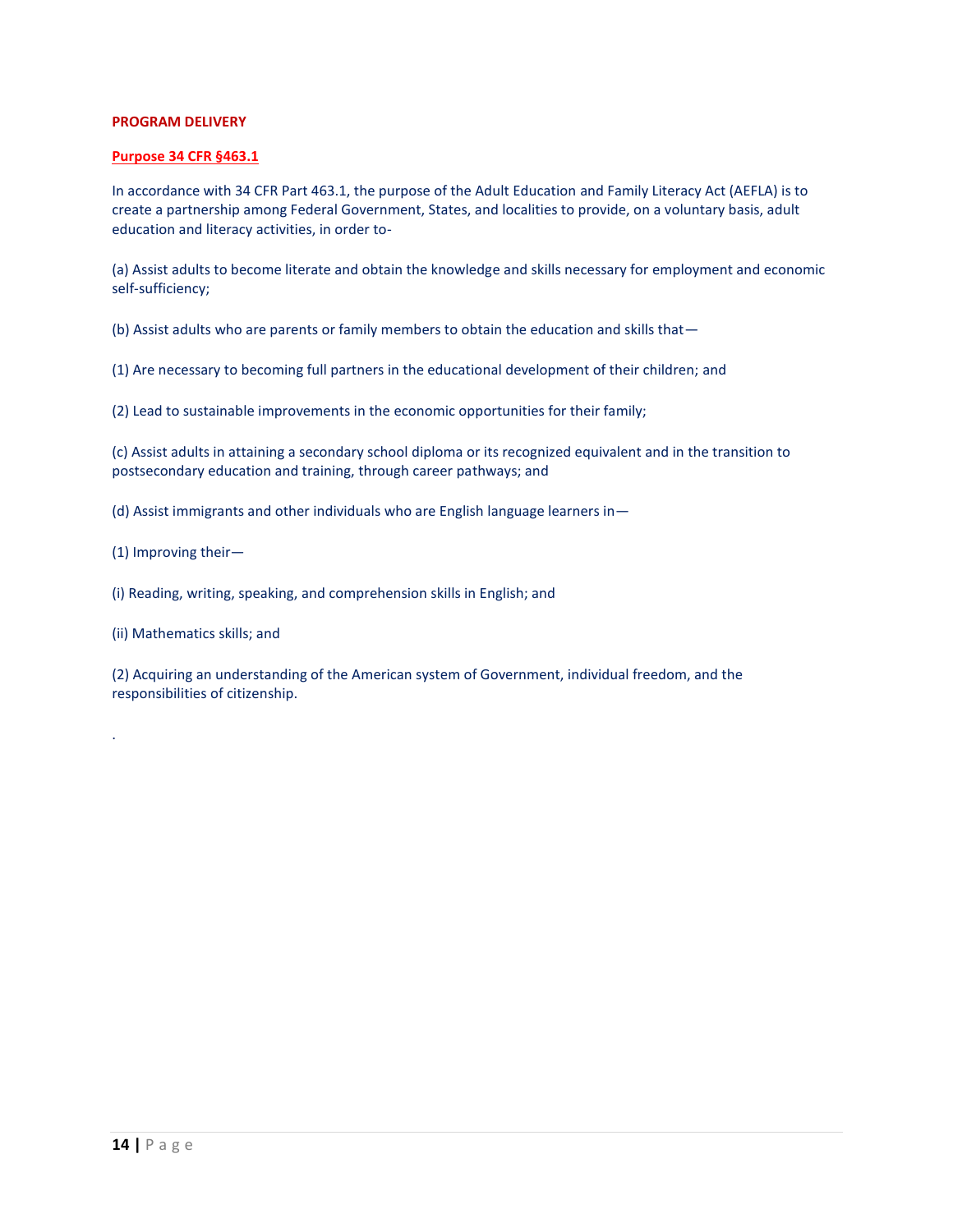# **Populations Served**

The purpose of this funding opportunity is to assist local program providers to develop educational programs and services for Adult Learners who:

- have attained 16 years of age, are not enrolled or required to be enrolled in secondary school under state law; and
- are basic skills deficient, do not possess a secondary school diploma or its recognized equivalent, and have not achieved an equivalent level of education; or are an English language learner.

# **Nebraska Statute 79-201**

Compulsory education; attendance required; exceptions; reports required.

(1) For purposes of this section, a child is of mandatory attendance age if the child (a) will reach six years of age prior to January 1 of the then-current school year and (b) has not reached eighteen years of age.

(2) Except as provided in subsection (3) of this section, every person residing in a school district within the State of Nebraska who has legal or actual charge or control of any child who is of mandatory attendance age or is enrolled in a public school shall cause such child to enroll in, if such child is not enrolled, and attend regularly a public, private, denominational, or parochial day school which meets the requirements for legal operation prescribed in Chapter 79, or a school which elects pursuant to section [79-1601](https://nebraskalegislature.gov/laws/statutes.php?statute=79-1601) not to meet accreditation or approval requirements, each day that such school is open and in session, except when excused by school authorities or when illness or severe weather conditions make attendance impossible or impracticable.

(3) Subsection (2) of this section does not apply in the case of any child who:

(a) Has obtained a high school diploma by meeting the graduation requirements established in section [79-729;](https://nebraskalegislature.gov/laws/statutes.php?statute=79-729)

(b) Has completed the program of instruction offered by a school which elects pursuant to section [79-1601](https://nebraskalegislature.gov/laws/statutes.php?statute=79-1601) not to meet accreditation or approval requirements;

(c) Has reached sixteen years of age and has been withdrawn from school pursuant to section [79-202;](https://nebraskalegislature.gov/laws/statutes.php?statute=79-202)

(d)(i) Will reach six years of age prior to January 1 of the then-current school year, but will not reach seven years of age prior to January 1 of such school year, (ii) such child's parent or guardian has signed an affidavit stating that the child is participating in an education program that the parent or guardian believes will prepare the child to enter grade one for the following school year, and (iii) such affidavit has been filed by the parent or guardian with the school district in which the child resides;

(e)(i) Will reach six years of age prior to January 1 of the then-current school year but has not reached seven years of age, (ii) such child's parent or guardian has signed an affidavit stating that the parent or guardian intends for the child to participate in a school which has elected or will elect pursuant to section [79-1601](https://nebraskalegislature.gov/laws/statutes.php?statute=79-1601) not to meet accreditation or approval requirements and the parent or guardian intends to provide the Commissioner of Education with a statement pursuant to subsection (3) of section [79-1601](https://nebraskalegislature.gov/laws/statutes.php?statute=79-1601) on or before the child's seventh birthday, and (iii) such affidavit has been filed by the parent or guardian with the school district in which the child resides; or

(f) Will not reach six years of age prior to January 1 of the then-current school year and such child was enrolled in a public school and has discontinued the enrollment according to the policy of the school board adopted pursuant to subsection (4) of this section.

(4) The board shall adopt policies allowing discontinuation of the enrollment of students who will not reach six years of age prior to January 1 of the then-current school year and specifying the procedures therefor.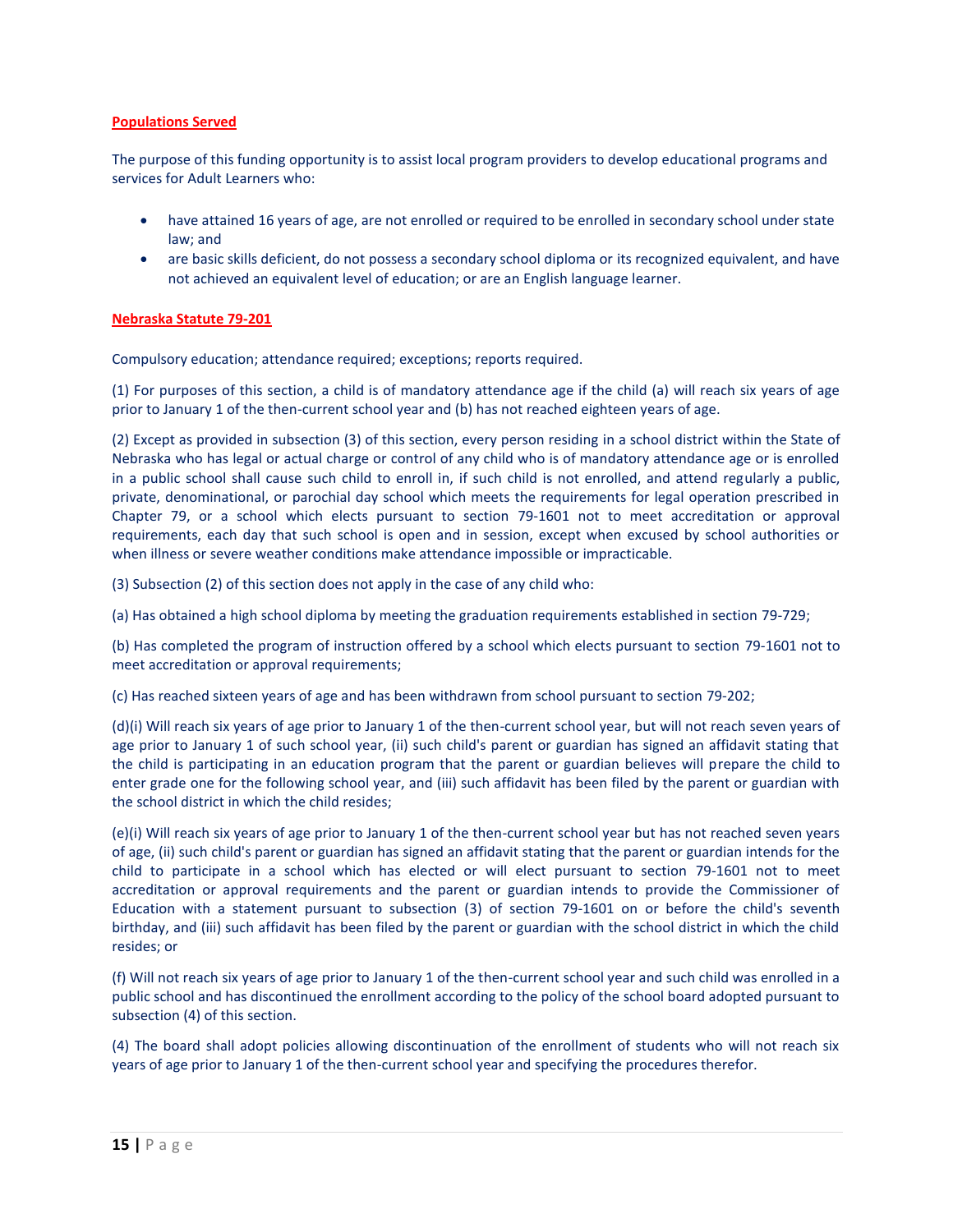(5) Each school district that is a member of a learning community shall report to the learning community coordinating council on or before September 1 of each year for the immediately preceding school year the following information:

(a) All reports of violations of this section made to the attendance officer of any school in the district pursuant to sectio[n 79-209;](https://nebraskalegislature.gov/laws/statutes.php?statute=79-209)

(b) The results of all investigations conducted pursuant to section [79-209,](https://nebraskalegislature.gov/laws/statutes.php?statute=79-209) including the attendance record that is the subject of the investigation and a list of services rendered in the case;

(c) The district's policy on excessive absenteeism; and

(d) Records of all notices served and reports filed pursuant to section [79-209](https://nebraskalegislature.gov/laws/statutes.php?statute=79-209) and the district's policy on habitual truancy.

# **Nebraska Statute 79-202**

Compulsory attendance; withdrawal of child from school; exempt from mandatory attendance; exit interview; withdrawal form; validity; child at least sixteen years of age; other enrollment options; later enrollment; effect; Commissioner of Education; duties.

(1) A person who has legal or actual charge or control of a child who is at least sixteen years of age but less than eighteen years of age may withdraw such child from school before graduation and be exempt from the mandatory attendance requirements of section [79-201](https://nebraskalegislature.gov/laws/statutes.php?statute=79-201) if an exit interview is conducted and the withdrawal form is signed as required by subsections (2) through (5) of this section for a child enrolled in a public, private, denominational, or parochial school or if a signed notarized release form is filed with the Commissioner of Education as required by subsection (6) of this section for a child enrolled in a school that elects pursuant to section [79-1601](https://nebraskalegislature.gov/laws/statutes.php?statute=79-1601) not to meet accreditation or approval requirements.

(2) Upon the written request of any person who has legal or actual charge or control of a child who is at least sixteen years of age but less than eighteen years of age, the superintendent of a school district or the superintendent's designee shall conduct an exit interview if the child (a) is enrolled in a school operated by the school district or (b) resides in the school district and is enrolled in a private, denominational, or parochial school.

(3) The superintendent or the superintendent's designee shall set the time and place for the exit interview which shall be personally attended by: (a) The child, unless the withdrawal is being requested due to an illness of the child making attendance at the exit interview impossible or impracticable; (b) the person who has legal or actual charge or control of the child who requested the exit interview; (c) the superintendent or the superintendent's designee; (d) the child's principal or the principal's designee if the child at the time of the exit interview is enrolled in a school operated by the school district; and (e) any other person requested by any of the required parties who agrees to attend the exit interview and is available at the time designated for the exit interview which may include, but need not be limited to, other school district personnel or the child's principal or such principal's designee if the child is enrolled in a private, denominational, or parochial school.

(4) At the exit interview, the person making the written request pursuant to subsection (2) of this section shall present evidence that (a) the person has legal or actual charge or control of the child and (b) the child would be withdrawing due to either (i) financial hardships requiring the child to be employed to support the child's family or one or more dependents of the child or (ii) an illness of the child making attendance impossible or impracticable. The superintendent or superintendent's designee shall identify all known alternative educational opportunities, including vocational courses of study, that are available to the child in the school district and how withdrawing from school is likely to reduce potential future earnings for the child and increase the likelihood of the child being unemployed in the future. Any other relevant information may be presented and discussed by any of the parties in attendance.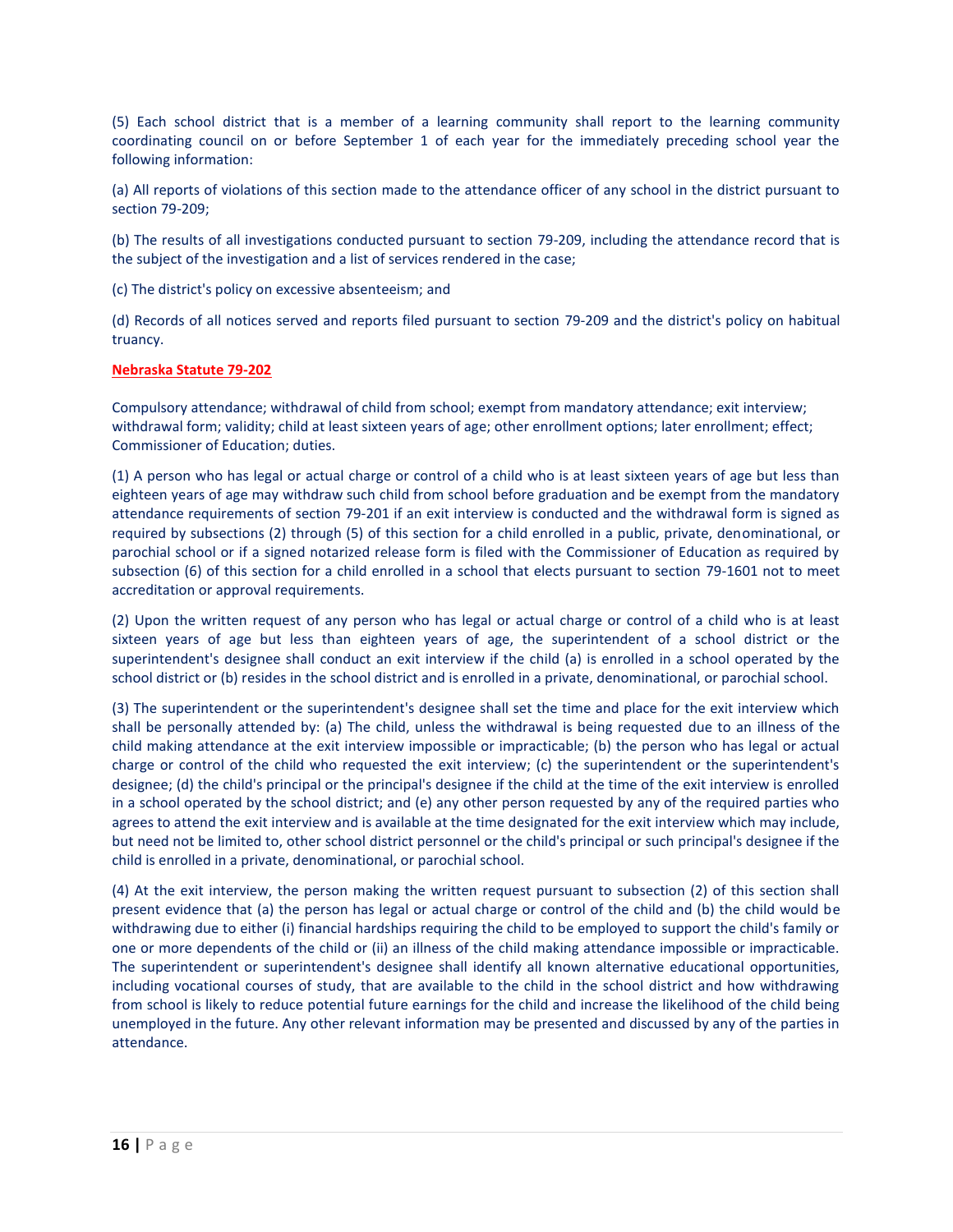(5)(a) At the conclusion of the exit interview, the person making the written request pursuant to subsection (2) of this section may sign the withdrawal form provided by the school district agreeing to the withdrawal of the child or may rescind the written request for the withdrawal.

(b) Any withdrawal form signed by the person making the written request pursuant to subsection (2) of this section shall be valid only if (i) the child signs the form unless the withdrawal is being requested due to an illness of the child making attendance at the exit interview impossible or impracticable and (ii) the superintendent or superintendent's designee signs the form acknowledging that the interview was held, the required information was provided and discussed at the interview, and, in the opinion of the superintendent or the superintendent's designee, the person making the written request pursuant to subsection (2) of this section does in fact have legal or actual charge or control of the child and the child is experiencing either (A) financial hardships requiring the child to be employed to support the child's family or one or more dependents of the child or (B) an illness making attendance impossible or impracticable.

(6) A person who has legal or actual charge or control of the child who is at least sixteen years of age but less than eighteen years of age may withdraw such a child before graduation and be exempt from the mandatory attendance requirements of section [79-201](https://nebraskalegislature.gov/laws/statutes.php?statute=79-201) if such child has been enrolled in a school that elects pursuant to section [79-1601](https://nebraskalegislature.gov/laws/statutes.php?statute=79-1601) not to meet the accreditation or approval requirements by filing with the State Department of Education a signed notarized release on a form prescribed by the Commissioner of Education.

(7) A child who has been withdrawn from school pursuant to this section may enroll in a school district at a later date as provided in section [79-215](https://nebraskalegislature.gov/laws/statutes.php?statute=79-215) or may enroll in a private, denominational, or parochial school or a school which elects pursuant to section [79-1601](https://nebraskalegislature.gov/laws/statutes.php?statute=79-1601) not to meet accreditation or approval requirements. Any such enrollment shall void the withdrawal form previously entered, and the provisions of sections [79-201](https://nebraskalegislature.gov/laws/statutes.php?statute=79-201) to [79-210](https://nebraskalegislature.gov/laws/statutes.php?statute=79-210) shall apply to the child.

(8) The Commissioner of Education shall prescribe the required form for withdrawals pursuant to this section and determine and direct either that (a) withdrawal forms of school districts for any child who is withdrawn from school pursuant to this section and subdivision (3)(c) of section [79-201](https://nebraskalegislature.gov/laws/statutes.php?statute=79-201) shall be provided annually to the State Department of Education or (b) data regarding such students shall be collected under subsection (2) of section [79-](https://nebraskalegislature.gov/laws/statutes.php?statute=79-528) [528.](https://nebraskalegislature.gov/laws/statutes.php?statute=79-528)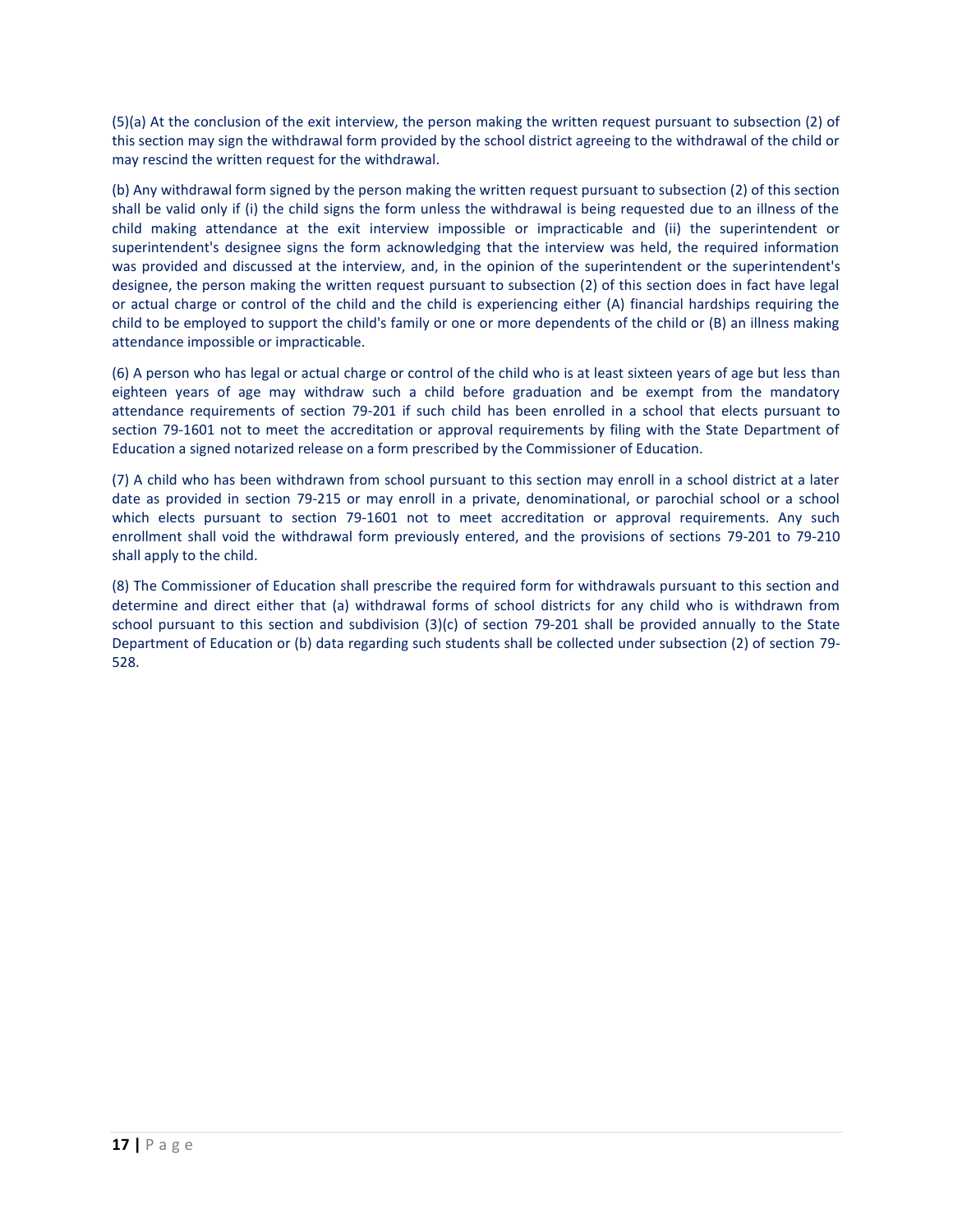# **Process for Awarding Grants 34 CFR §463.20**

(a) From grant funds made available under section 222(a)(1) of the Act, each eligible agency must award competitive multiyear grants or contracts to eligible providers within the State or outlying area to enable the eligible providers to develop, implement, and improve adult education and literacy activities within the State or outlying area.

(b) The eligible agency must require that each eligible provider receiving a grant or contract use the funding to establish or operate programs that provide adult education and literacy activities, including programs that provide such activities concurrently.

(c) In conducting the competitive grant process, the eligible agency must ensure that—

(1) All eligible providers have direct and equitable access to apply and compete for grants or contracts;

(2) The same grant or contract announcement and application processes are used for all eligible providers in the State or outlying area; and

(3) In awarding grants or contracts to eligible providers for adult education and literacy activities, funds shall not be used for the purpose of supporting or providing programs, services, or activities for individuals who are not eligible individuals as defined in the Act, except that such agency may use such funds for such purpose if such programs, services, or activities are related to family literacy activities. Prior to providing family literacy activities for individuals who are not eligible individuals, an eligible provider shall attempt to coordinate with programs and services that do not receive funding under this title.

(d) In awarding grants or contracts for adult education and literacy activities to eligible providers, the eligible agency must consider the following:

(1) The degree to which the eligible provider would be responsive to—

(i) Regional needs as identified in the local workforce development plan; and

(ii) Serving individuals in the community who were identified in such plan as most in need of adult education and literacy activities, including individuals who—

(A) Have low levels of literacy skills; or

(B) Are English language learners;

(2) The ability of the eligible provider to serve eligible individuals with disabilities, including eligible individuals with learning disabilities;

(3) The past effectiveness of the eligible provider in improving the literacy of eligible individuals, especially those individuals who have low levels of literacy, and the degree to which those improvements contribute to the eligible agency meeting its State-adjusted levels of performance for the primary indicators of performance described in §677.155;

(4) The extent to which the eligible provider demonstrates alignment between proposed activities and services and the strategy and goals of the local plan under section 108 of the Act, as well as the activities and services of the one-stop partners;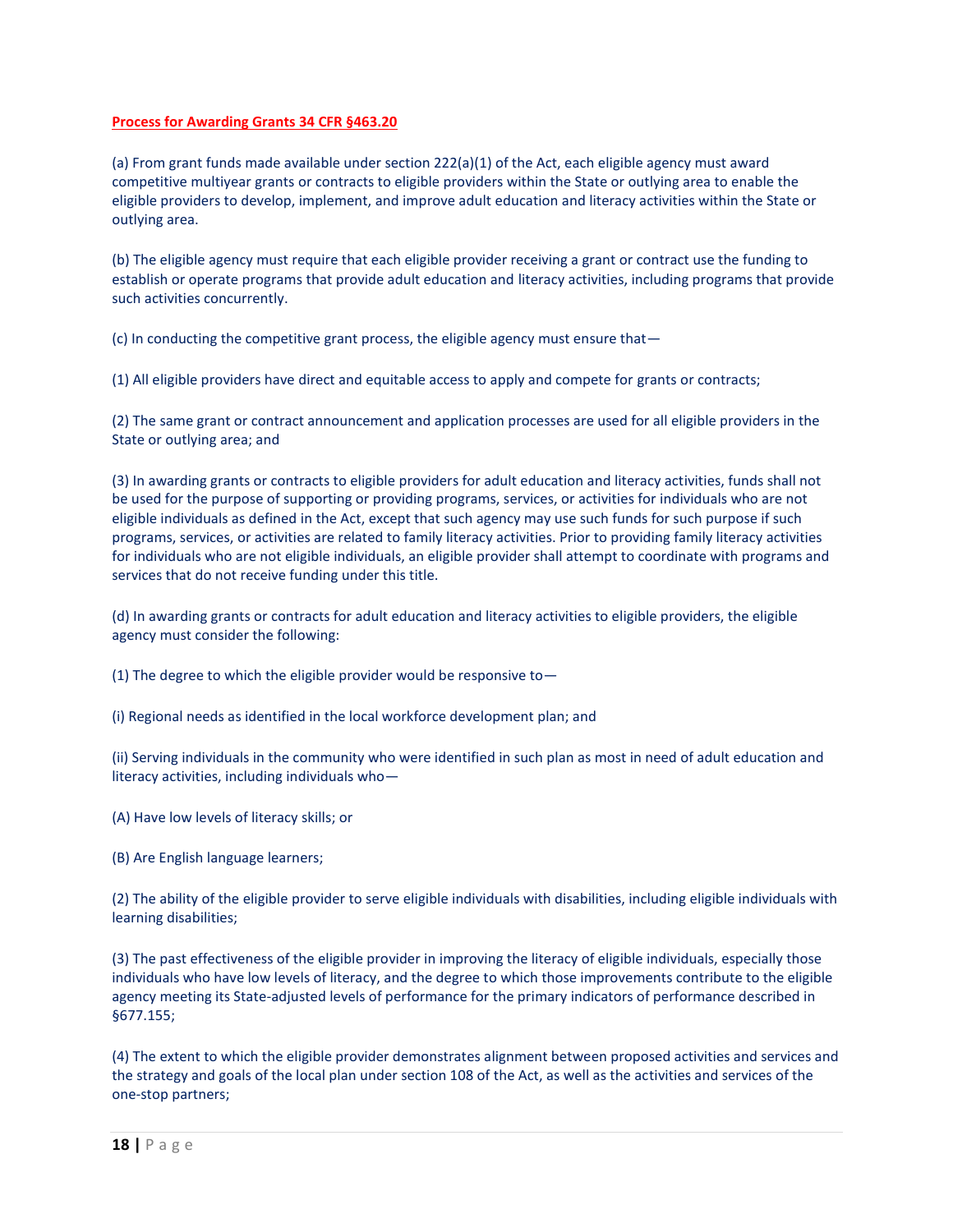(5) Whether the eligible provider's program—

(i) Is of sufficient intensity and quality, and based on the most rigorous research available so that participants achieve substantial learning gains; and

(ii) Uses instructional practices that include the essential components of reading instruction;

(6) Whether the eligible provider's activities, including whether reading, writing, speaking, mathematics, and English language acquisition instruction delivered by the eligible provider, are based on the best practices derived from the most rigorous research available, including scientifically valid research and effective educational practice;

(7) Whether the eligible provider's activities effectively use technology, services and delivery systems, including distance education, in a manner sufficient to increase the amount and quality of learning, and how such technology, services, and systems lead to improved performance;

(8) Whether the eligible provider's activities provide learning in context, including through integrated education and training, so that an individual acquires the skills needed to transition to and complete postsecondary education and training programs, obtain and advance in employment leading to economic self-sufficiency, and to exercise the rights and responsibilities of citizenship;

(9) Whether the eligible provider's activities are delivered by instructors, counselors, and administrators who meet any minimum qualifications established by the State, where applicable, and who have access to high-quality professional development, including through electronic means;

(10) Whether the eligible provider coordinates with other available education, training, and social service resources in the community, such as by establishing strong links with elementary schools and secondary schools, postsecondary educational institutions, institutions of higher education, Local WDBs, one-stop centers, job training programs, and social service agencies, business, industry, labor organizations, community-based organizations, nonprofit organizations, and intermediaries, in the development of career pathways;

(11) Whether the eligible provider's activities offer the flexible schedules and coordination with Federal, State, and local support services (such as child care, transportation, mental health services, and career planning) that are necessary to enable individuals, including individuals with disabilities or other special needs, to attend and complete programs;

(12) Whether the eligible provider maintains a high-quality information management system that has the capacity to report measurable participant outcomes (consistent with section §666.100) and to monitor program performance; and

(13) Whether the local area in which the eligible provider is located has a demonstrated need for additional English language acquisition programs and civics education programs.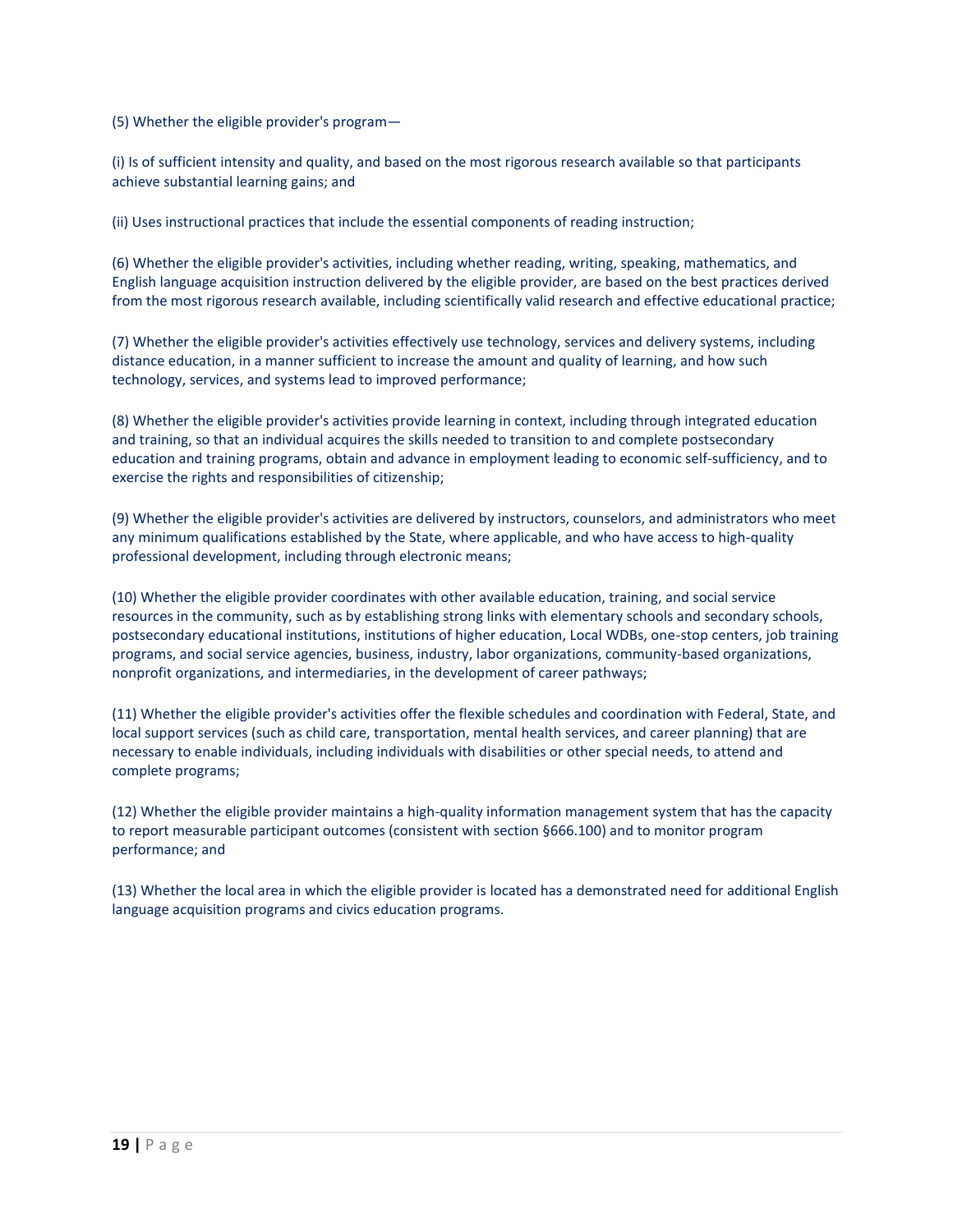# **GRANT REQUIREMENTS**

# **Grant Application Requirements 34 CFR §463.22**

Each eligible provider seeking a grant or contract must submit an application to the eligible agency containing the information and assurance listed below, as well as any additional information required by the eligible agency, including:

- (1) A description of how funds awarded under this title will be spent consistent with the requirements of title II of AEFLA;
- (2) A description of any cooperative arrangements the eligible provider has with other agencies, institutions or organizations for the delivery of adult education and literacy activities;
- (3) A description of how the eligible provider will provide services in alignment with the local workforce development plan, including how such provider will promote concurrent enrollment in programs and activities under title I, as appropriate;
- (4) A description of how the eligible provider will meet the State-adjusted levels of performance for the primary indicators of performance identified in the State's Combined State Plan, including how such provider will collect data to report on such performance indicators.
- (5) A description of how the eligible provider will fulfill, as appropriate, required one-stop partner responsibilities to
	- i. Provide access through the one-stop delivery system to adult education and literacy activities;
	- ii. Use a portion of the funds made available under the Act to maintain the one-stop delivery system, including payment of the infrastructure costs for the one-stop centers, in accordance with the methods agreed upon by the Local Board and described I the memorandum of understanding or the determination of the Governor regarding State one-stop infrastructure funding;
	- iii. Enter into a local memorandum of understanding with the Local Board, relating to the operations of the one-stop system;
	- iv. Participate in the operation of the one-stop system consistent with the terms of the memorandum of understanding, and the requirements of the Act; and
	- v. Provide representation to the State board;
- (6) A description of how the eligible provider will provide services in a manner that meets the needs of eligible individuals;
- (7) Information that addresses the 13 considerations. (34 CFR §463.20)(d)(1)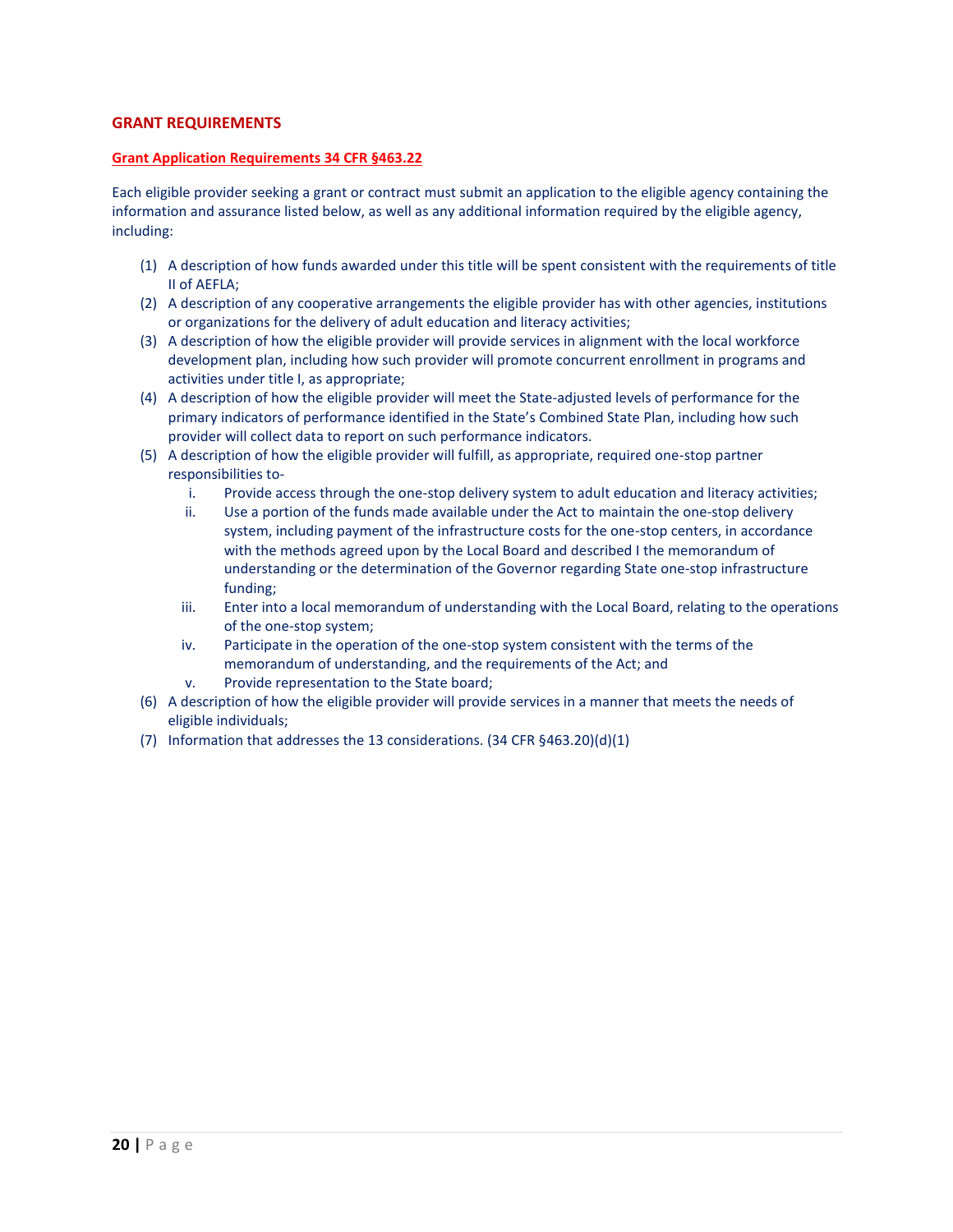# **Eligible Applicants 34 CFR §463.23**

An organization that has demonstrated effectiveness in providing adult education and literacy activities is eligible to apply for a grant or contract. These organizations may include, but are not limited to:

- (a) A local educational agency;
- (b) A community-based organization or faith-based organization;
- (c) A volunteer literacy organization;
- (d) An institution of higher education;
- (e) A public or private nonprofit agency;
- (f) A library;
- (g) A public housing authority;

(h) A nonprofit institution that is not described in any of paragraphs (a) through (g) of this section and has the ability to provide adult education and literacy activities to eligible individuals'

(i) A consortium or coalition of the agencies, organizations, institutions, libraries, or authorities described in any of paragraphs (a) through (h) of this section; and

(j) A partnership between an employer and an entity described in any of paragraphs (a) through (i) of this section.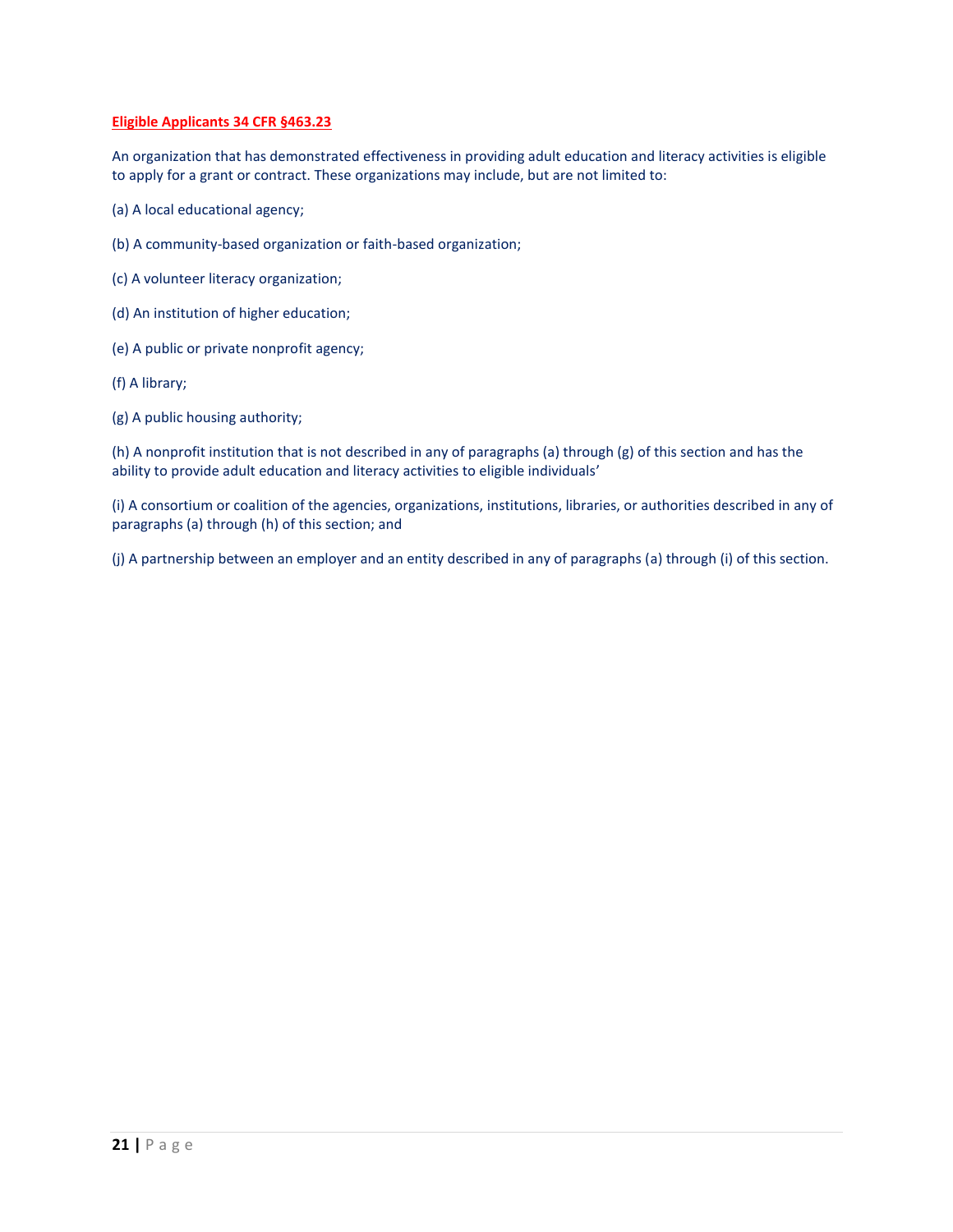# **Demonstrated Effectiveness 34 CFR §463.24**

(a) For the purposes of this section, an eligible provider must demonstrate past effectiveness by providing performance data on its record of improving the skills of eligible individuals, particularly eligible individuals who have low levels of literacy, in the content domains of reading, writing, mathematics, English language acquisition, and other subject areas relevant to the services contained in the State's application for funds. An eligible provider must also provide information regarding its outcomes for participants related to employment, attainment of secondary school diploma or its recognized equivalent, and transition to postsecondary education and training.

(b) There are two ways in which an eligible provider may meet the requirements in paragraph (a) of this section:

- (3) An eligible provider that has been funded under title II of the Act must provide performance data required under section 116 to demonstrate past effectiveness.
- (4) An eligible provider that has not been previously funded under title II of the Act must provide performance data to demonstrate its past effectiveness in serving basic skills deficient eligible individuals, including evidence of its success in achieving outcomes listed in paragraph (a) of this section.

Applications will be considered eligible for review based on the data submitted to show demonstrated effectiveness.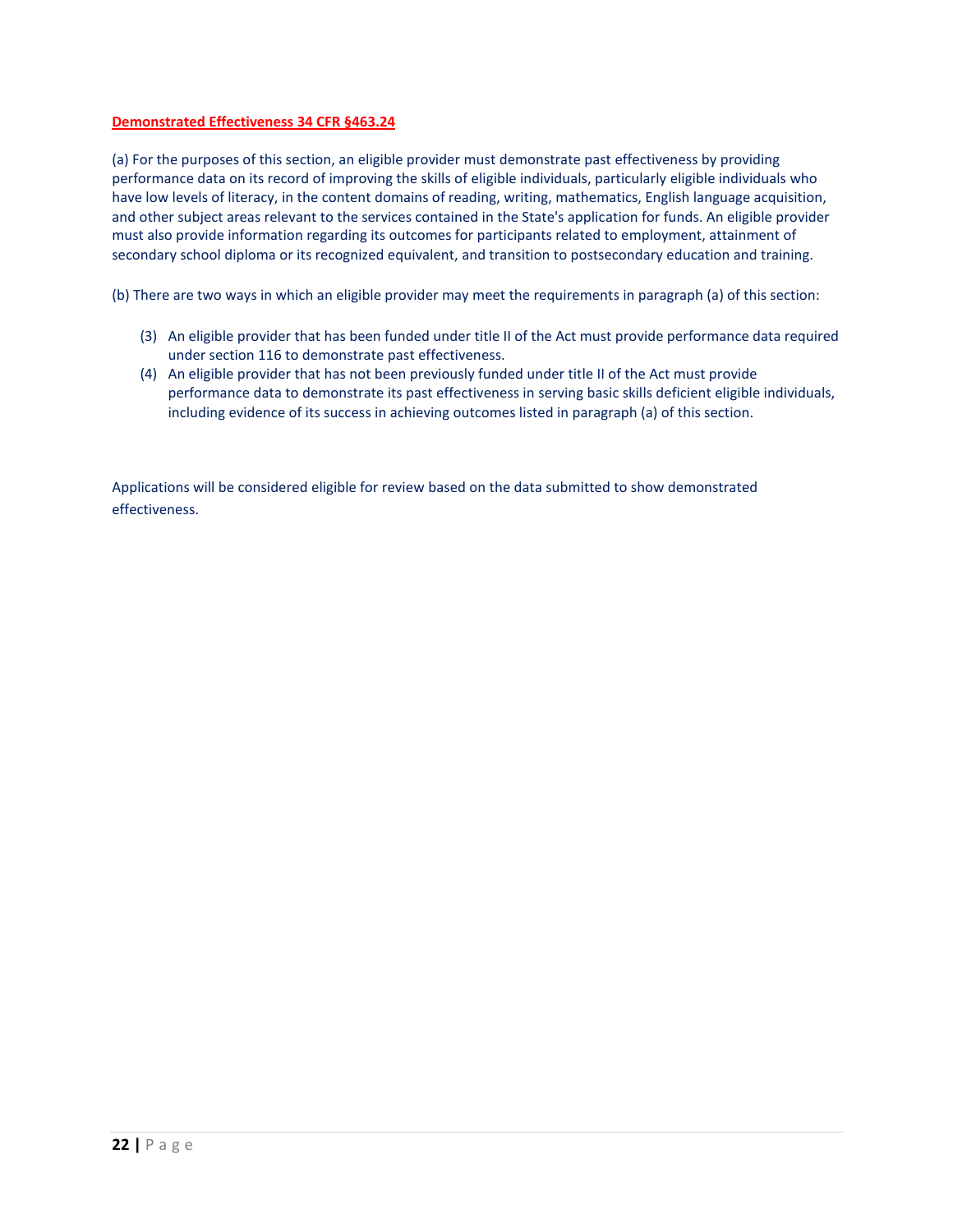# **ADULT EDUCATION COMPONENTS**

#### **Educational Functioning Levels**

All eligible applicants of this Request for Proposals under AEFLA Title II of WIOA will be required to establish and operate Adult Education programs that serve ALL of the Federally Designated Educational Functioning Levels (EFL) to include six (6) English as a Second Language (ESL) Educational Functioning Levels as well as six (6) Adult Basic Education and Adult Secondary Education EFLs.

## **English as a Second Language (English Language Acquisition ELA)**

Level 1: Beginning ESL Literacy Level 2: Low Beginning ESL Level 3: High Beginning ESL Level 4: Low Intermediate ESL Level 5: High Intermediate ESL Level 6: Advanced ESL

## **Adult Basic and Secondary Education**

Level 1: Beginning Literacy Level 2: Beginning Basic Level 3: Low Intermediate Level 4: High Intermediate Level 5: Low Adult Secondary Level 6: High Adult Secondary

Please review **Appendix B of the Technical Assistance Guide for Performance Accountability under the Workforce Innovation and Opportunity Act** for detailed descriptions of each of the 12 Educational Functioning Levels required under this title.

Instruction must also include activities that prepare students for transition to postsecondary education and training or employment.

Instruction must be in English.

Applicants must focus all efforts on developing curriculum and instructional programs designed to assist students in improving their educational functioning level, improving English language acquisition, improving basic skills in math and reading, earning a high school equivalency credential or equivalent and transitioning to post-secondary education and training or employment.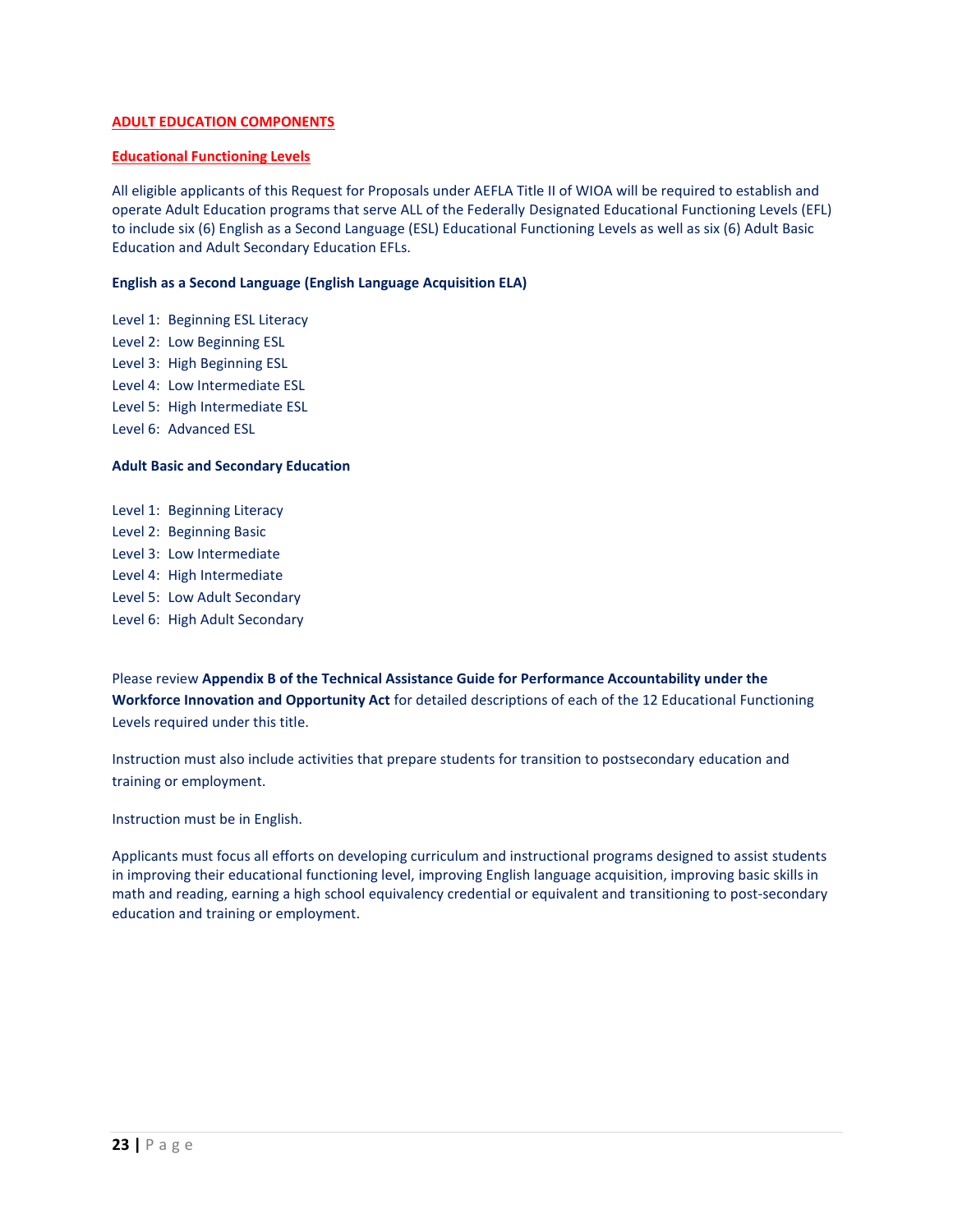# **Allowable Activities 34 CFR §463.30**

Each eligible provider receiving a grant must use the grant funding to establish and operate programs providing adult education and literacy activities and services that include:

- (a) Adult education,
- (b) Literacy,
- (c) Workplace adult education and literacy activities,
- (d) Family literacy activities,
- (e) English language acquisition activities,
- (f) Integrated English literacy and civics education,
- (g) Workforce preparation activities, or
- (h) Integrated education and training.

## **English Language Acquisition 34 CFR §463.31**

The term "English language acquisition program" means a program of instruction—

(a) That is designed to help eligible individuals who are English language learners achieve competence in reading, writing, speaking, and comprehension of the English language; and

- (b) That leads to—
- (1) Attainment of a secondary school diploma or its recognized equivalent; and
- (2) Transition to postsecondary education and training; or
- (3) Employment.

To meet the requirement in §463.31(b) a program of instruction must:

(a) Have implemented State adult education content standards that are aligned with State-adopted challenging academic content standards, as adopted under the Elementary and Secondary Education Act of 1965, as amended (ESEA) as described in the State's Unified or Combined State Plan and as evidenced by the use of a State or local curriculum, lesson plans, or instructional materials that are aligned with the State adult education content standards; or

(b) Offer educational and career counseling services that assist an eligible individual to transition to postsecondary education or employment; or

(c) Be part of a career pathway.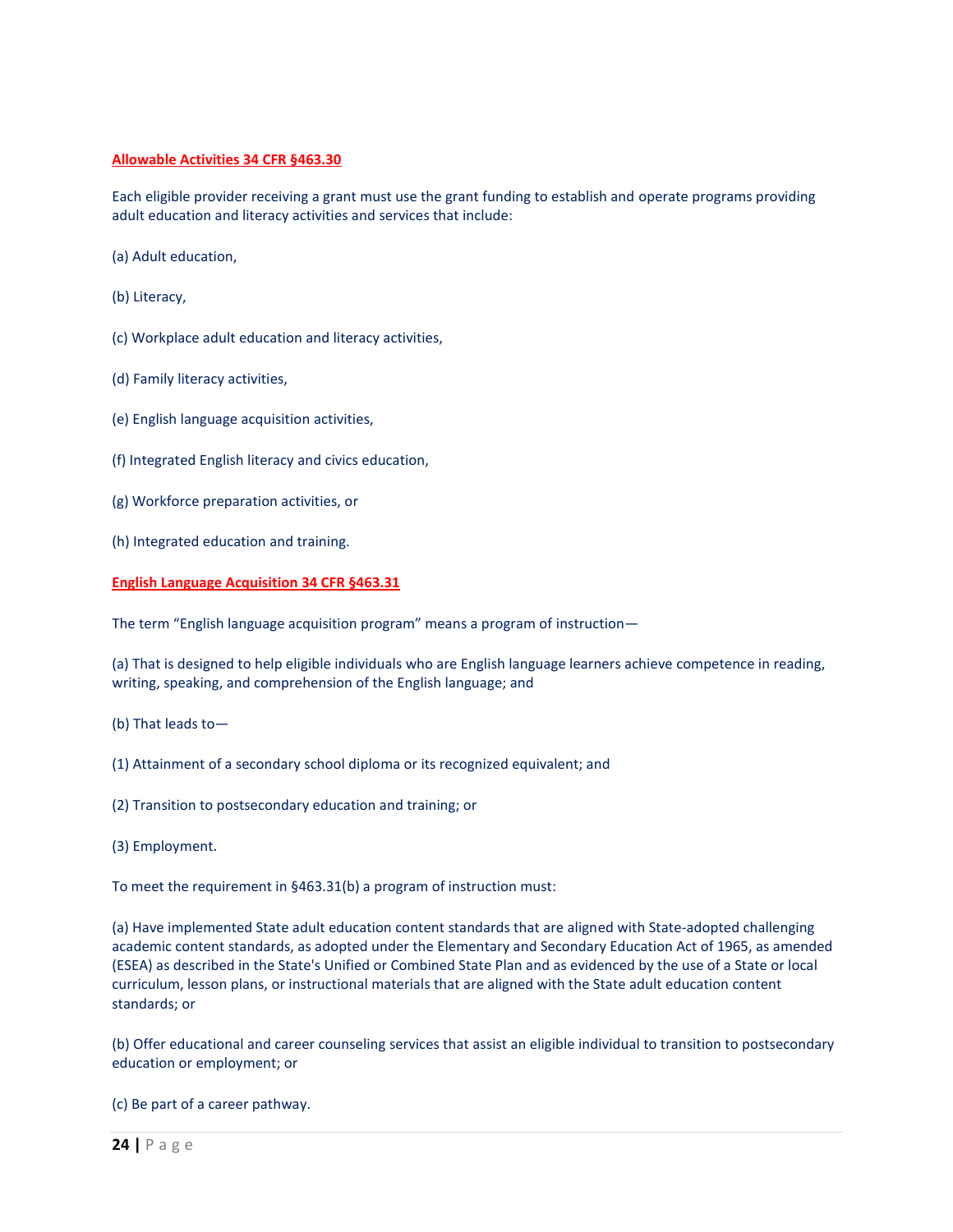# **Corrections Education 34 CFR §463.60**

(a) Authorized under section 225 of the Act, programs for corrections education and the education of other institutionalized individuals require each eligible agency to carry out corrections education and education for other institutionalized individuals using funds provided under section 222 of the Act.

(b) The funds described in paragraph (a) of this section must be used for the cost of educational programs for criminal offenders in correctional institutions and other institutionalized individuals, including academic programs for—

- (1) Adult education and literacy activities;
- (2) Special education, as determined by the eligible agency;
- (3) Secondary school credit;
- (4) Integrated education and training;
- (5) Career pathways;
- (6) Concurrent enrollment;
- (7) Peer tutoring; and

(8) Transition to re-entry initiatives and other post-release-services with the goal of reducing recidivism.

## **Integrated English Literacy and Civics Education IELCE (34 CFR §463.70)**

(a) The Integrated English Literacy and Civics Education program refers to the use of funds provided under section 243 of the Act for education services for English language learners who are adults, including professionals with degrees and credentials in their native countries.

(b) The Integrated English Literacy and Civics Education program delivers educational services as described in §463.33.

(c) Such educational services must be delivered in combination with integrated education and training activities as described in §463.36.

## **IELCE Requirements 34 CFR 463.73**

Eligible providers receiving funds through the Integrated English Literacy and Civics Education program must provide services that—

(a) Include instruction in literacy and English language acquisition and instruction on the rights and responsibilities of citizenship and civic participation; and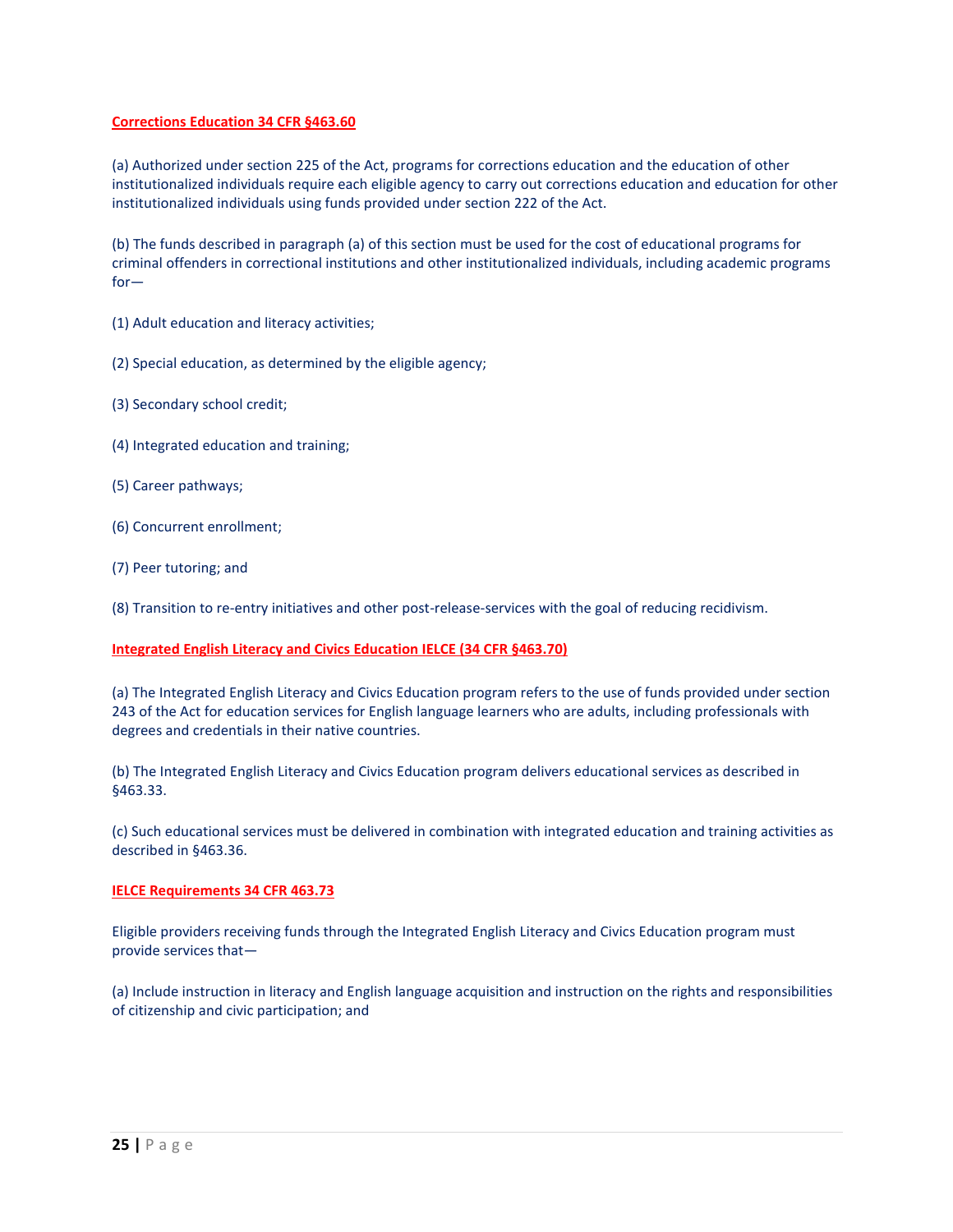# (b) Are designed to:

(1) Prepare adults who are English language learners for, and place such adults in, unsubsidized employment in indemand industries and occupations that lead to economic self-sufficiency; and

(2) Integrate with the local workforce development system and its functions to carry out the activities of the program.

# **IELCE Integrated Education and Training Requirement 34 CFR 463.74**

An eligible provider that receives funds through the Integrated English Literacy and Civics Education program may meet the requirement to use funds for integrated English literacy and civics education in combination with integrated education and training activities by:

(a) Co-enrolling participants in integrated education and training as described in subpart D of this part that is provided within the local or regional workforce development area from sources other than section 243 of the Act; or

(b) Using funds provided under section 243 of the Act to support integrated education and training activities as described in subpart D of this part.

#### **Eligible Participants 34 CFR §463.75**

Individuals who otherwise meet the definition of "eligible individual" and are English language learners, including professionals with degrees and credentials obtained in their native countries, may receive Integrated English Literacy and Civics Education services.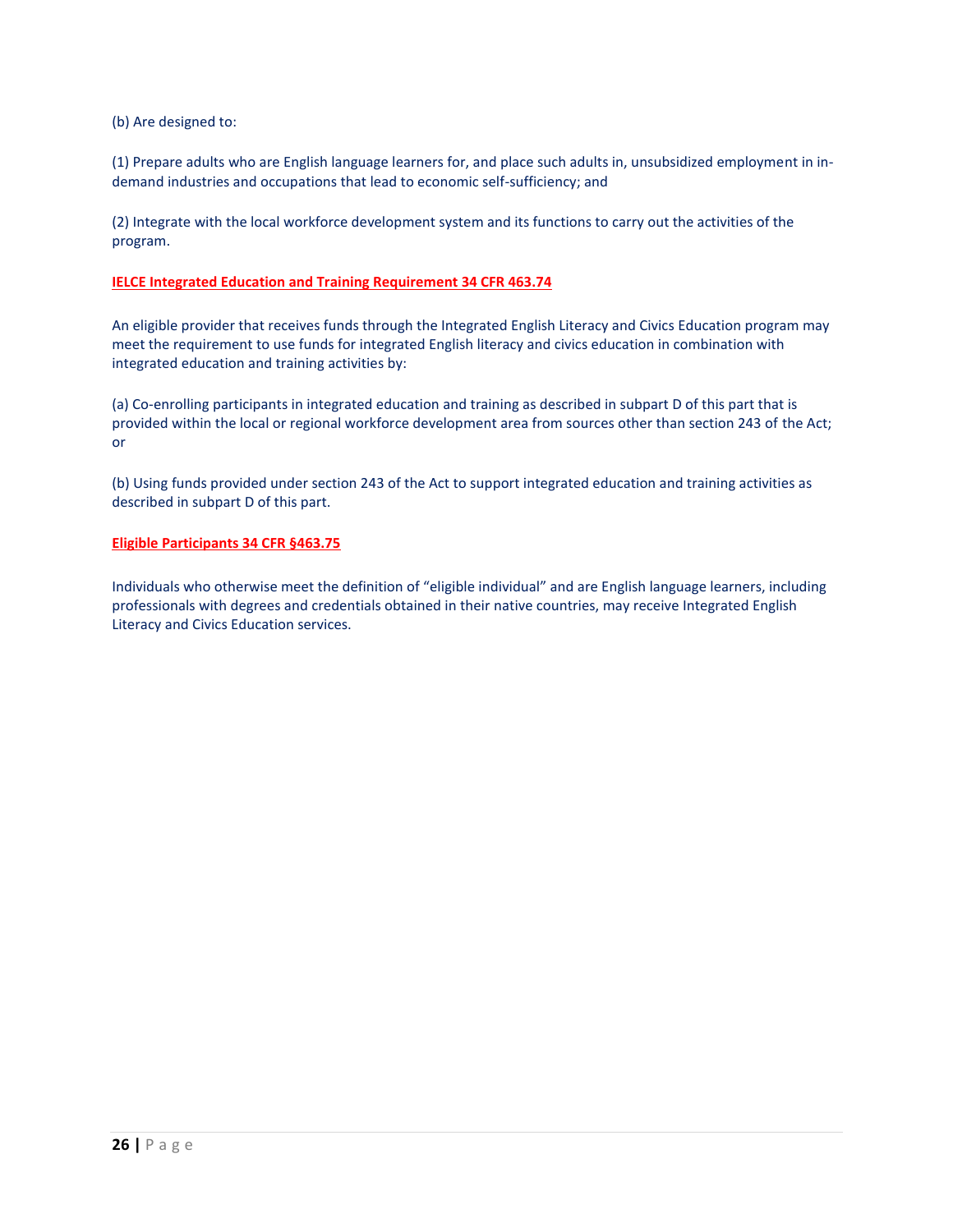# **Workforce Preparation Activities 34 CFR §463.34**

Workforce preparation activities include activities, programs, or services designed to help an individual acquire a combination of basic academic skills, critical thinking skills, digital literacy skills, and self-management skills, including competencies in:

- (a) Utilizing resources;
- (b) Using information;
- (c) Working with others;
- (d) Understanding systems;

(e) Skills necessary for successful transition into and completion of postsecondary education or training, or employment; and

(f) Other employability skills that increase an individual's preparation for the workforce.

# **Integrated English Literacy and Civics Education Services 34 CFR §463.33**

(a) Integrated English Literacy and Civics Education services are education services provided to English language learners who are adults, including professionals with degrees or credentials in their native countries, that enable such adults to achieve competency in the English language and acquire the basic and more advanced skills needed to function effectively as parents, workers, and citizens in the United States.

(b) Integrated English literacy and civics education services must include instruction in literacy and English language acquisition and instruction on the rights and responsibilities of citizenship and civic participation and may include workforce training.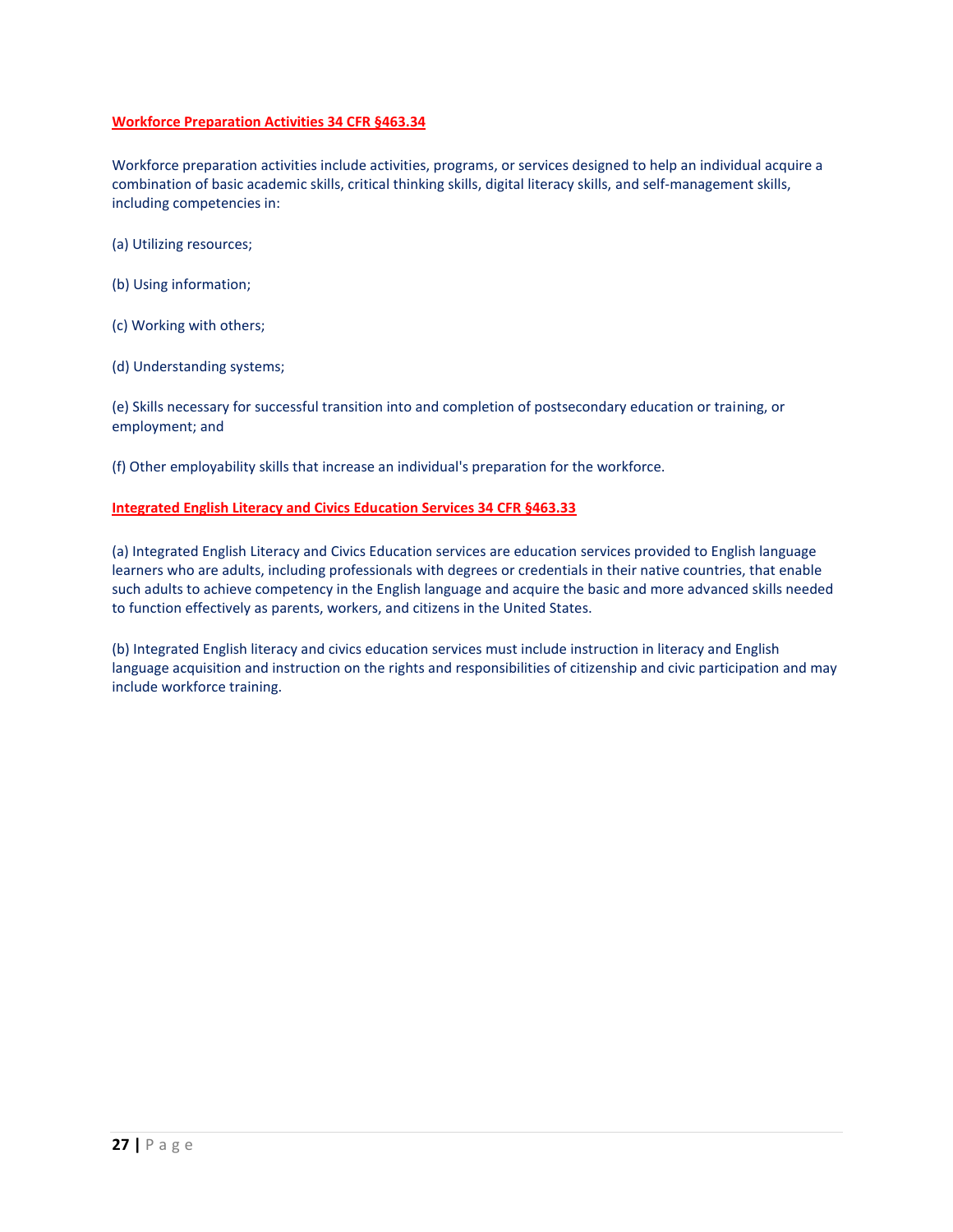#### **Career Pathways**

As described in 34 CFR §463.1, Nebraska Adult Education requires all local providers to implement strategies to assist adults in attaining a secondary school diploma and in the transition to postsecondary education and training, including through Career Pathways.

Nebraska adult Education has a multi-step career pathways plan for all students entering Nebraska Adult Education funded through this title.

Key Steps Include:

- 1. Program Enrollment and Assessment
- 2. Education and Training
- 3. Retention Efforts
- 4. Transition

All eligible program providers will be required to comply with the Career Pathways plan and successfully implement the four key steps.

Program Enrollment and Assessment required elements include:

- 1. Initial Contact with Student
- 2. Student Registration
- 3. Orientation
- 4. Career Pathways Intake
- 5. Career Interest Inventory
- 6. Learning Styles Checklist
- 7. TABE / BEST Plus 2.0 Pre-Assessment

Student attendance hours accrued during Program Enrollment and Assessment are considered non-instructional hours and do not count towards the instructional hour requirements for post-testing. Post-testing hour requirements are outlined in the Nebraska Adult Education Assessment Policy.

#### **Distance Education**

#### **Purpose**

The purpose of Distance Education in Nebraska is to provide learning opportunities to a larger population of students across the State. Due to the large geographic area and the often challenging economic status of adult learners, distance education provides more students with the chance to enroll in basic skills improvement, high school equivalency test preparation and English language acquisition classes without the burden of traveling to and from class on a regular basis.

Although Distance Education activities are an optional service delivery model under Nebraska Adult Education, these activities are highly encouraged due to the large and varied geographic service areas in the State of Nebraska.

Students who are unable to attend class on a regular basis can benefit from distance education programs, which are intended to provide direct educational learning opportunities that incorporate face-to-face contact with the student along with the distance education approved curriculum.

Applicants under Nebraska Adult Education who plan to offer Distance Education must adhere to the Distance Education Policy found in the Nebraska Adult Education Assessment Policy.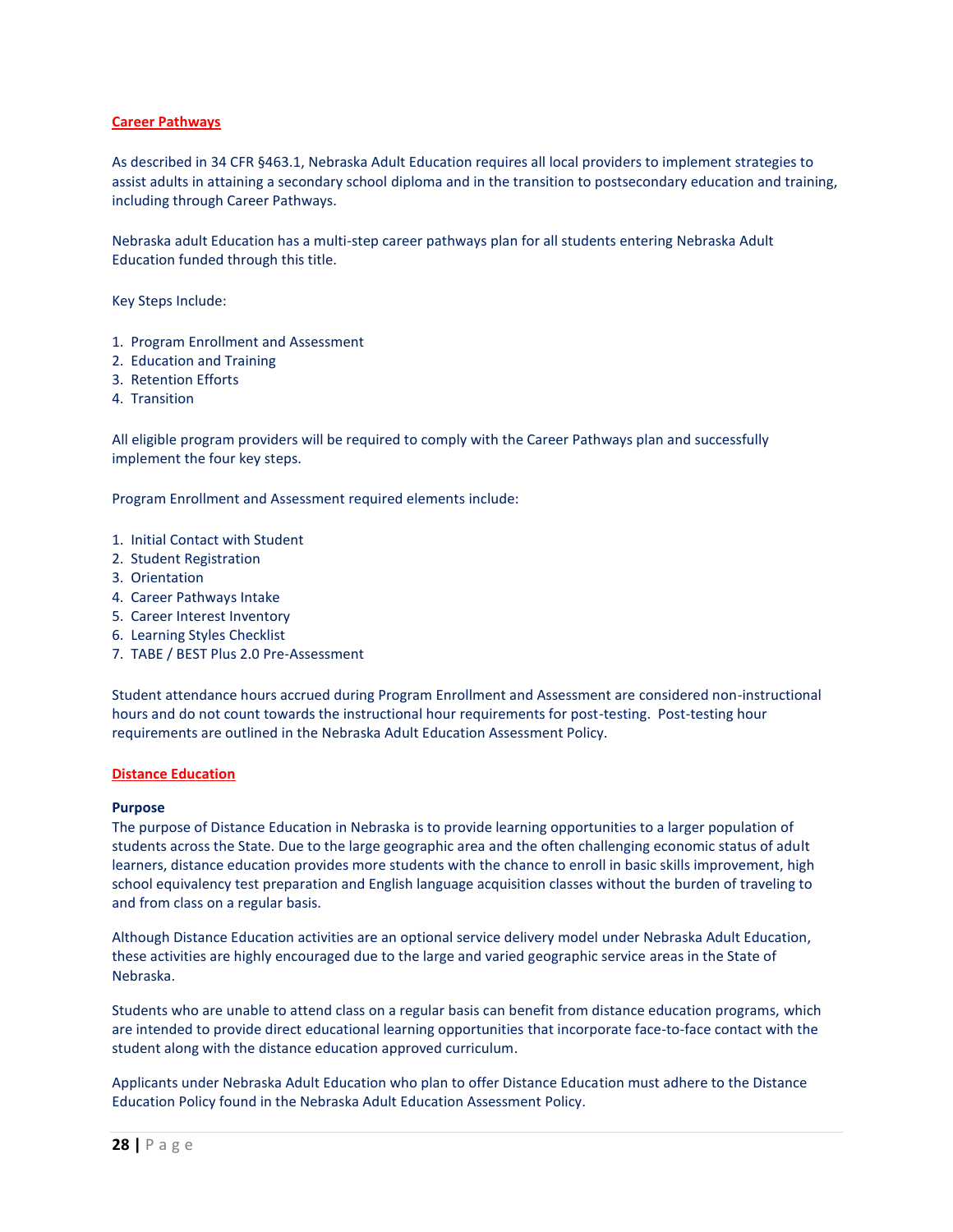# **BUDGETS**

# **Local Administrative Costs Limits (§233) (§463.25)**

(a) In general – subject to subsection (b), of the amount that is made available under this title to an eligible provider-

(1) not less than 95 percent shall be expended for carrying out adult education and literacy activities; and

(2) the remaining amount, not to exceed 5 percent shall be used for planning, administration, professional development and the activities described in paragraphs (3) and (5) of section 232.

(b) Special Rule – In cases here the cost limits described in subsection (a) are too restrictive to allow for the activities described in subsection (a)(2), the eligible provider shall negotiate with the eligible agency in order to determine an adequate level of funds to be used for non-instructional purposes.

## **Administrative Cost Activities 34 CFR §463.26**

An eligible provider receiving a grant or contract under this part may consider costs incurred in connection with the following activities to be administrative costs:

- (a) Planning;
- (b) Administration, including carrying out performance accountability requirements;
- (c) Professional development;

(d) Providing adult education and literacy services in alignment with local workforce plans, including promoting co-enrollment in programs and activities under title I, as appropriate; and

(e) Carrying out the one-stop partner responsibilities described in §678.420, including contributing to the infrastructure costs of the one-stop delivery system.

## **Supplement Not Supplant Section 241(a) of WIOA (Federal Requirement)**

As described in Section 241(a) of WIOA funds made available for adult education and literacy activities under this title shall supplement, not supplant other State or local public funds expended for adult education and literacy activities.

Funding received under this title must be used supplement, or increase the level of funding made available to adult education programs that are already utilizing other local resources. The funding received from this title cannot replace this existing funding.

Maintenance of Effort (Federal Requirement, State Imposed)

Maintenance of Effort is the aggregate of expenditures based on state and/or local non-federal expenditures for adult education and literacy activities. All local program providers must report the non-federal contribution used to meet the Maintenance of Effort requirement. The non-federal contribution can be cash or in-kind contributions that are fairly evaluated and must include only non-federal funds used for adult education and literacy activities consistent with WIOA, Title II AEFLA.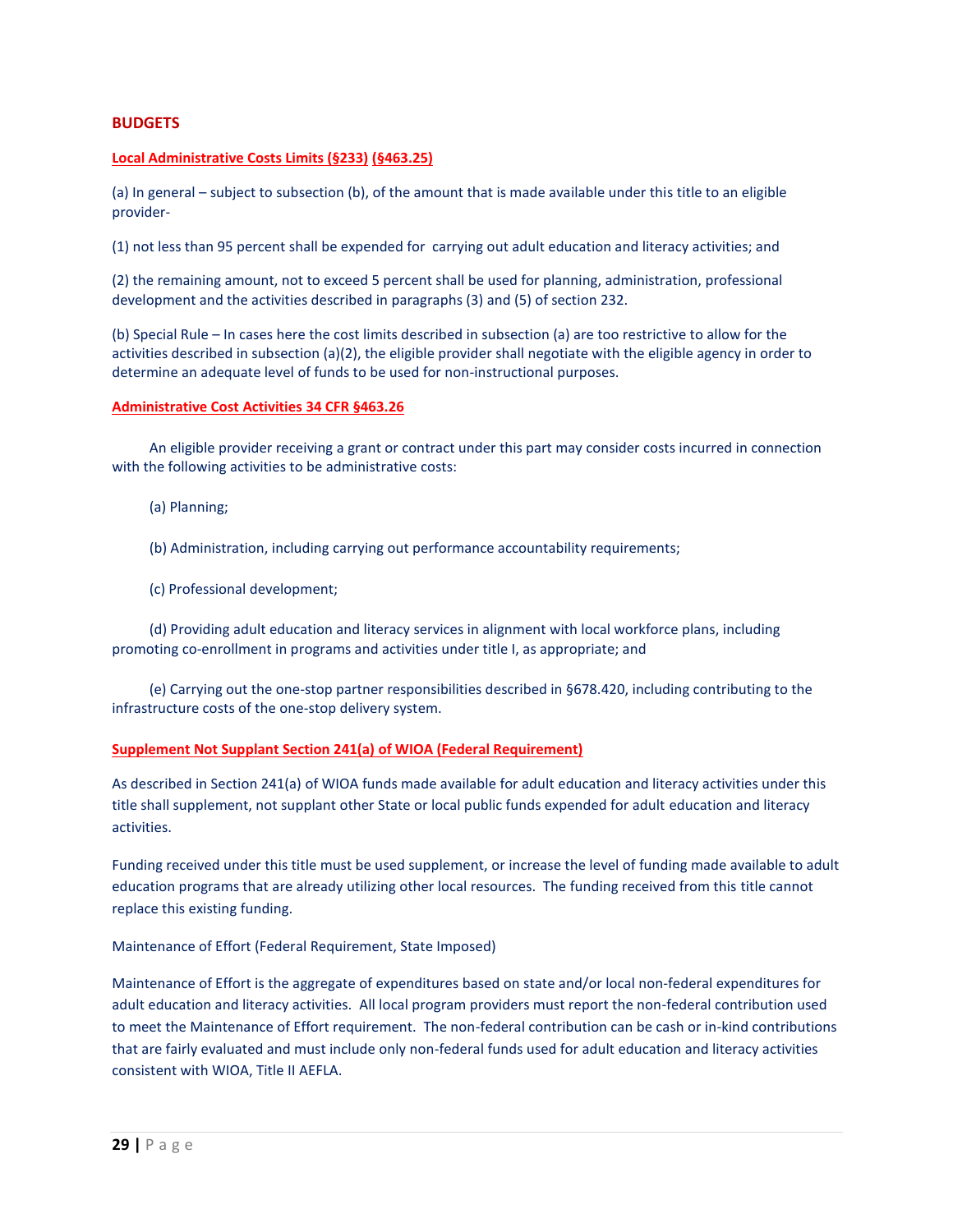# **Required Match (Federal Requirement, State Imposed)**

All applicants must provide at least a 35 percent (35%) match of their federal grant award in non-federal expenditures for adult education and literacy activities. Documentation of match amounts and source of local funding for match will be entered into the budget worksheets that are part of the AEFLA RFP Application. Amounts reported for acceptable matching include:

Funds that are properly documented and verifiable from documentation records Funds that are reasonable and necessary to accomplish program goals and objectives Funds that are allowable under the applicable cost principles Funds that are not included as contribution for other federal assisted programs Funds that are fairly valuated with supporting documentation of fair market value

## **Budget Worksheets**

Sections 231, 225 and 243 funding sources require separate budgets. Each budget worksheet must be submitted along with the AEFLA Grant Application for consideration. The budget workbook (Excel File) includes the following worksheets:

- Budget Instructions
- **•** Budget Summary
- Section 231 Proposed Budgets
- Section 231 Local Match Source
- Section 231 Instructional Worksheet
- Section 231 Administrative Worksheet
- Section 225 Proposed Budgets
- Section 225 Local Match Source
- Section 225 Instructional Worksheet
- Section 225 Administrative Worksheet
- Section 243 Proposed Budgets
- Section 243 Local Match Source
- Section 243 Instructional Worksheet
- Section 243 Administrative Worksheet
- **•** Budget Categories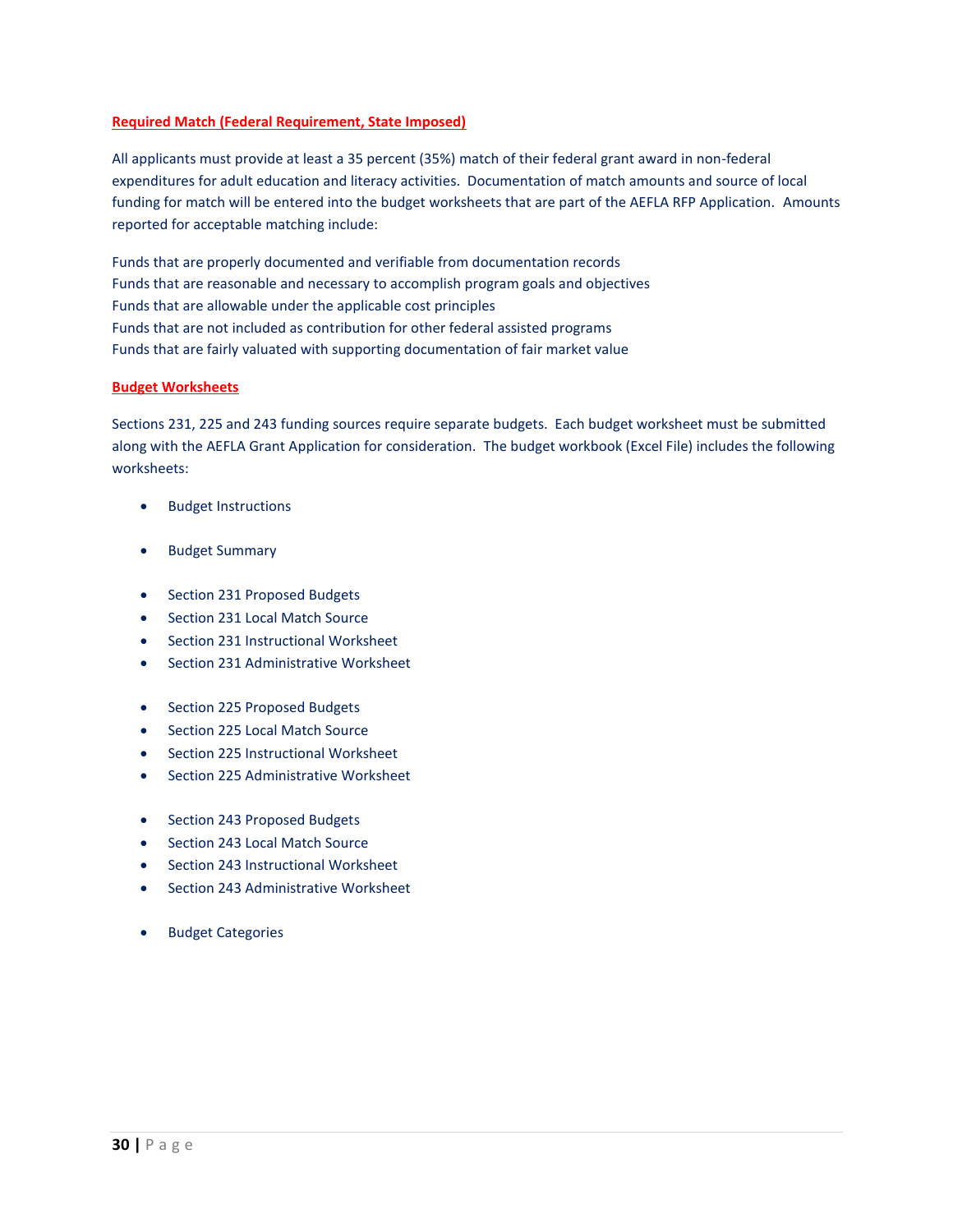# **Reasonable Costs 2 CFR §200.404**

A cost is reasonable if, in its nature and amount, it does not exceed that which would be incurred by a prudent person under the circumstances prevailing at the time the decision was made to incur the cost. The question of reasonableness is particularly important when the non-Federal entity is predominantly federally-funded. In determining reasonableness of a given cost, consideration must be given to:

(a) Whether the cost is of a type generally recognized as ordinary and necessary for the operation of the non-Federal entity or the proper and efficient performance of the Federal award.

(b) The restraints or requirements imposed by such factors as: sound business practices; arm's-length bargaining; Federal, state, local, tribal, and other laws and regulations; and terms and conditions of the Federal award.

(c) Market prices for comparable goods or services for the geographic area.

(d) Whether the individuals concerned acted with prudence in the circumstances considering their responsibilities to the non-Federal entity, its employees, where applicable its students or membership, the public at large, and the Federal Government.

(e) Whether the non-Federal entity significantly deviates from its established practices and policies regarding the incurrence of costs, which may unjustifiably increase the Federal award's cost.

# **Program Income (State Requirement)**

Nebraska Adult Education as the State Eligible Agency reserves the authority to allow local program providers receiving grant funding through the Adult Education and Family Literacy Act to generate local program income.

Nebraska Adult Education does not authorize local program providers (grant recipients) to generate program income by charging participants (students) any form of enrollment fee, registration fee, application fee or tuition entering any of the 12 Educational Functioning Levels of Adult Education, to include six (6) English as a Second Language EFLs and six (6) Adult Basic Education and Adult Secondary Education EFLs. This policy extends to transitional (bridge) programs for participants exiting ESL Level 6 and entering ABE Level 1. Students must naturally transition to the appropriate EFL and then on to postsecondary education, training or employment without cost.

Additionally, local program providers (grant recipients) may not charge for textbooks, books or other educational related materials and supplies or curricula to participate in Adult Education programs and classes sponsored under this title.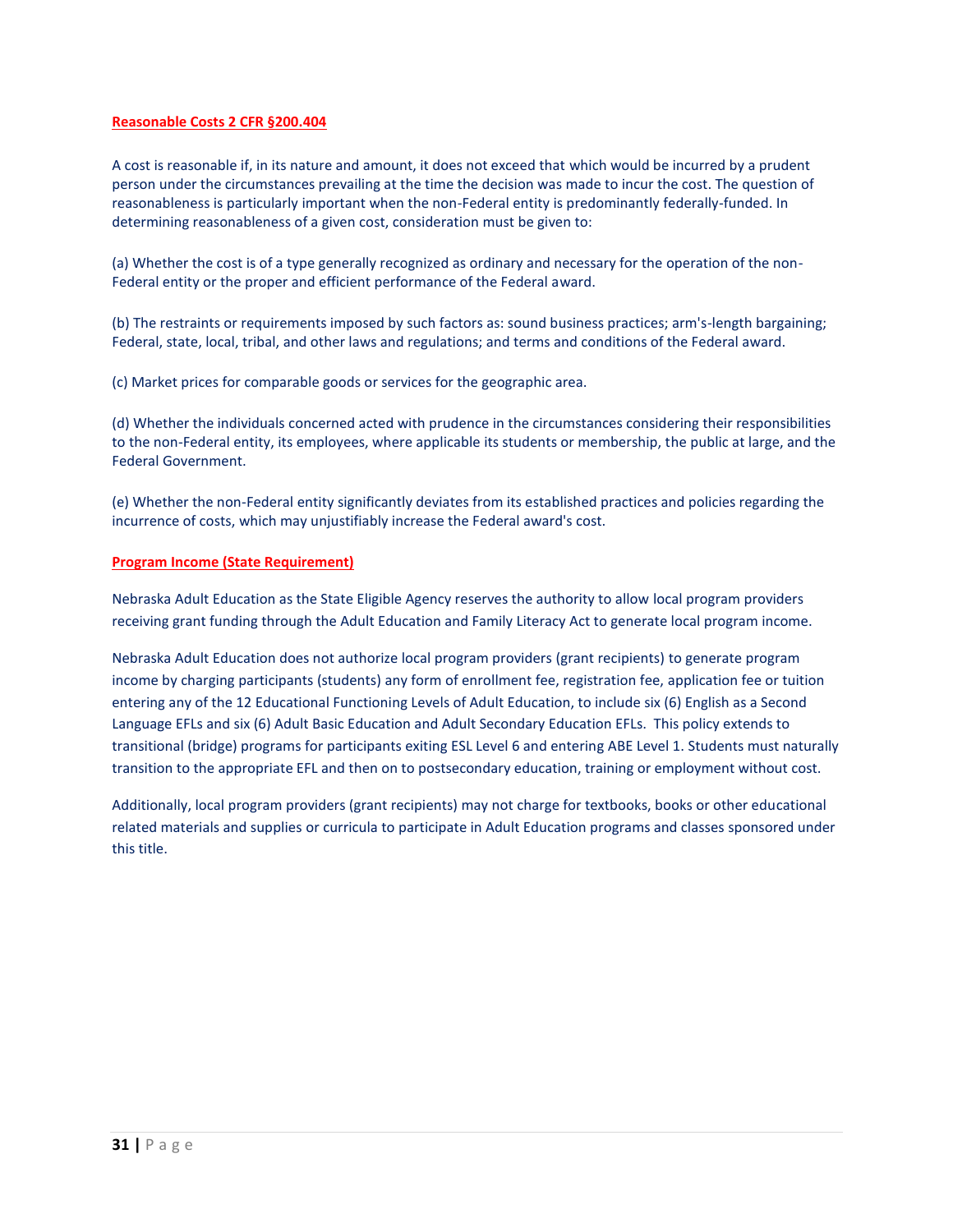# **ACCOUNTABILITY**

# **National Reporting System**

The National Reporting System for Adult Education (NRS) is the accountability system for the Federally funded adult education program, authorized by Section 212 of the Workforce Innovation and Opportunity Act (WIOA). The NRS includes the WIOA primary indicators of performance, measures that describe adult education students and their program participation, methodologies for collecting performance data, and program reporting procedures.

# **<https://www.nrsweb.org/>**

Please find the NRS Technical Assistance Guide at <https://www.education.ne.gov/aded/>

Compliance and Monitoring (Federal and State Requirements)

Local program providers receiving grant funding through this title are required to maintain compliance with the terms of the federal and state award, to include policy and procedure compliance and full implementation of all policies and procedures by the grantee in an efficient and timely manner. Local program providers ensure responsiveness to direct and indirect requests for compliance by Nebraska Adult Education as the State Eligible Agency for AEFLA.

Nebraska Adult Education will be directly responsible for providing:

- Local program compliance monitoring
- Technical assistance
- Professional development
- Targeted training
- Programmatic performance monitoring
- Fiscal compliance monitoring
- Corrective action plans
- Sanctions for non-compliance

Corrective Action and Sanctions (Federal Requirement)

Through ongoing, indirect and direct monitoring, technical assistance and professional development, Nebraska Adult Education will, if necessary issue a corrective action or a series of corrective actions to a non-compliant provider (grantee). Grantees are expected to fully comply with the terms of the corrective action in a timely manner or by the identified due date.

Per Uniform Guidance, failure to comply with Federal statutes, regulations, terms and conditions of the Federal award or the terms of a corrective action, Nebraska Adult Education may take one or more of the following actions, as appropriate in the circumstances:

- Temporarily withhold cash payments pending correction of the deficiency by the grantee
- Disallow all or part of the cost of the activity or action not in compliance
- Wholly or partially suspend or terminate the award
- Withhold future awards to the grantee under a continuation grant or new RFP
- Other remedies or actions deemed necessary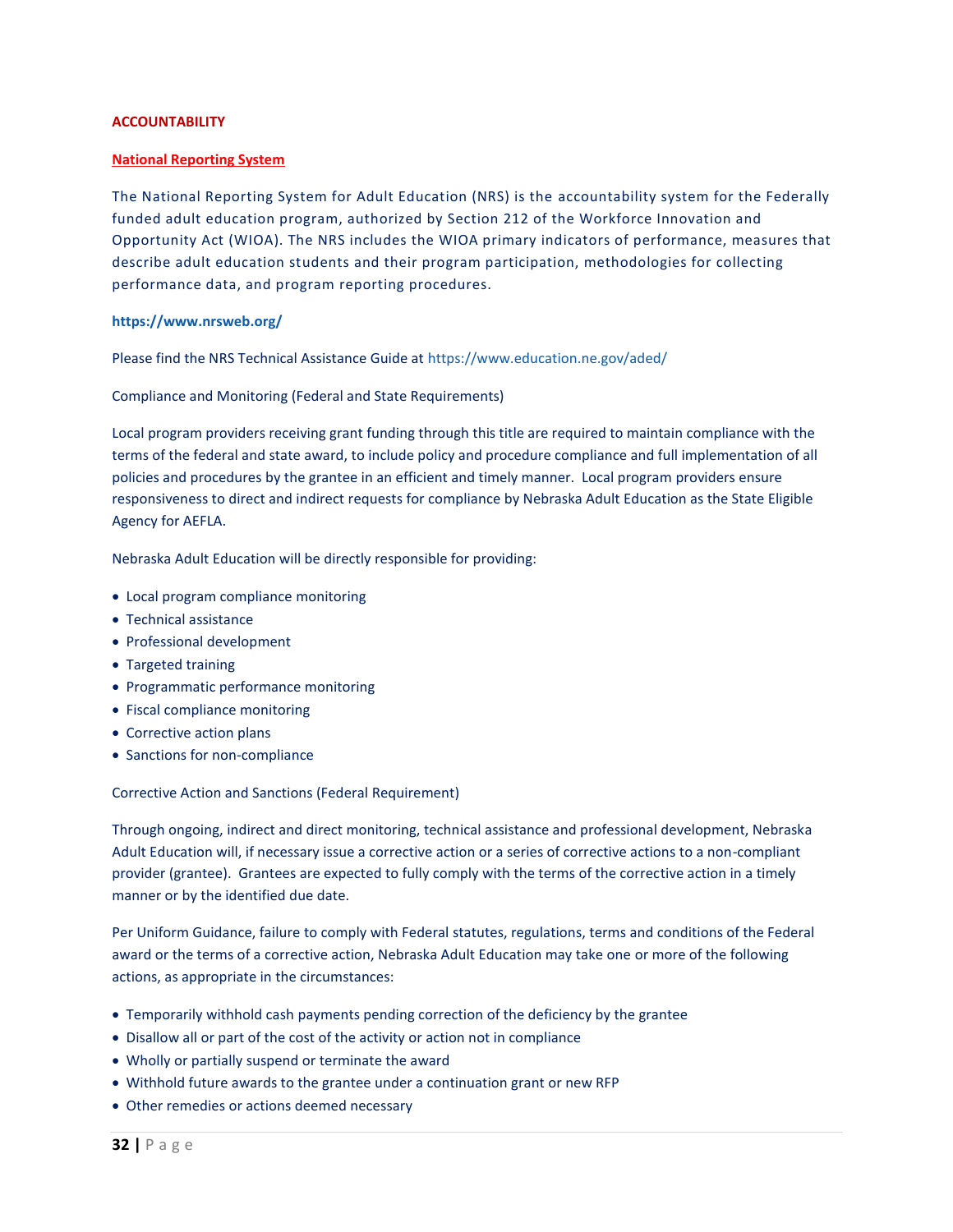# **Family Educational Rights and Privacy Act (FERPA)**

The Family Educational Rights and Privacy Act (FERPA) (20 U.S.C. § 1232g; 34 CFR Part 99) is a Federal law that protects the privacy of student education records. The law applies to all schools that receive funds under an applicable program of the U.S. Department of Education.

Grantees must comply with the terms of the Family Educational Rights and Privacy Act and its regulations in 34 CFR §99 to protect the privacy of enrolled program participants' (students) education records.

# Reporting

The following is a list of reports that may be required by grantees as part of Nebraska Adult Education's compliance monitoring and program and performance improvement plan:

- Monthly Progress Reports
- Quarterly Program Reports
- Annual Performance Report
- Budget Status Reports
- Report of Expenditures
- Data Quality Checklist
- Class Lists
- Other Reports as Necessary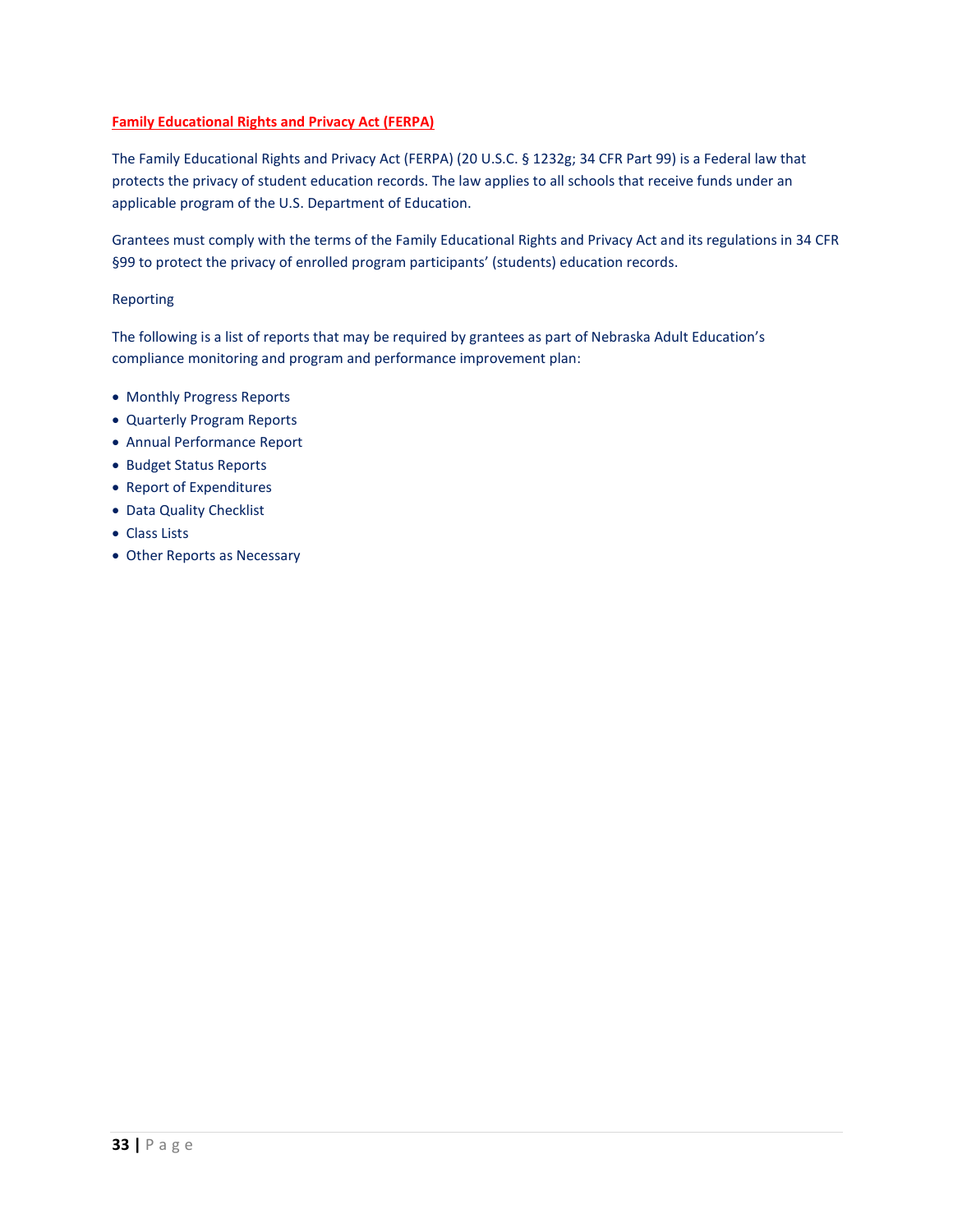## **Assessment Policy 34 CFR §462.40**

(a) A State must have a written assessment policy that its local eligible providers must follow in measuring educational gain and reporting data in the NRS.

(b) A State must submit its assessment policy to the Secretary for review and approval at the time it submits its annual statistical report for the NRS.

(c) The State's assessment policy must—

(1) Include a statement requiring that local eligible providers measure the educational gain of all students who receive 12 hours or more of instruction in the State's adult education program with a test that the Secretary has determined is suitable for use in the NRS;

(2) Identify the pre- and post-tests that the State requires eligible providers to use to measure the educational functioning level gain of ABE, ASE, and ESL students;

(3)(i) Indicate when, in calendar days or instructional hours, eligible providers must administer pre- and post-tests to students;

(ii) Ensure that the time for administering the post-test is long enough after the pre-test to allow the test to measure educational functioning level gains according to the test publisher's guidelines; and

(iii) Specify a standard for the percentage of students to be pre- and post-tested.

(4) Specify the score ranges tied to educational functioning levels for placement and for reporting gains for accountability;

(5) Identify the skill areas the State intends to require local eligible providers to assess in order to measure educational gain;

(6) Include the guidance the State provides to local eligible providers on testing and placement of an individual with a disability or an individual who is unable to be tested because of a disability;

(7) Describe the training requirements that staff must meet in order to be qualified to administer and score each test selected by the State to measure the educational gains of students;

(8) Identify the alternate form or forms of each test that local eligible providers must use for post-testing;

(9) Indicate whether local eligible providers must use a locator test for guidance on identifying the appropriate pretest;

(10) Describe the State's policy for the initial placement of a student at each NRS educational functioning level using test scores;

(11) Describe the State's policy for using the post-test for measuring educational gain and for advancing students across educational functioning levels;

(12) Describe the pre-service and in-service staff training that the State or local eligible providers will provide, including training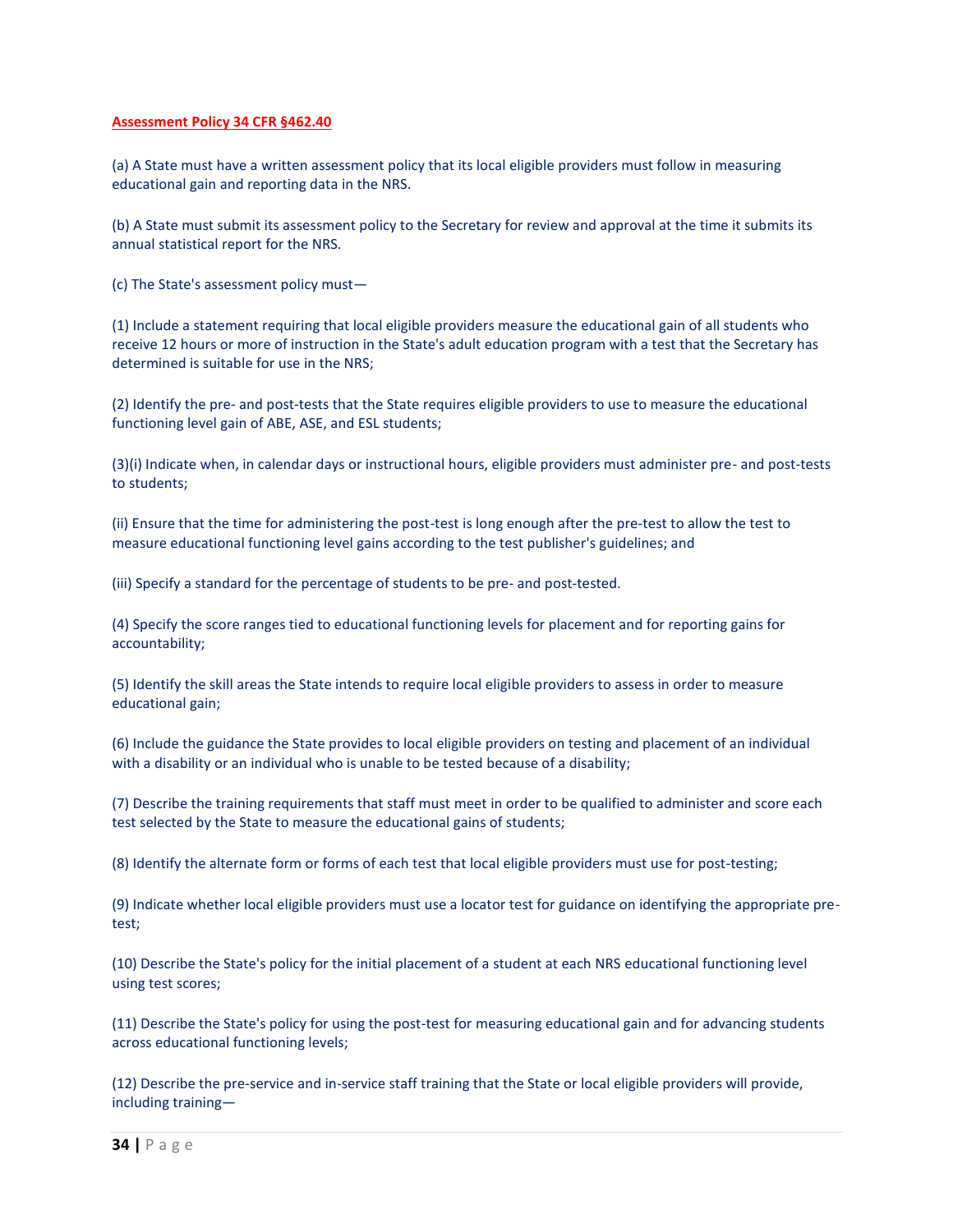(i) For staff who either administer or score each of the tests used to measure educational gain;

(ii) For teachers and other local staff involved in gathering, analyzing, compiling, and reporting data for the NRS; and

(iii) That includes the following topics:

(A) NRS policy, accountability policies, and the data collection process.

(B) Definitions of measures.

(C) Conducting assessments; and

(13) Identify the State or local agency responsible for providing pre- and in-service training.

# **§462.41 How must tests be administered in order to accurately measure educational gain?**

(a) *General.* A local eligible provider must measure the educational gains of students using only tests that the Secretary has determined are suitable for use in the NRS and that the State has identified in its assessment policy.

(b) *Pre-test.* A local eligible provider must—

(1) Administer a pre-test to measure a student's educational functioning level at intake, or as soon as possible thereafter;

(2) Administer the pre-test to students at a uniform time, according to the State's assessment policy; and

(3) Administer pre-tests to students in the skill areas identified in the State's assessment policy.

(c) *Post-test.* A local eligible provider must—

(1) Administer a post-test to measure a student's educational functioning level after a set time period or number of instructional hours;

(2) Administer the post-test to students at a uniform time, according to the State's assessment policy;

(3)(i) Administer post-tests with a secure, parallel, equated form of the same test—either traditional paper and pencil or computer-administered instruments—for which forms are constructed prior to administration to examinees to pre-test and determine the initial placement of students; or

(ii) Administer post-tests with an adaptive test that uses computerized algorithms for selecting and administering items in real time; however, for such an instrument, the size of the item pool and the method of item selection must ensure negligible overlap in items across pre- and post-testing; and

(4) Administer post-tests to students in the same skill areas as the pre-test.

(d) *Other requirements.* (1) A local eligible provider must administer a test using only staff who have been trained to administer the test.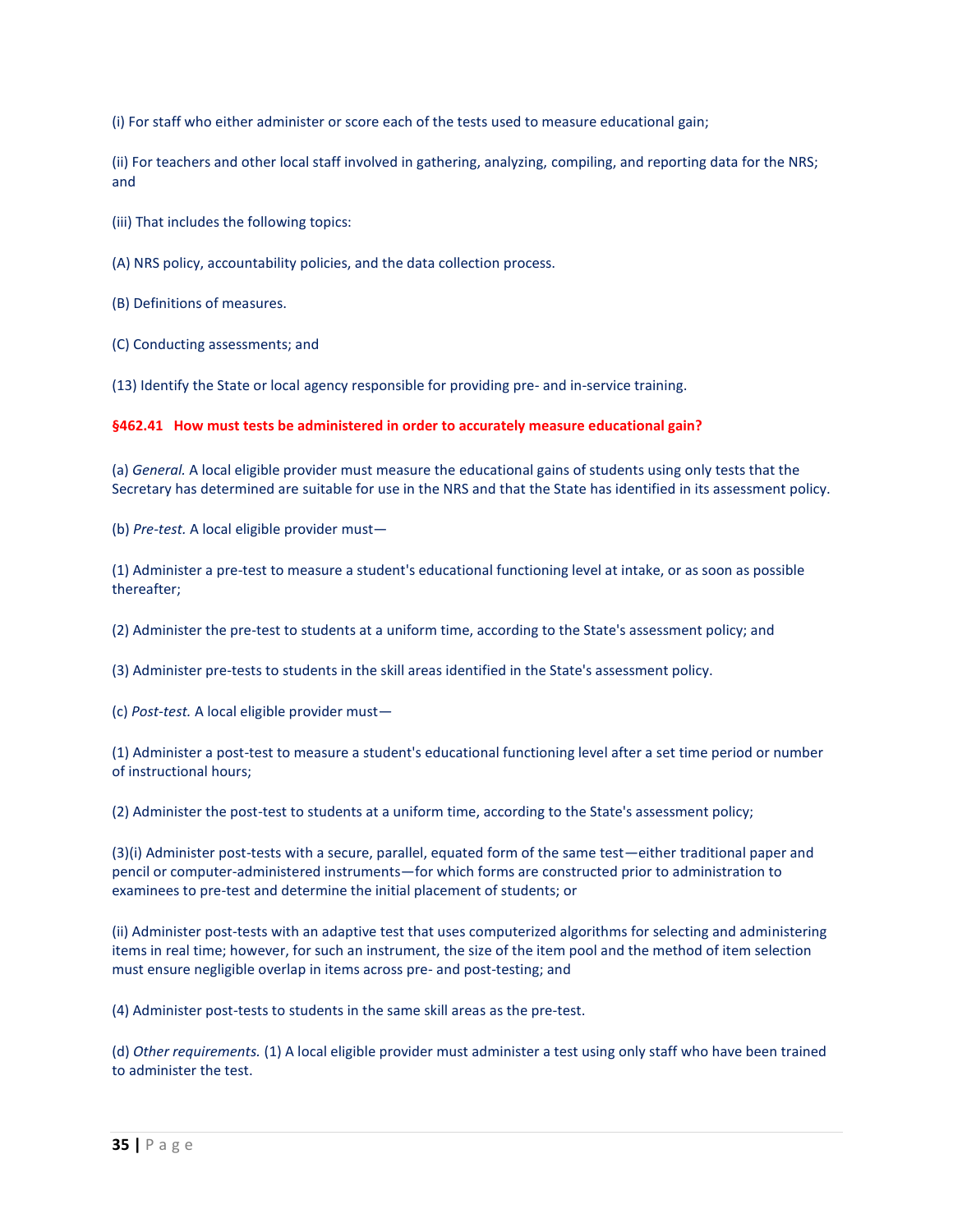(2) A local eligible provider may use the results of a test in the NRS only if the test was administered in a manner that is consistent with the State's assessment policy and the test publisher's guidelines.

# **§462.42 How are tests used to place students at an NRS educational functioning level?**

(a) A local eligible provider must use the results of the pre-test described in §462.41(b) to initially place students at the appropriate NRS educational functioning level.

(b) A local eligible provider must use the results of the post-test described in  $§462.41(c)$  -

(1) To determine whether students have completed one or more educational functioning levels or are progressing within the same level; and

(2) To place students at the appropriate NRS educational functioning level.

(c)(1) States and local eligible providers are not required to use all of the skill areas described in the NRS educational functioning levels to place students.

(2) States and local eligible providers must test and report on the skill areas most relevant to the students' needs and to the programs' curriculum.

(d)(1) If a State's assessment policy requires a local eligible provider to test a student in multiple skill areas and the student will receive instruction in all of the skill areas, the local eligible provider must place the student in an educational functioning level that is equivalent to the student's lowest test score for any of the skill areas tested under §462.41(b) and (c).

(2) If a State's assessment policy requires a local eligible provider to test a student in multiple skill areas, but the student will receive instruction in fewer than all of the skill areas, the local eligible provider must place the student in an educational functioning level that is equivalent to the student's lowest test score for any of the skill areas—

(i) Tested under §462.41(b) and (c); and

(ii) In which the student will receive instruction.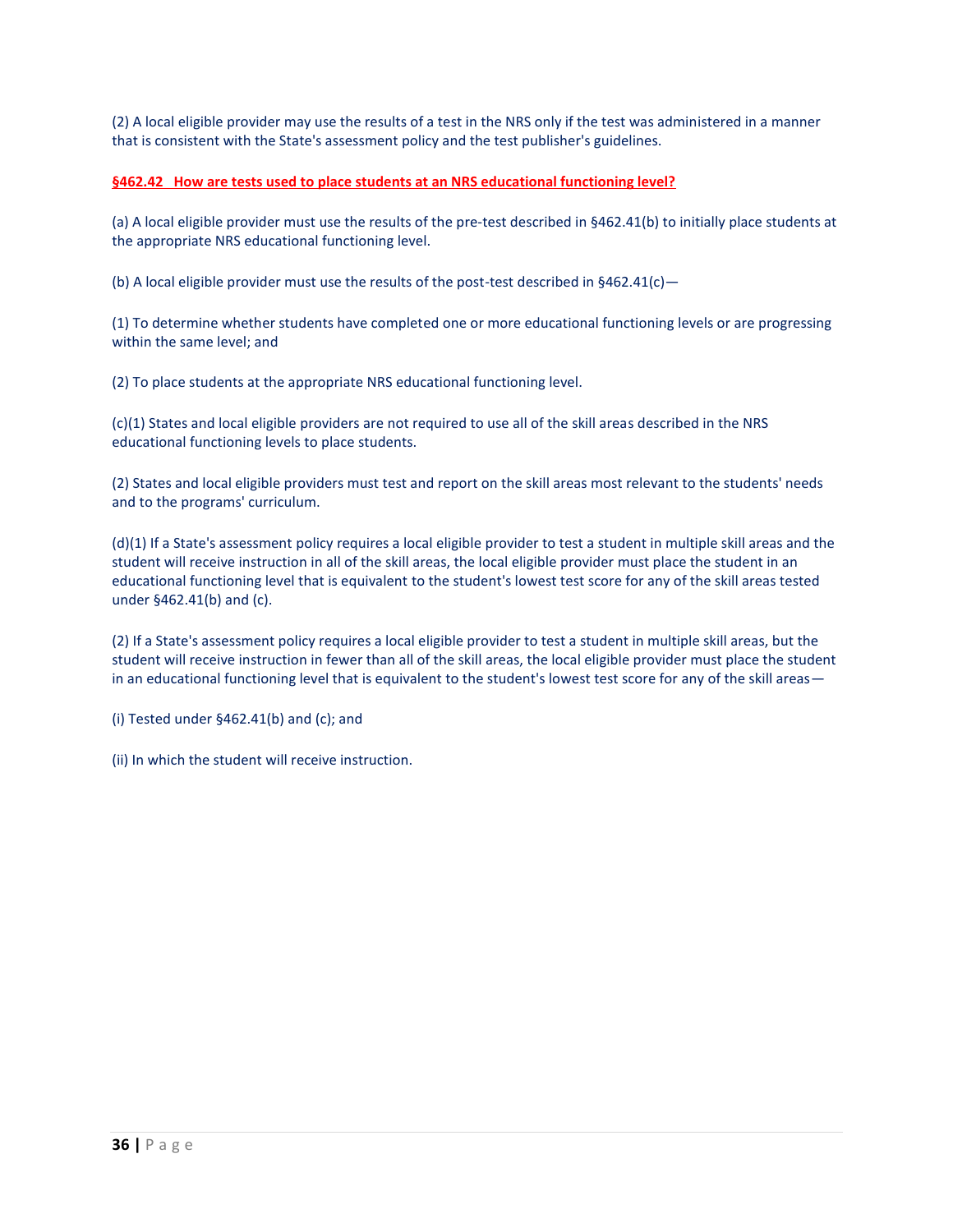#### **GEPA**

# **NOTICE TO ALL APPLICANTS**

The purpose of this enclosure is to inform you about the following provision in the Department of Education's General Education Provisions Act (GEPA) that applies to applicants for new grant awards under Department programs. This provision is Section 427 of GEPA, enacted as part of the Improving America's Schools Act of 1994 (Public Law (P.L.) 103-382).

## **To Whom Does This Provision Apply?**

Section 427 of GEPA affects applicants for new grant awards under this program. **ALL APPLICANTS FOR NEW AWARDS MUST INCLUDE INFORMATION IN THEIR APPLICATIONS TO ADDRESS THIS NEW PROVISION IN ORDER TO RECEIVE FUNDING UNDER THIS PROGRAM.**

(If this program is a State-formula grant program, a State needs to provide this description only for projects or activities that it carries out with funds reserved for State-level uses. In addition, local school districts or other eligible applicants that apply to the State for funding need to provide this description in their applications to the State for funding. The State would be responsible for ensuring that the school district or other local entity has submitted a sufficient section 427 statement as described below.)

#### **What Does This Provision Require?**

Section 427 requires each applicant for funds (other than an individual person) to include in its application a description of the steps the applicant proposes to take to ensure equitable access to, and participation in, its Federally-assisted program for students, teachers, and other program beneficiaries with special needs. This provision allows applicants discretion in developing the required description. The statute highlights six types of barriers that can impede equitable access or participation: gender, race, national origin, color, disability, or age. Based on local circumstances, you should determine whether these or other barriers may prevent your students, teachers, etc. from such access or participation in, the Federally-funded project or activity. The description in your application of steps to be taken to overcome these barriers need not be lengthy; you may provide a clear and succinct description of how you plan to address those barriers that are applicable to your circumstances. In addition, the information may be provided in a single narrative, or, if appropriate, may be discussed in connection with related topics in the application.

Section 427 is not intended to duplicate the requirements of civil rights statutes, but rather to ensure that, in designing their projects, applicants for Federal funds address equity concerns that may affect the ability of certain potential beneficiaries to fully participate in the project and to achieve to high standards. Consistent with program requirements and its approved application, an applicant may use the Federal funds awarded to it to eliminate barriers it identifies.

#### **What are Examples of How an Applicant Might Satisfy the Requirement of This Provision?**

The following examples may help illustrate how an applicant may comply with Section 427.

1) An applicant that proposes to carry out an adult literacy project serving, among others, adults with limited English proficiency, might describe in its application how it intends to distribute a brochure about the proposed project to such potential participants in their native language.

2) An applicant that proposes to develop instructional materials for classroom use might describe how it will make the materials available on audio tape or in braille for students who are blind.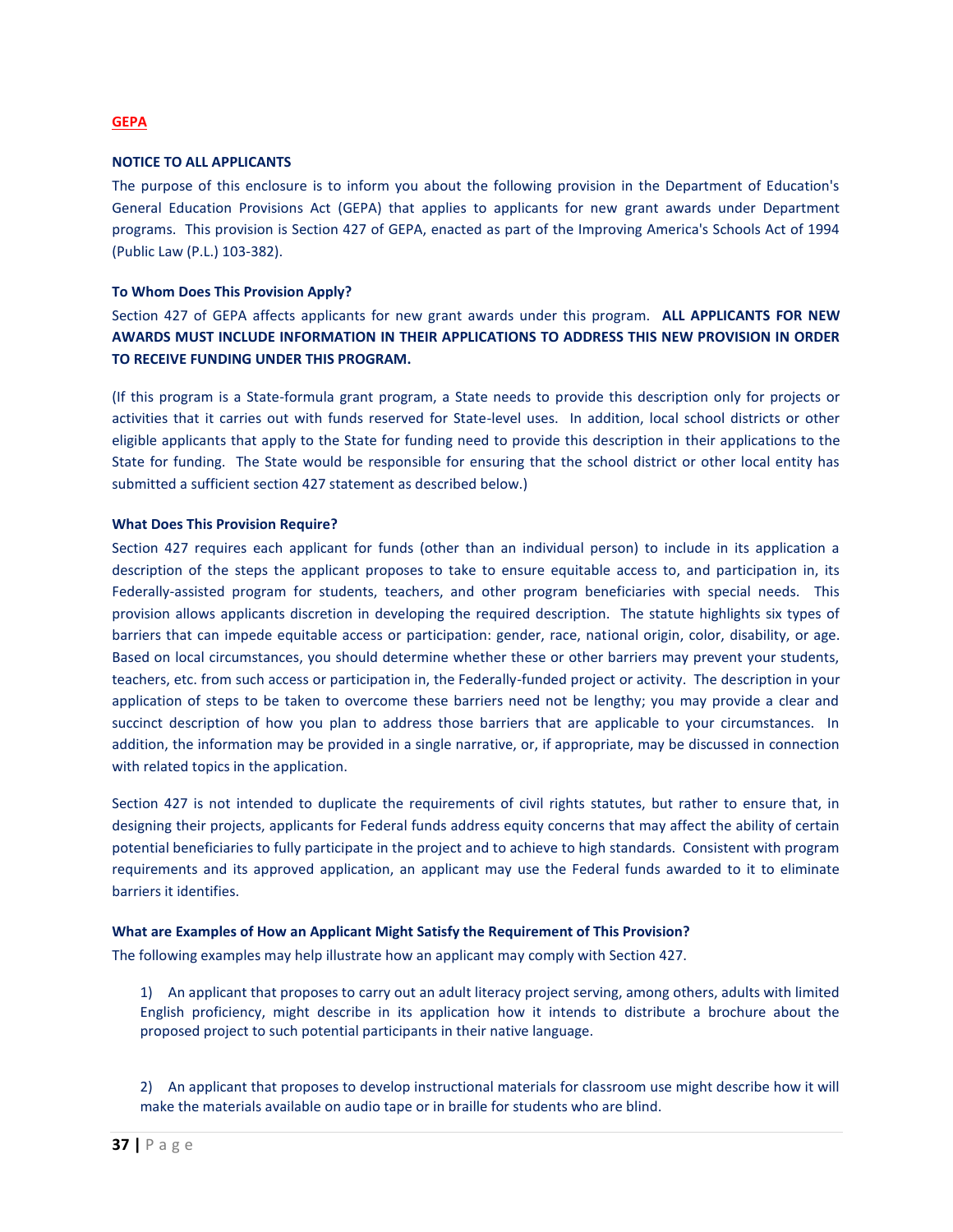3) An applicant that proposes to carry out a model science program for secondary students and is concerned that girls may be less likely than boys to enroll in the course, might indicate how it intends to conduct "outreach" efforts to girls, to encourage their enrollment.

4) An applicant that proposes a project to increase school safety might describe the special efforts it will take to address concern of lesbian, gay, bisexual, and transgender students, and efforts to reach out to and involve the families of LGBT students

We recognize that many applicants may already be implementing effective steps to ensure equity of access and participation in their grant programs, and we appreciate your cooperation in responding to the requirements of this provision.

#### *Estimated Burden Statement for GEPA Requirements*

According to the Paperwork Reduction Act of 1995, no persons are required to respond to a collection of information unless such collection displays a valid OMB control number. Public reporting burden for this collection of information is estimated to average 1.5 hours per response, including time for reviewing instructions, searching existing data sources, gathering and maintaining the data needed, and completing and reviewing the collection of information. The obligation to respond to this collection is required to obtain or retain benefit (Public Law 103-382. Send comments regarding the burden estimate or any other aspect of this collection of information, including suggestions for reducing this burden, to the U.S. Department of Education, 400 Maryland Ave., SW, Washington, DC 20210-4537 or email [ICDocketMgr@ed.gov](mailto:ICDocketMgr@ed.gov) and reference the OMB Control Number 1894-0005.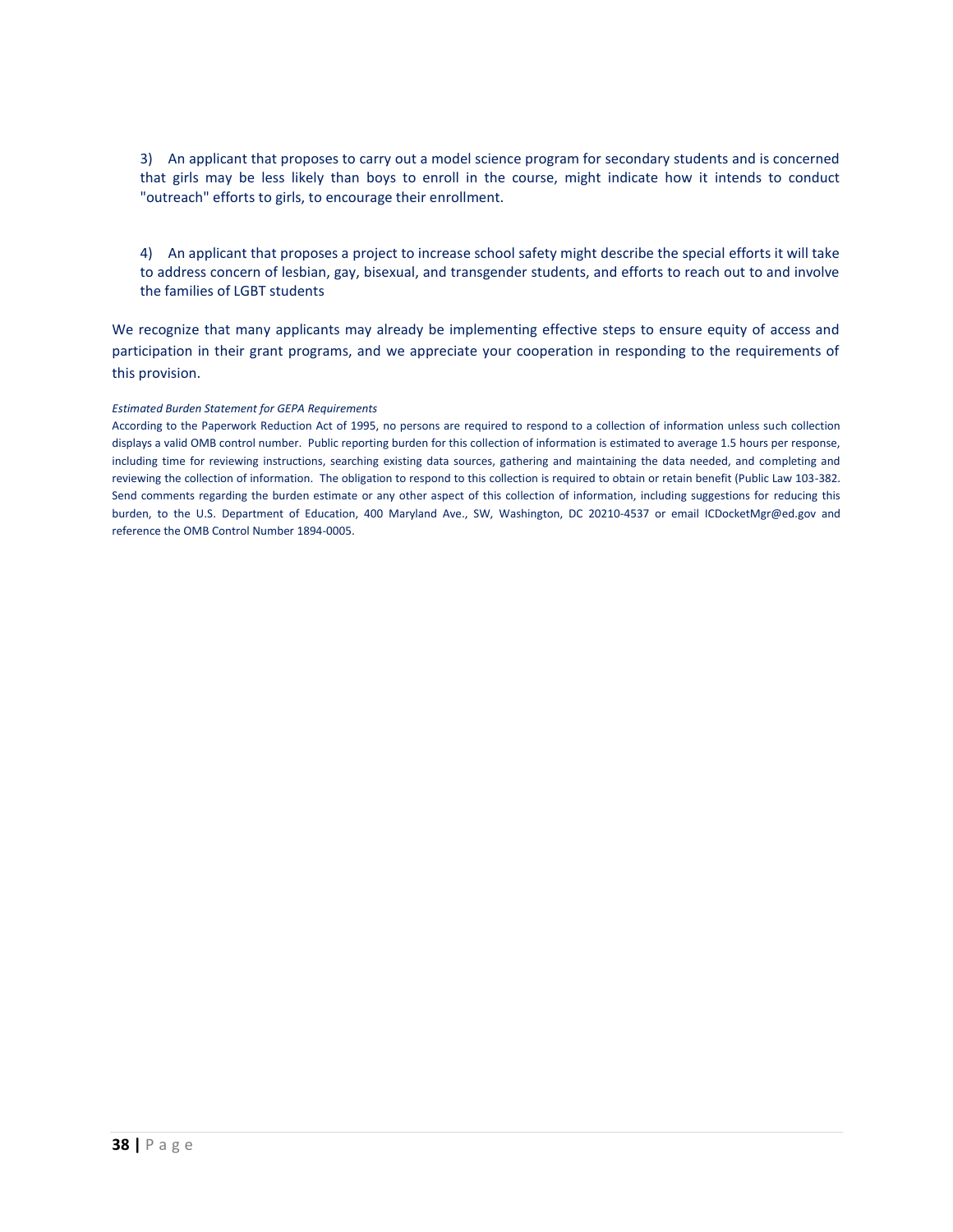# **General Assurances and Certifications (State Requirement)**

# **CIVIL RIGHTS**

No person shall, on grounds of race, color, national origin, sex, disability, or age, be excluded from participation in or subjected to discrimination in any program or activity funded, in whole or in part, by federal funds. The subrecipient certifies there is compliance with the following:

- Title VI of the Civil Rights Act of 1964, as amended, 45 USC 2000d et seq., which prohibits discrimination on the basis of race, color, or national origin in programs and activities receiving Federal financial assistance;
- Section 504 of the Rehabilitation Act of 1973, as amended, 29 USC 794, which prohibits discrimination on the basis of disability in programs and activities receiving Federal financial assistance;
- Title IX of the Education Amendments of 1972, as amended, 20 USC 1681 et seq., which prohibits discrimination on the basis of sex in education programs and activities receiving Federal financial assistance;
- The Age Discrimination Act of 1975, as amended, 42 USC 6101 et seq., which prohibits discrimination on the basis of age in programs or activities receiving Federal financial assistance;
- All regulations, guidelines, and standards lawfully adopted under the above statutes by the United States Department of Education;
- The Americans with Disabilities Act, 42 USC 12101 et seq., is a civil rights law that prohibits discrimination against persons with disabilities in the areas of accessibility, employment, public services, public accommodations, transportation, and communications.

# **CONFLICT OF INTEREST**

As the duly authorized representative of the subrecipient, I certify that the subrecipient will establish safeguards to prohibit employees from using their positions for a purpose that constitutes or presents the appearance of personal or organizational conflict of interest, or personal gain.

# *DEBARMENT, SUSPENSION AND OTHER RESPONSIBILITY MATTERS*

- 1. As required by Executive Order 12549 and implemented at 34 CFR Part 85, the subrecipient certifies that it and its principals:
	- a. Are not presently debarred, suspended, proposed for debarment, declared ineligible, or voluntarily excluded by any Federal department or agency;
	- b. Have not within a three-year period preceding this proposal been convicted of or had a civil judgment rendered against them for commission of fraud or a criminal offense in connection with obtaining, attempting to obtain, or performing a public (Federal, State or local) transaction or contract under a public transaction; violation of Federal or State antitrust statutes or commission of embezzlement, theft, forgery, bribery, falsification or destruction of records, making false statements, or receiving stolen property;
	- c. Are not presently indicted for or otherwise criminally or civilly charged by a governmental entity (Federal, State or local) with commission of any of the offenses enumerated in paragraph (b) of this certification; and
	- d. Have not within a three-year period preceding this application/proposal had one or more public transactions (Federal, State or local) terminated for cause or default.
- 2. Where the prospective primary participant is unable to certify to any of the statements in this certification, such prospective participant shall attach an explanation to this proposal.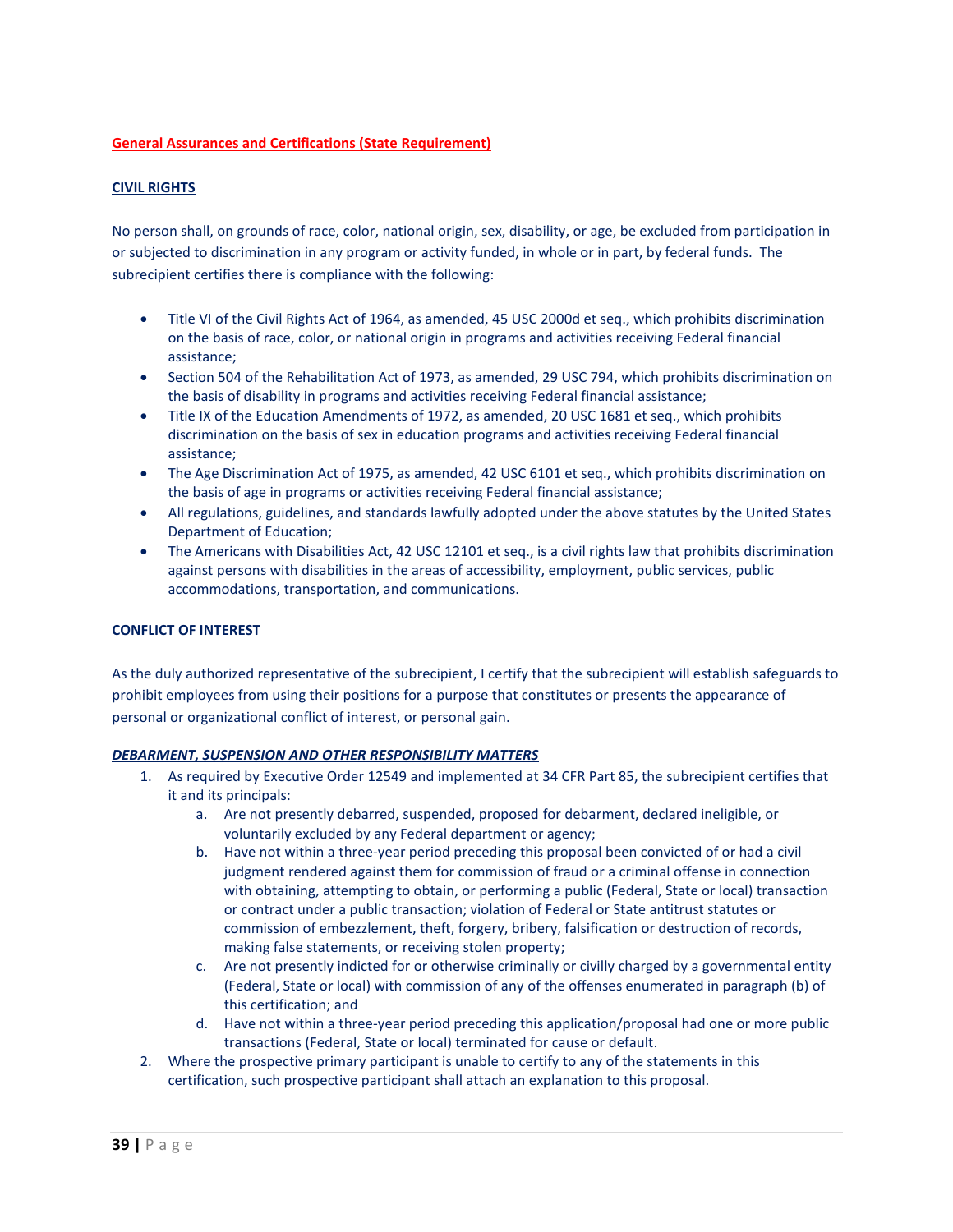# **DRUG-FREE WORKPLACE REQUIREMENTS**

# 1. Subrecipients Other Than Individuals

The subrecipient certifies that it will or will continue to provide a drug-free workplace by:

- a. Publishing a statement notifying employees that the unlawful manufacture, distribution, dispensing, possession, or use of a controlled substance is prohibited in the grantee's workplace and specifying the actions that will be taken against employees for violation of such prohibition;
- b. Establishing an ongoing drug-free awareness program to inform employees about
	- i. The dangers of drug abuse in the workplace;
	- ii. The grantee's policy of maintaining a drug-free workplace;
	- iii. Any available drug counseling, rehabilitation, and employee assistance programs; and
	- iv. The penalties that may be imposed upon employees for drug abuse violations occurring in the workplace;
- c. Making it a requirement that each employee to be engaged in the performance of the grant be given a copy of the statement required by paragraph (a);
- d. Notifying the employee in the statement required by paragraph (a) that, as a condition of employment under the grant, the employee will –
	- i. Abide by the terms of the statement; and
	- ii. Notify the employer in writing of his or her conviction for a violation of a criminal drug statute occurring in the workplace no later than five calendar days after such conviction;
- e. Notifying the agency in writing, within ten calendar days after receiving notice under paragraph (d)(2) from an employee or otherwise receiving actual notice of such conviction. Employers of convicted employees must provide notice, including position title, to every grant officer or other designee on whose grant activity the convicted employee was working, unless the Federal agency has designated a central point for the receipt of such notices. Notice shall include the identification number(s) of each affected grant;
- f. Taking one of the following actions, within 30 calendar days of receiving notice under paragraph  $(d)(2)$ , with respect to any employee who is so convicted  $$ 
	- i. Taking appropriate personnel action against such an employee, up to and including termination, consistent with the requirements of the Rehabilitation Act of 1973, as amended; or
	- ii. Requiring such employee to participate satisfactorily in a drug abuse assistance or rehabilitation program approved for such purposes by a Federal, State, or local health, law enforcement, or other appropriate agency;
- g. Making a good faith effort to continue to maintain a drug-free workplace through implementation of paragraphs (a), (b), (c), (d), (e) and (f).

The subrecipient may insert in the space provided below the site(s) for the performance of work done in connection with the specific grant:

Place of Performance (Street address, city, county, state, zip code)

\_\_\_\_\_\_ Check if there are workplaces on file that are not identified here.

 $\overline{a}$ 

 $\overline{a}$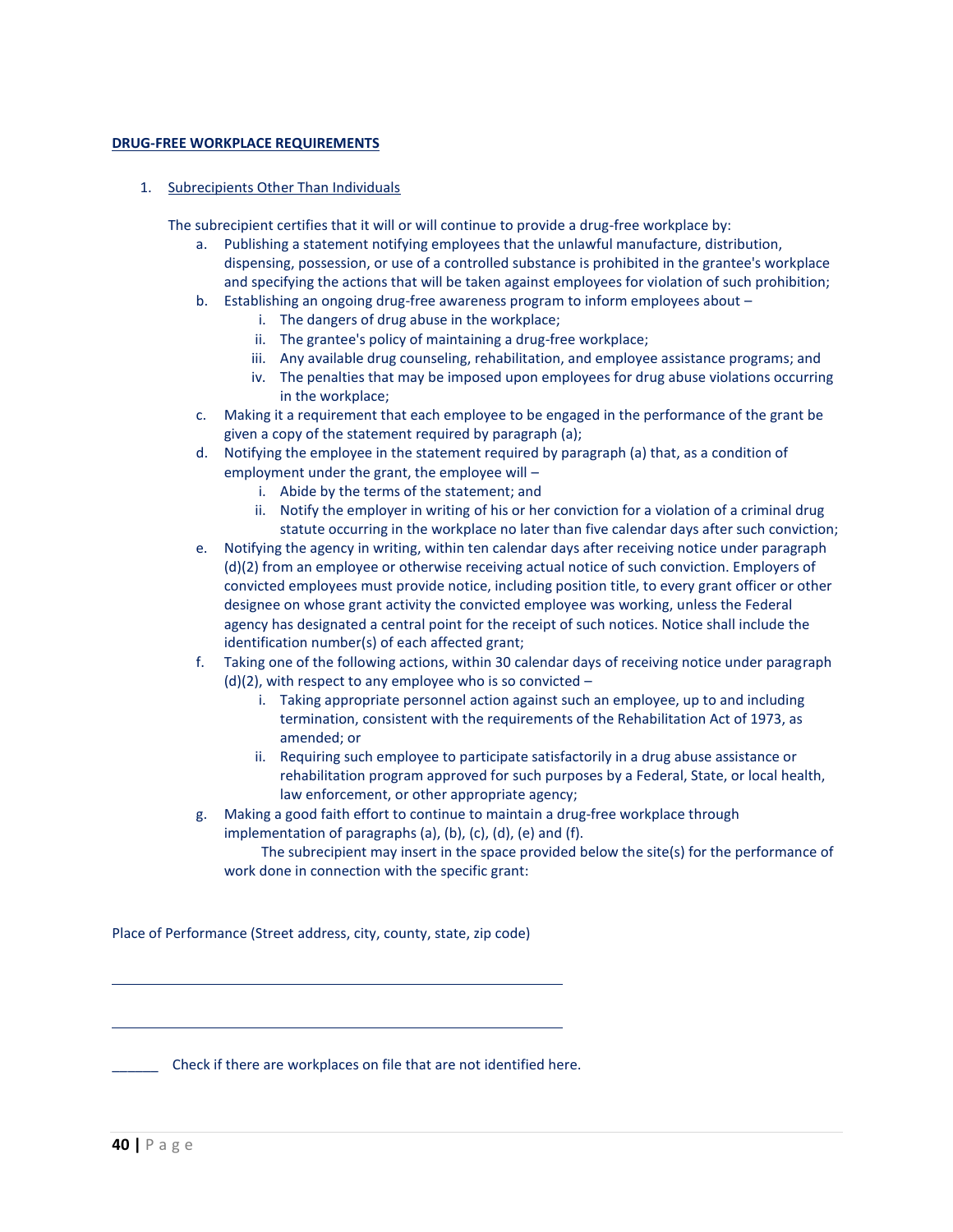- 2. Subrecipients Who Are Individuals
	- a. The grantee certifies that, as a condition of the grant, he or she will not engage in the unlawful manufacture, distribution, dispensing, possession, or use of a controlled substance in conducting any activity with the grant;
	- b. If convicted of a criminal drug offense resulting from a violation occurring during the conduct of any grant activity, he or she will report the conviction, in writing, within 10 calendar days of the conviction, to NDE.

# **ENVIRONMENTAL TOBACCO SMOKE**

The Pro Children Act requires that smoking not be permitted in any portion of any indoor routinely owned or leased or contracted for by an entity and used routinely or regularly for provision of health, day care, education, or library services to children under the age of 18, if the services are funded by Federal programs either directly or through State or local governments, by Federal grant, contract, loan, or loan guarantee. The subrecipient certifies that it will comply with the requirements of the Act and that it will require this certification in any subawards.

# **HATCH ACT**

As the duly authorized representative of the subrecipient, I certify that the subrecipient will comply with the provisions of the Hatch Act (5 U.S.C. §§ 1501-1508 and 7324-7328) which limit the political activities of employees whose principal employment activities are funded in whole or in part with Federal funds.

# *LOBBYING*

The subrecipient certifies that:

- 1. No Federal appropriated funds have been paid or will be paid, by or on behalf of the undersigned, to any person for influencing or attempting to influence an officer or employee of an agency, a Member of Congress, an officer or employee of Congress, or an employee of a Member of Congress in connection with the awarding of any Federal contract, the making of any Federal grant, the making of any Federal loan, the entering into of any cooperative agreement, and the extension, continuation, renewal, amendment, or modification of any Federal contract, grant, loan, or cooperative agreement.
- 2. If any funds other than Federal appropriated funds have been paid or will be paid to any person for influencing or attempting to influence an officer or employee of any agency, a Member of Congress, an officer or employee of Congress, or an employee of a Member of Congress in connection with this Federal contract, grant, loan, or cooperative agreement, the undersigned shall complete and submit Standard Form-LLL, ``Disclosure Form to Report Lobbying,'' in accordance with its instructions.
- 3. The undersigned shall require that the language of this certification be included in the award documents for all subawards at all tiers (including subcontracts, subgrants, and contracts under grants, loans, and cooperative agreements) and that all subrecipients shall certify and disclose accordingly.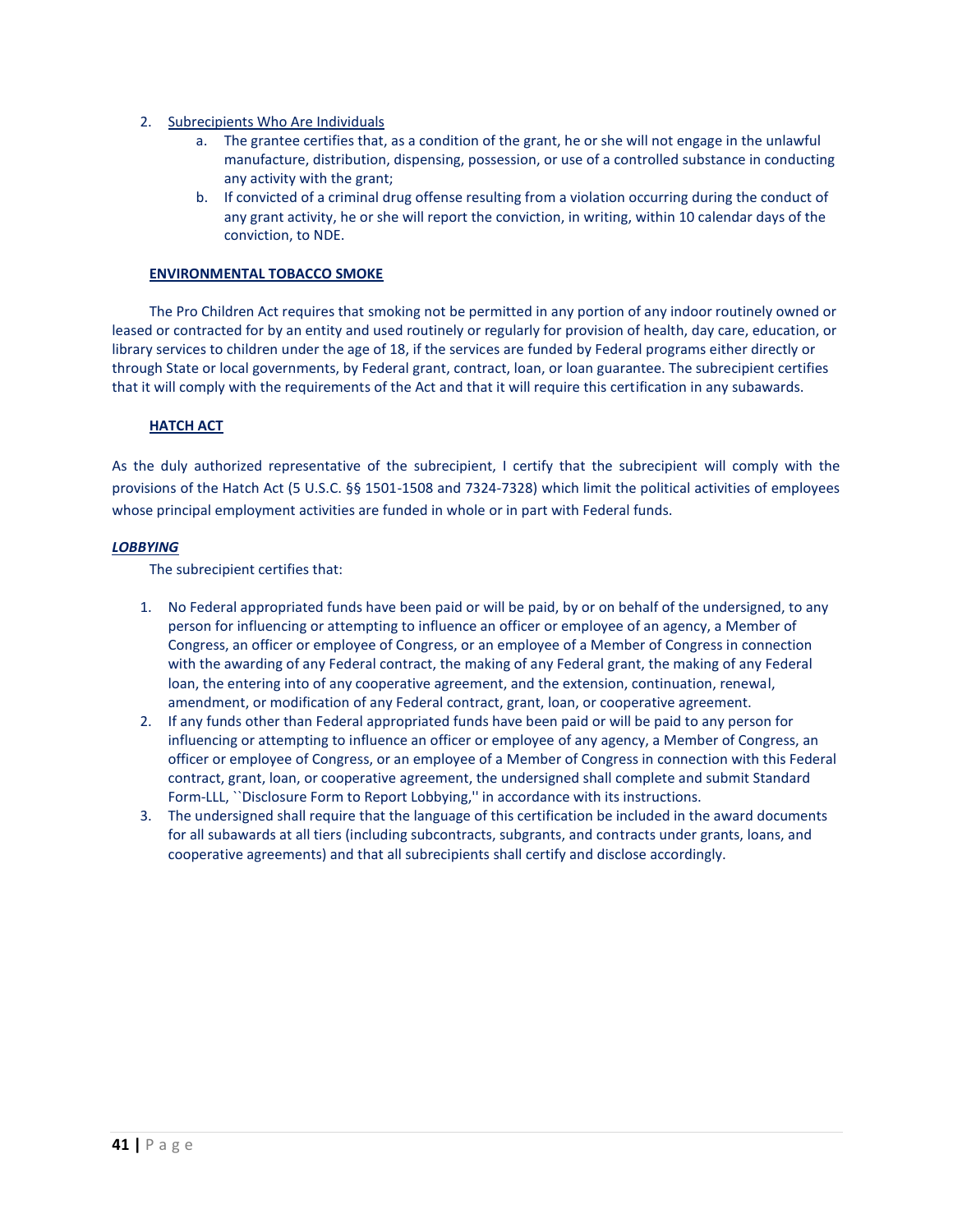## **Program Assurances and Certifications**

The grantee assures that funds will only be expended on eligible activities outlined in the Adult Education and Family Literacy Act (AEFLA) Title II of the Workforce Innovation and Opportunity Act (WIOA).

The grantee assures that funds made available for adult education and literacy activities under Title II Section 241 shall supplement and not supplant other State or local public funds expended for adult education and literacy activities.

The grantee will administer each AEFLA program in accordance with all statutes, regulations, program plans, policies and applications applicable to that program.

The grantee will adopt and use proper methods of administering each program, including (a) the enforcement of any obligations imposed by law on agencies, institutions, organizations, and other recipients responsible for carrying out each program, and (b) the correction of deficiencies in program operations that are identified through audits, monitoring, or evaluation.

The grantee will cooperate in carrying out any evaluation, monitoring review or audit of each program conducted by or for the Nebraska Department of Education, the United States Secretary of Education or other federal officials.

The grantee will retain all records relating to a program for which federal funds are received for a period of five years beyond the original grant period plus extensions or until such time as all pending reviews or audits have been completed and resolved, whichever is later.

None of the funds expended under any programs will be used to acquire equipment (including computer software) in any instance in which such acquisition results in a direct financial benefit to any organization representing the interests of the purchasing entity or its employees or any affiliate of such an organization.

The grantee will maintain such records, including those pertaining to fiscal audit and program evaluation, and provide access to records upon request to representatives of the Nebraska Department of Education or the US Department of Education.

The grantee's governing body, and the undersigned official, has been duly authorized to file this application from and on behalf of said applicant, and otherwise to act as the authorized representative of the applicant in connection with this application.

The project will be operated in compliance with all applicable state and federal laws and in compliance with regulations and other policies and administrative directives of the Nebraska Department of Education.

Fiscal control and accounting procedures will be used to ensure proper disbursement of all funds awarded.

The Nebraska Department of Education reserves the exclusive right to use and grant the right to use and/or publish any part or parts of any summaries, abstracts, reports, publications, records and materials resulting from this project and this grant.

The grantee will protect and save harmless the Nebraska Department of Education from financial loss and expense, including legal fees and costs, if any, arising out of any breach of the duties, in whole or part, described in the application for the grant.

The grantee shall develop and maintain adequate documentation in a manner prescribed by the Nebraska Department of Education.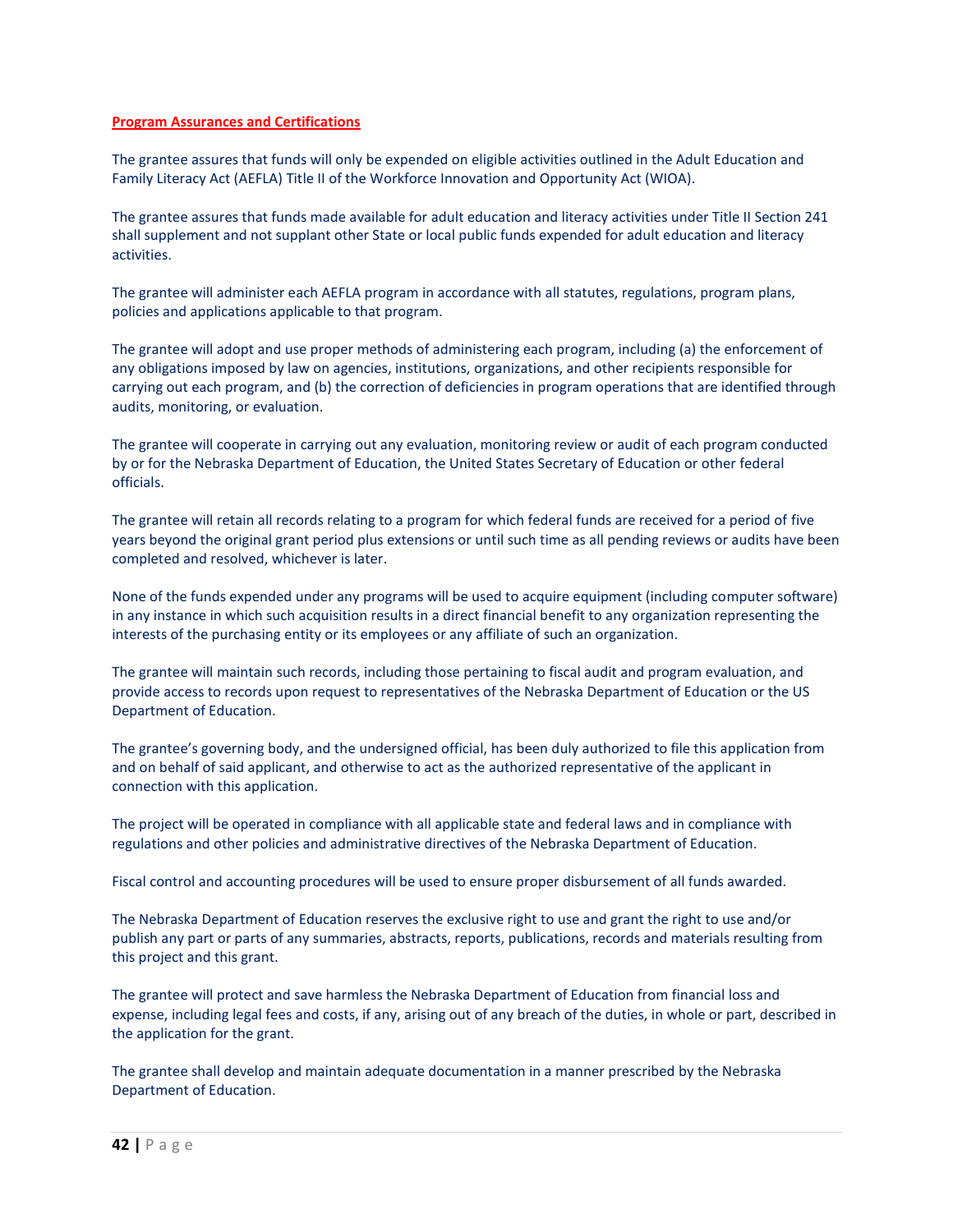The grantee agrees to comply with the regulations referred to in this section as they exist on the date of this contract and as they may be adopted or amended from time to time during the term of this contract and any amendments thereto.

A continuing grant award is subject to the approval of the Nebraska Department of Education and availability of federal and state funds.

The grantee assures that funds will only be expended on eligible activities outlined in the Adult Education and Family Literacy Act (AEFLA) Title II of the Workforce Innovation and Opportunity Act (WIOA).

The grantee assures that funds will be used only for financial obligations incurred during the grant period.

The grantee assures that sub-grantees will not be used or contracted and that pass-through funding will not be delivered to any sub-grantee to deliver the services and activities outlined in the award.

The grantee will provide state and/or local (non-federal) matching contributions in order for the State to meet its maintenance of effort level equal to or greater than the aggregate amount expended at the State level during the preceding fiscal year.

The grantee assures if awarded funds to carry out a program for criminal offenders within a correctional institution, the grantee will give priority to serving individuals who are likely to leave the correctional institution within five years of participation in the program.

The grantee will offer instruction in English.

The grantee will offer instruction in collaboration with other organizations/agencies serving those individuals most in need of literacy services and those most at risk including: low income, housed in correctional facilities, needing basic literacy or English language acquisition, seeking a high school equivalency certificate, single parents, unemployed, etc.

The grantee will provide reading instruction programs designed to provide reading improvement for adults.

The grantee assures that the program will:

- Utilize qualified administrative personnel and instructional staff.
- Provide adequate instruction to meet the criteria for intensity and quality.
- Develop effective recruitment and retention strategies.
- Provide adequate ADA and 504 accessible facilities, equipment, and materials, meeting adult learners' needs.
- Provide services at a reasonable cost/student ratio.
- Provide service to students without a financial cost, including fees or tuition.

The grantee assures that resources will be available, and a process established, to develop a Career Pathway plan for each student that focuses specifically on the student's lowest literacy area as well as transition services to postsecondary education and training or employment.

Academic instruction will focus on the lowest Educational Functioning level between math and reading. Posttesting will be completed after reaching the minimum hours of academic instruction, which is defined in the Nebraska Adult Education Assessment Policy. The possibility of second year funding is partially contingent upon students served with AEFLA funds post-testing rates, level gains meeting or exceeding the state defined targets and compliance with state reporting requirements.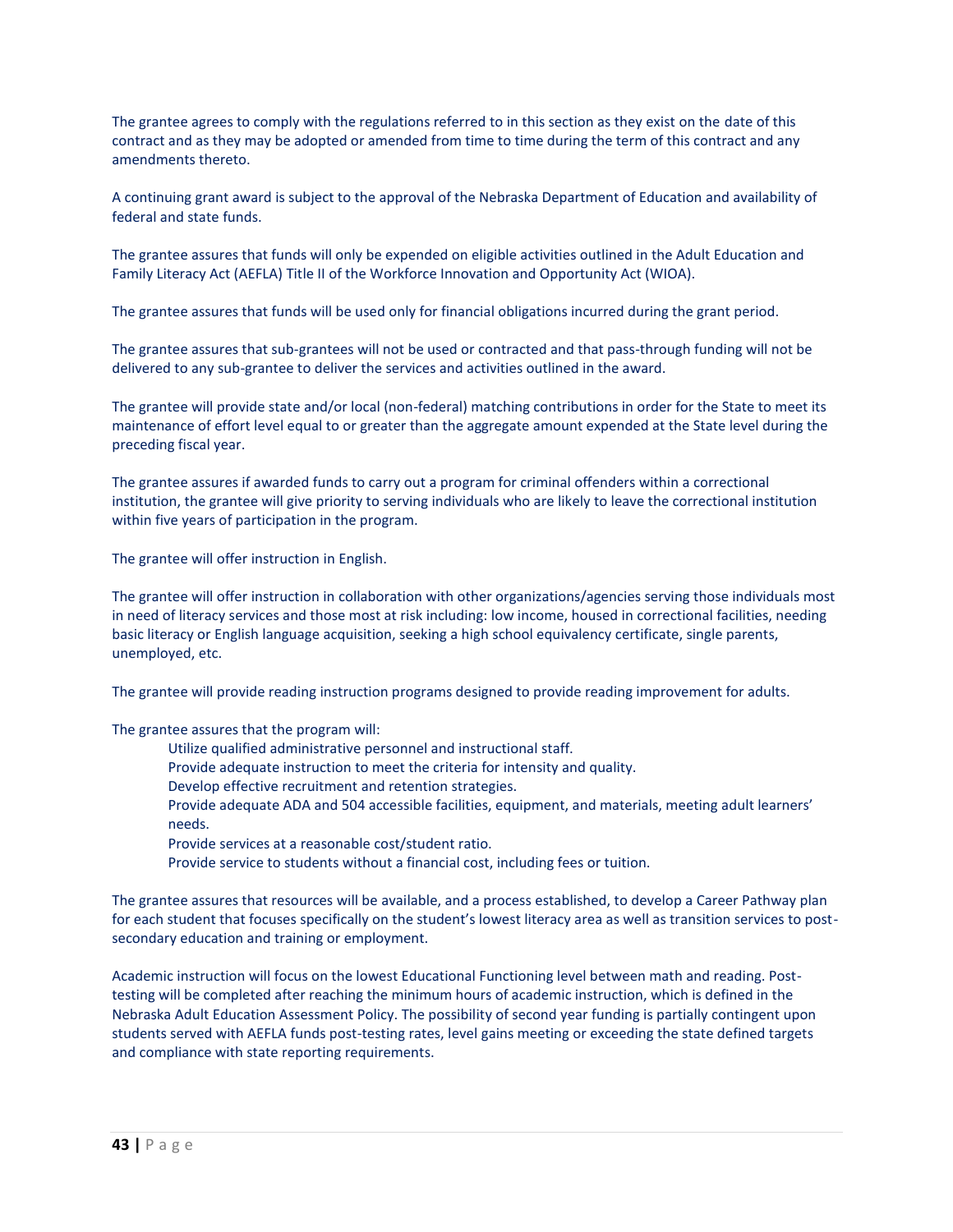The grantee assures that requirements for demonstrated competencies of speaking, listening, reading, writing, computation (arithmetic), civics education, skills as a consumer, problem solving skills, and career/occupational skills development will be top priorities of the program.

As a state requirement, the grantee assures incorporation of the Nebraska Adult Education College and Career Ready Standards into all eligible instructional activities.

As a state requirement, the grantee assures that the Nebraska English Language Proficiency (ELP) standards will be used throughout the duration of the grant. ELP standards help ensure that adult English Language Learners (ELLs) receive the focused and effective instruction they need to access the state's adult education academic content standards.

The grantee assures that all program staff assigned to administer state approved assessments will obtain the required initial, ongoing, and/or recalibration training as required and defined in the Nebraska Adult Education Assessment Policy.

The grantee assures the adult education director represents Nebraska Adult Education as a WIOA Core Partner and within the Nebraska Workforce delivery system, which also includes community representatives, including employers, and WIOA core partners in a collaborative and positive manner.

The grantee assures that state-required program data (including students' social security numbers and student service identification numbers) will be collected and entered into the state-developed management information system (AIMS). Social security numbers are used for data matches with the Nebraska Department of Labor and the National Student Clearinghouse.

The grantee assures that no form of registration fee, application fee or tuition will be charged to any student entering the 12 EFLs of Nebraska Adult Education. This includes fees for participation in class or program activities or costs for books or materials for participation in Adult Education programs and activities. Students enrolled in transition (bridge programs) which includes the bridge between ESL Level 6 and ABE Level 1, may not be charged for enrollment or charged a registration fee or tuition of any kind.

The grantee assures if awarded the Integrated English Literacy and Civics Education under section 243(a) of WIOA, services will:

- Be delivered in combination with integrated education and training activities.
- Be designated to:
- Prepare adults who are ELL for, and place such adults in, unsubsidized employment in in-demand
- industries and occupations that lead to economic self-sufficiency; and
- Integrate with the local workforce system and its functions to carry out the activities of the program.

The program and services provided with Adult Education program funds will be operated so as not to discriminate on the basis of age, gender, race, national origin, ancestry, religion, creed, pregnancy, marital or parental status, sexual orientation, or physical, mental, emotional or learning disabilities.

Administration of the program, activities, and services covered by this application will be in accordance with all applicable state and federal statutes, regulations, and policies.

The programs and services will serve adults most in need as indicated by a low level of income, a low level of adult literacy, or English language proficiency of the eligible adult, and other need-related indicators.

All projects will participate in the local, state, and/or national evaluation process. Evaluations will be used for continuous program improvements.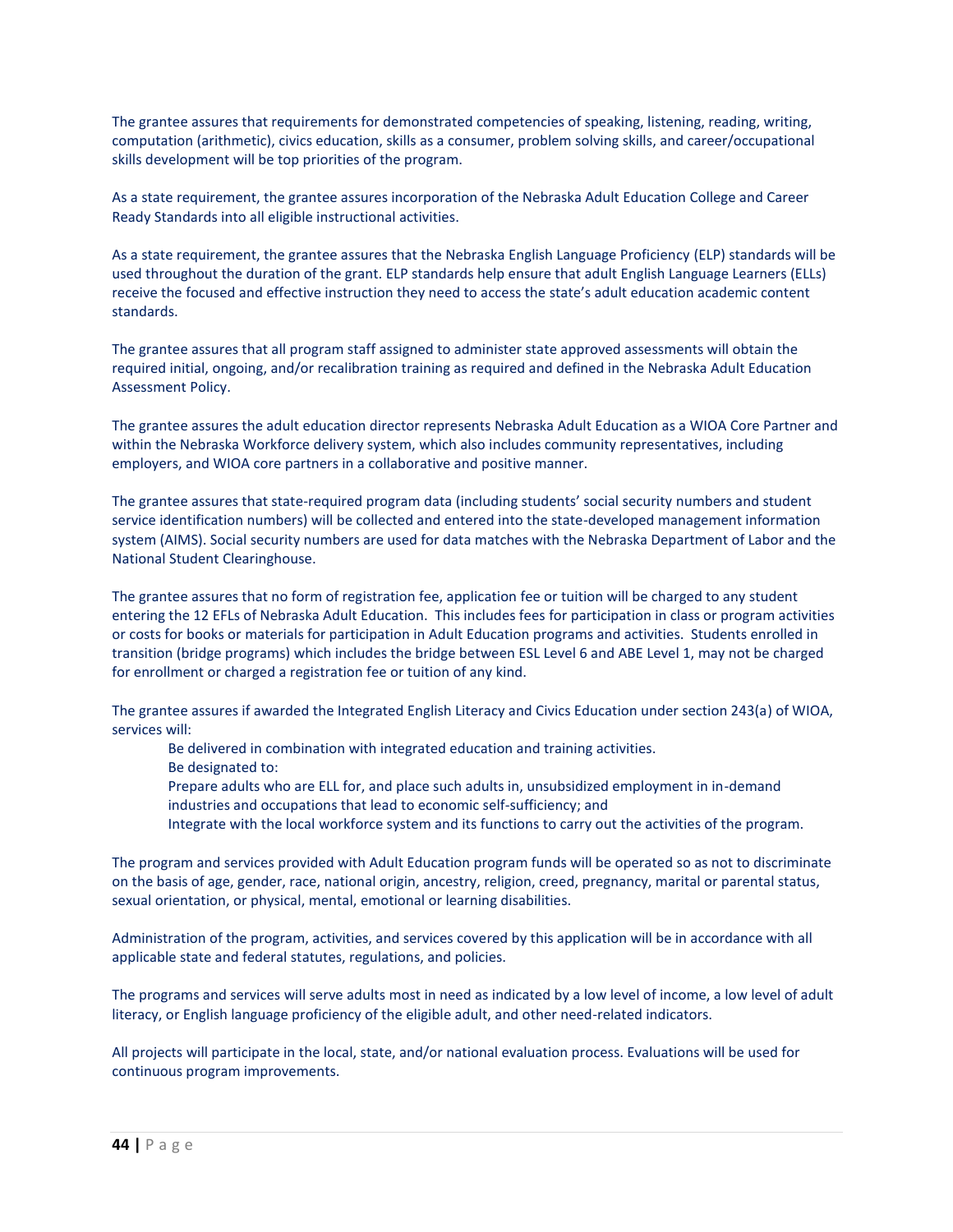An updated inventory of all equipment and non-consumable materials will be available for review each year. The funds received under this grant will be used to address the needs set forth in the application and related fiscal information will be provided within the fiscal year timelines established for new, reapplying, and/or continuing programs.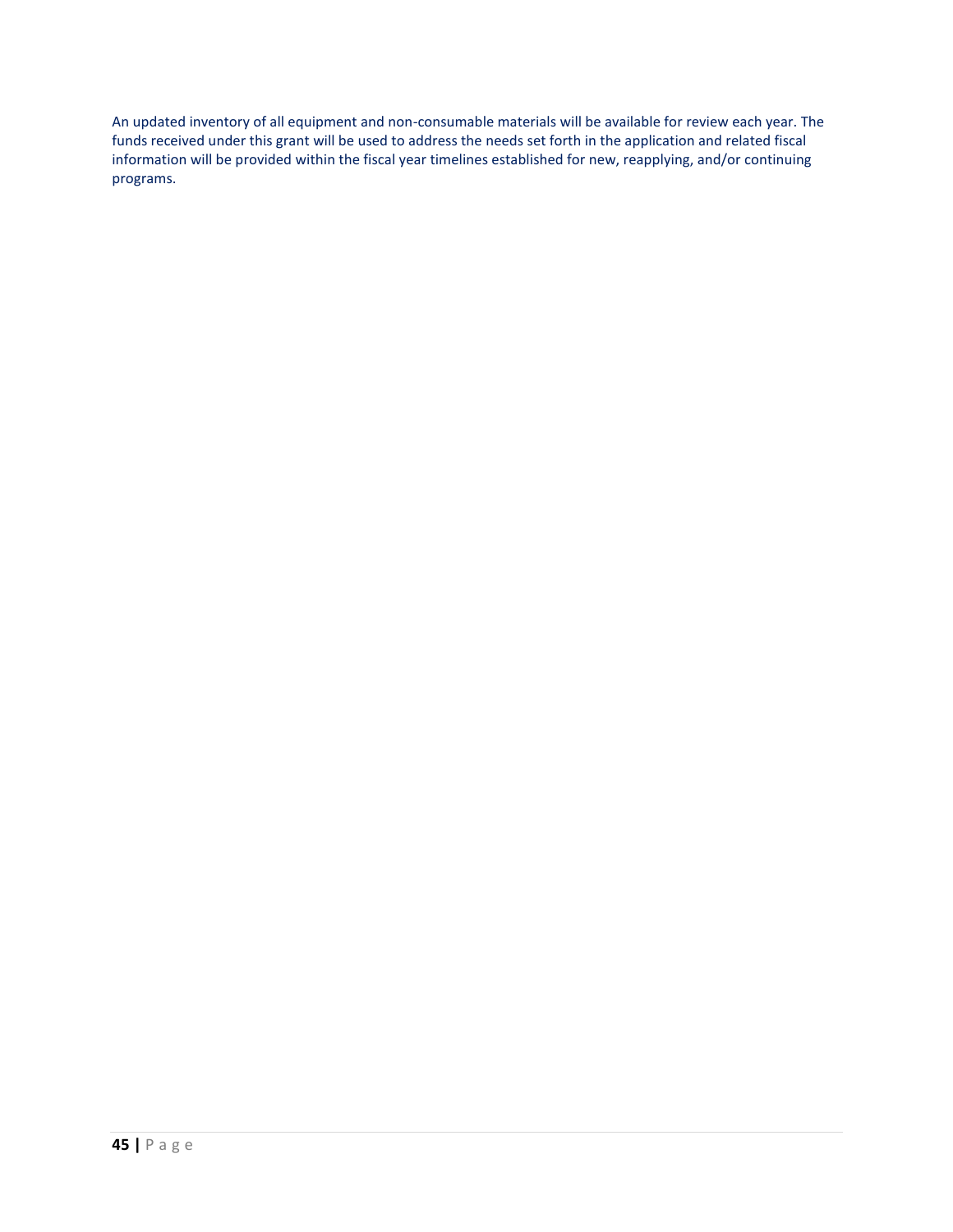# **Regulations 34 CFR § 463.2**

The following regulations apply to the Adult Education and Family Literacy Act programs:

(a) The following Education Department General Administrative Regulations (EDGAR):

(1) 34 CFR part 75 (Direct Grant Programs), except that 34 CFR 75.720(b), regarding the frequency of certain reports, does not apply.

(2) 34 CFR part 76 (State-Administered Programs), except that 34 CFR 76.101 (The general State application) does not apply.

(3) 34 CFR part 77 (Definitions that Apply to Department Regulations).

(4) 34 CFR part 79 (Intergovernmental Review of Department of Education Programs and Activities).

- (5) 34 CFR part 81 (General Education Provisions Act—Enforcement).
- (6) 34 CFR part 82 (New Restrictions on Lobbying).
- (7) 34 CFR part 86 (Drug and Alcohol Prevention).

(8) 2 CFR part 200 (Uniform Administrative Requirements, Cost Principles, and Audit Requirements for Federal Awards), as adopted at 2 CFR part 3474.

- (b) The regulations in 34 CFR part 462.
- (c) The regulations in 34 CFR part 463.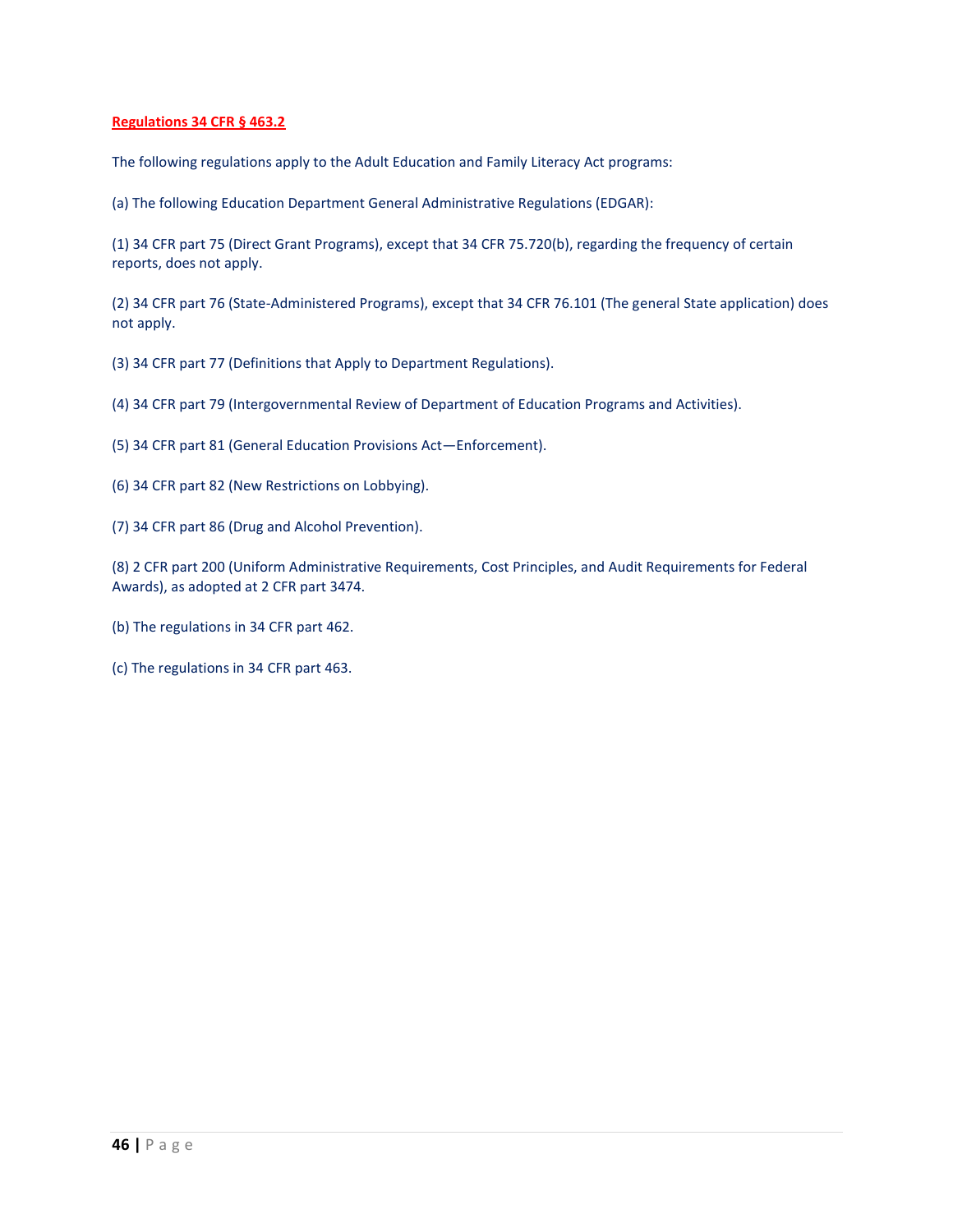#### **Definitions 34 CFR §463.3**

*Definitions in the Workforce Innovation and Opportunity Act.* The following terms are defined in Sections 3, 134, 203, and 225 of the Workforce Innovation and Opportunity Act (29 U.S.C. 3102, 3174, 3272, and 3305):

Adult Education Adult Education and Literacy Activities Basic Skills Deficient Career Pathway Core Program Core Program Provision Correctional Institution Criminal Offender Customized Training Eligible Agency Eligible Individual Eligible Provider English Language Acquisition Program English Language Learner Essential Components of Reading Family Literacy Activities Governor Individual with a Barrier to Employment Individual with a Disability Institution of Higher Education Integrated Education and Training Integrated English Literacy and Civics Education Literacy Local Educational Agency On-the-Job Training Outlying Area Postsecondary Educational Institution State Training Services Workplace Adult Education and Literacy Activities Workforce Preparation Activities

#### *Definitions in EDGAR.* **The following terms are defined in 34 CFR 77.1:**

Applicant Application Award Budget Budget Period **Contract** Department ED EDGAR Fiscal Year Grant Grantee Nonprofit